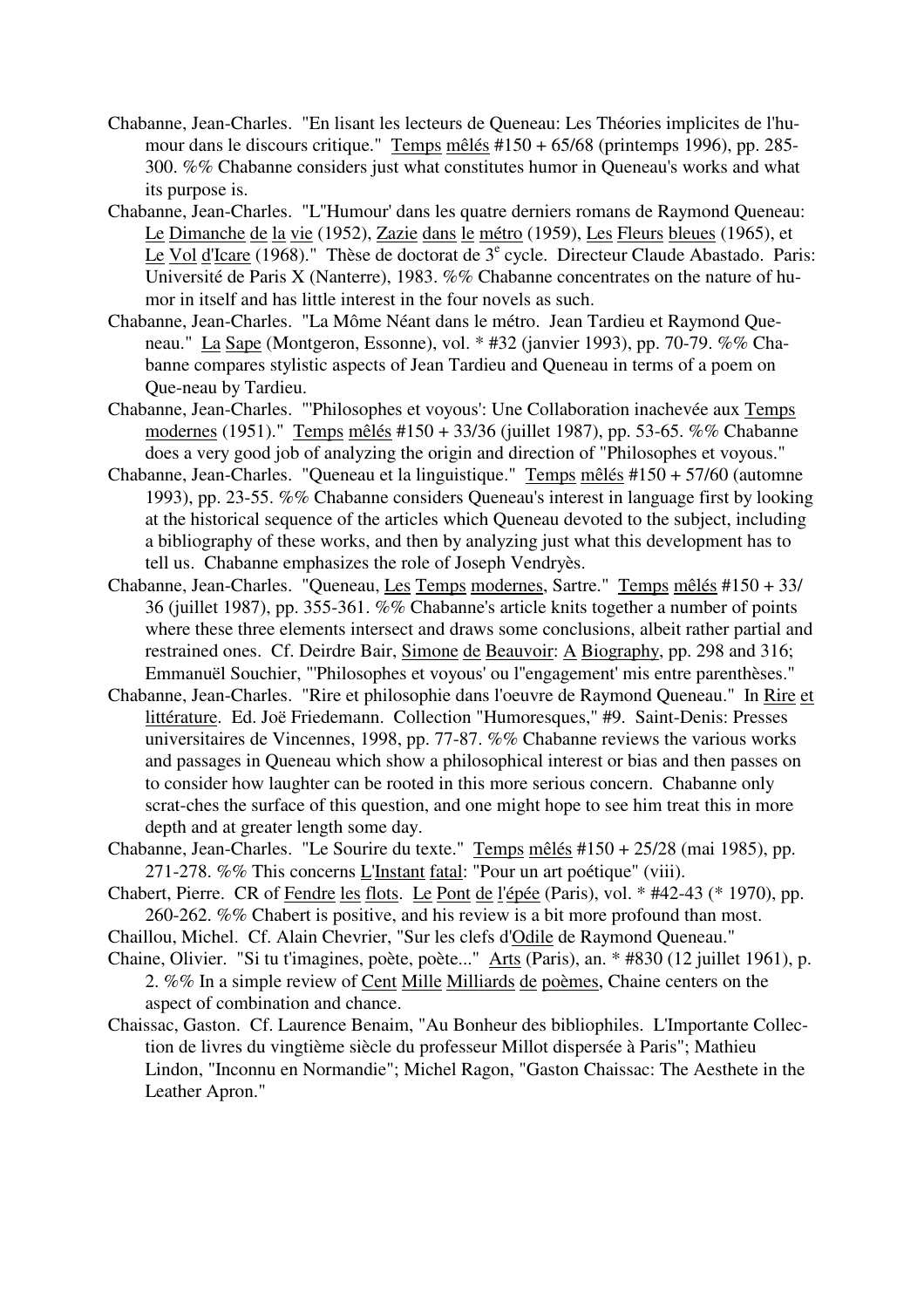- Chaize, Paul. "Les Londiniens participent sans le savoir aux aventures de M. Ripois." Le Figaro (Paris), an. 127 #2752 (15 juillet 1953), p. 8. %% Chaize notes how much René Clément uses the city of London as a backdrop for his "Monsieur Ripois."
- Chaki, Charles. "Une Encyclopédie filmée." Dernières Nouvelles d'Alsace (Strasbourg), an. 72
	- #100 (27 avril 1952), p. 6. %% Chaki just barely mentions Queneau and "Arithmétique" even though the picture accompanying the article shows a scene from the film.
- Chalais, François. "Barreaux sans prisons." Carrefour (Paris), vol. 7 #280 (24 janvier 1950), p. 11. %% Chalais finds Queneau "tourmenté" in his Preface to Rendez-vous de juillet, the work by Jean Queval.
- Chalon, Jean. "Le Drôle de journal de Raymond Queneau." Le Figaro (Paris), an. \* #12980 (26 mai 1986), "Figaro littéraire," p. xii. %% Chalon gives a fairly good review of Queneau's Journal 1939-1940.
- Chalon, Jean. "Les Mémoires d'Alexandre." Le Figaro littéraire (Paris), an. \* #1140 (19 février 1968), p. 16. %% Chalon tells how Queneau had sent to André Breton a "cahier" of anonymous surrealist poetry which Breton loved but then lost in a taxi. Queneau admitted to Breton a few days later that he was the poetry's author and that he still had the original poems. This is a review of Maxime Alexandre's Mémoires d'un surréaliste.
- Chalon, Jean, and Bernard Pivot. "Restaurants littéraires." Le Figaro littéraire (Paris), an. \* 1045 (28 avril 1966), pp. 3-4. %% This has little more than a picture of Queneau.
- Chalon, Jean, and Jean Prasteau. "Le Tour du monde de la littérature." Le Figaro littéraire (Paris), an. 20 #997 (27 mai 1965), p. 20. %% The authors say that Georges-Emmanuel Clancier edited Les Ecrivains contemporains for the Mazenod publishing house, a work which would complete the three volumes which Queneau had edited in the Les Ecrivains célèbres series.
- Chambelland, Guy. "Cerner le poète." Pont de l'épée (Paris), an. 3 #8 (octobre 1959), pp. 66- 71. %% Chambelland just barely manages to mention Queneau and to give one or two examples of his poetry from Le Chien à la mandoline, "La Nuit rurale" and "Eternels Regrets."
- Chamberlin, J. E. CR of Teo Savory's translation and presentation of Selected Poems by Raymond Queneau. Hudson Review (New York), vol. 30 #1 (spring 1977), pp. 116-117. %% Chamberlin believes that Savory has done a fine job in doing a difficult translation.
- Chambers, Ross. "Pour une poétique de la panne." Australian Journal of French Studies (Clayton, Victoria), vol. 40 #1-2 (january 2003), pp. 147-161. %% Chambers considers the nature of the word "panne" and how this is reflected in Courir les rues: "En cas d'arrêt même prolongé" and in Battre la campagne: "La Main à la plume." He then proceeds to discuss the relationship between poetry and modernity, referring to Fendre les flots: "Port-aviation."
- Chambers, Ross. "Zizanie dans la métropole, ou la séduction du désordre." In Paris et le phénomène des capitales littéraires, carrefour ou dialogue des cultures. Actes du premier con-grès international du CRLC, 22-26 mai 1984. Vol. I. Paris: Presses universitaires de l'Université Paris-Sorbonne [Paris IV], 1986, pp. 37-45. %% Chambers compares Zazie dans le métro to James Joyce's Ulysses. CRLC = Centre de recherches en littérature comparée.

Chambers, Ross. Cf. Queneau and André Blavier, Lettres croisées 1949-1976, pp. 285 and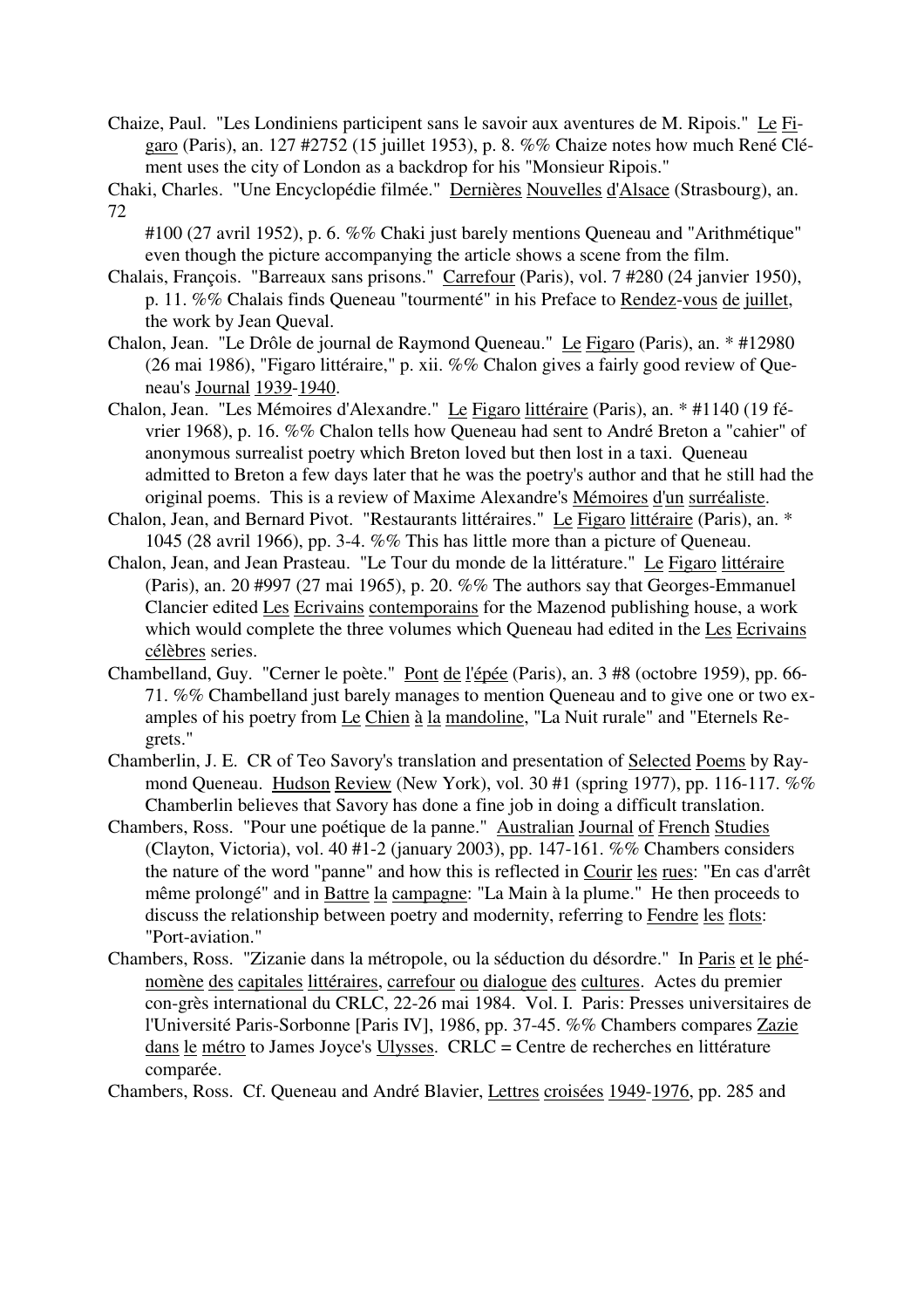381 (note 352).

Chambon, Jacques. Cf. Robert Louit and Jacques Chambon, "France."

- Chamier, Suzanne. "Chêne et chien by Raymond Queneau." Translation Review (Richardson, Texas), vol. \* #53 (\* 1997), pp. 23-25. %% Chamier's review of Madeleine Velguth's translation considers not only Queneau's text but also the difficulties which Velguth faced in her task.
- Chamier, Suzanne. "The Experimental Poetics of Raymond Queneau." PhD at Washington University (Saint Louis, Missouri), 1985. Director Michel Rybalka. Dissertation Abstracts International, vol. 46 #7 (january 1986), p. 1961A. %% Chamier's dissertation con-siders Queneau's poetry in general, with some concentration on his reaction to accepted and "timeless" standards, his "ludic invention," his interest in actual speech patterns, and his methods of composition. She looks especially at Chêne et chien, "Les Ziaux," and "Explication des métaphores" and includes English translations of 18 poems from Fendre les flots.
- Chamier, Suzanne. "'Pataphysics and Poetry." In Teo Savory, Raymond Queneau. Pounding the Pavements, Beating the Bushes, and Other Pataphysical Poems. Greensboro, North Carolina: Unicorn Press, 1985, pp. i-iv. %% This is just a general introduction which touches on many aspects of Queneau's poetry and art.
- Chamier, Suzanne. "Stolen Goods: Appropriation and Intertextuality in Queneau's Reading of Faulkner." Faulkner Journal (Ada, Ohio), vol. 13 #1-2 (may 1998), special issue "Faulkner the Reiver," pp. 16-36. %% Chamier has used a number of sources to illuminate the questions which Queneau posed in his Preface to Faulkner's Moustiques and to situate and interpret the answers to those questions. This article will remain of singular value in understanding what Queneau had to say about not only Faulkner's novel but about the authorial process itself. Following the body of her article, Chamier includes the original of Queneau's Preface and her translation of it into English (pp. 25-34). Cf. Philip G. Cohen and Joseph R. Urgo, "Faulkner."
- Chamier, Suzanne. Cf. also Suzanne Chamier Wixson, apparently her married name.
- Champigny, Robert J. Cf. Gilberte Van Treese, "Glossaire pour servir à la lecture des romans de Raymond Queneau."
- Chancel, Jacques. "Loin de Rueil: Triste échec." Paris-jour (Paris), an. 18 #676 (20 novembre 1961), p. 15. %% Chancel likes absolutely nothing about the TNP stage production: "L'oeuvre de Raymond Queneau n'est qu'une erreur de plus."
- Chanel, Coco. Cf. Carmen Tessier, "Les Confidences de la commère" (15 mars 1959).
- Chanteau, Clara. "Books Without Tears." Times Literary Supplement (London), vol. \* #4121 (26 march 1982), p. 349. %% Chanteau just makes a mention of Zazie dans le métro.
- Chaouli, Michel. "How Interactive Can Fiction Be?" Critical Inquiry (Chicago), vol. 31 #3 (spring 2005), pp. 599-617. %% Chaouli uses Cent Mille Milliards de poèmes as an exam-ple near the end of this article, but what he says in the body of these pages could be of great interest to anyone looking at interactive literature.
- Chapelan, Maurice. "Un 'Basic' français est-il souhaitable?" Le Figaro littéraire (Paris), an. 7 #298 (5 janvier 1952), p. 4. %% Chapelan merely mentions Queneau.
- Chapelan, Maurice. "Bâtons, chiffres et lettres, par Raymond Queneau." Le Figaro littéraire (Paris), an. 5 #239 (18 novembre 1950), p. 8. %% Chapelan really likes Queneau's Bâtons, chiffres et lettres and cites a number of lines.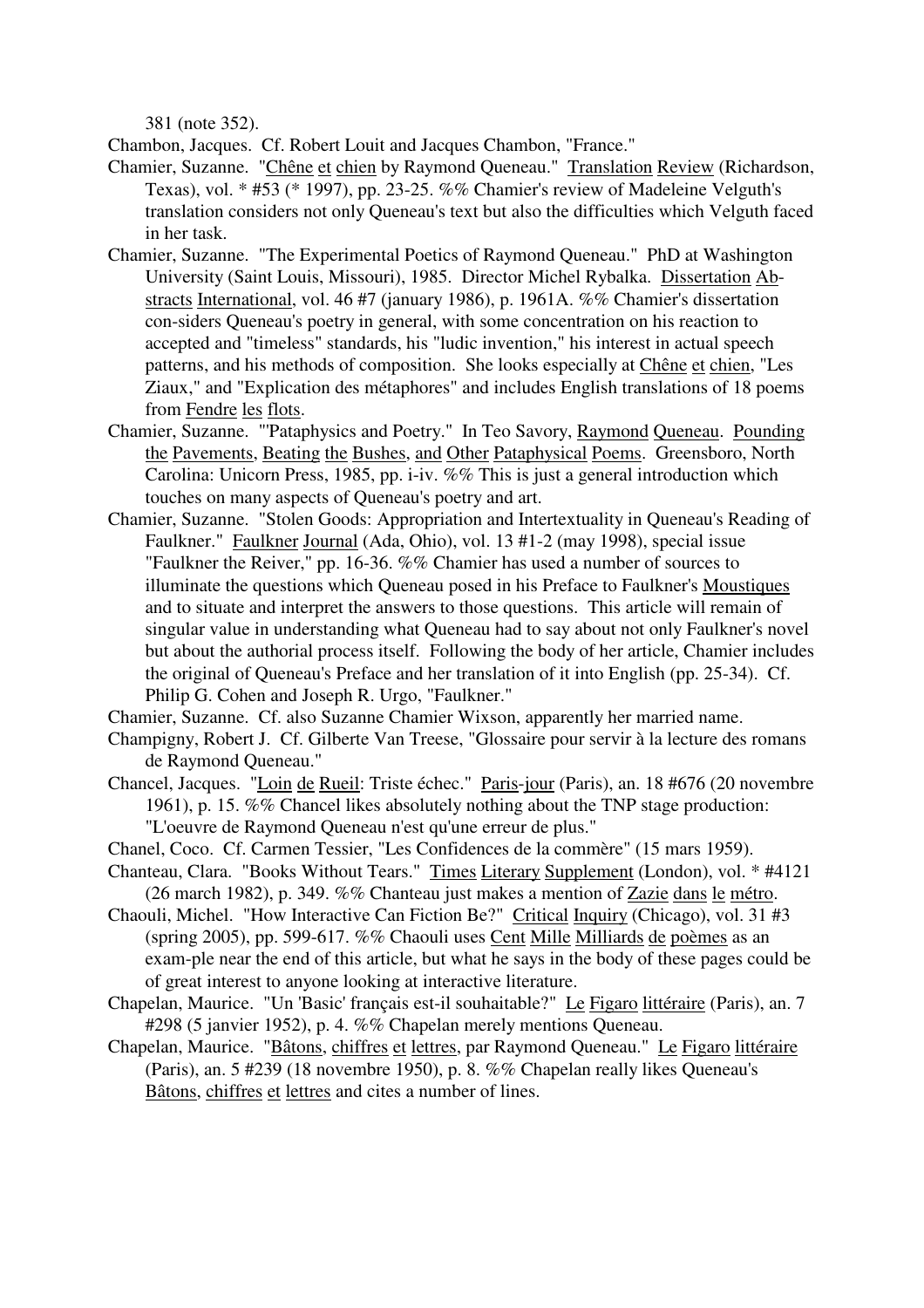- Chapelan, Maurice. "Cent Mille Milliards de poèmes ... mais pas un vers." Le Figaro littéraire (Paris), an. 16 #795 (15 juillet 1961), p. 4. %% Chapelan has a mildly negative review of Queneau's work.
- Chapelan, Maurice. "Le Chien à la mandoline de Raymond Queneau." Le Figaro littéraire (Pa
	- ris), an. \* #986 (11 mars 1965), p. 5. %% Chapelan just does the usual sort of presentation.
- Chapelan, Maurice. "Courir les rues par Raymond Queneau." Le Figaro littéraire (Paris), an. \*

#1104 (12 juin 1967), p. 21. %% Chapelan's review is rather mixed.

Chapelan, Maurice. "Maurice Chapelan a aimé Une Histoire modèle de Raymond Queneau." Le Figaro littéraire (Paris), an. \* #1046 (5 mai 1966), p. 5. %% Chapelan presents Queneau's short work as best he can but admits that he doesn't quite understand it.

Chapelan, Maurice. "Onze Minutes avec Stefan Heym." Le Figaro littéraire (Paris), an. 5 #222

(22 juillet 1950), p. 4.  $\%$  Queneau's name only appears in the introduction, without any real importance.

- Chapelan, Maurice. "Les Philosophes ont-ils un rire à eux?" Le Figaro littéraire (Paris), an. 7 #308 (15 mars 1952), p. 1. %% This is merely a "bon mot" of Queneau on "la hune."
- Chapelan, Maurice. "Le XX<sup>ième</sup> Siècle va avoir son encyclopédie." Le Figaro littéraire (Paris), an. 7 #301 (26 janvier 1952), p. 3. %% Chapelan just gives some information on the titles of the early volumes and only barely mentions Queneau.
- Chapelan, Maurice. He occasionally used the pseudonym "Aristide."
- Chapier, Henri. "Ce qu' 'ils' ont lu cette semaine." Arts (Paris), vol. \* #713 (11 mars 1959), p. 2. %% This has little more than the mention that Geneviève de Vilmorin had read Zazie dans le métro.
- Chapier, Henry. "De l'humour mais pas noir." Combat (Paris), an. \* #4771 (30 octobre 1959), p. 1. %% Chapier announces that Zazie dans le métro has received the "prix de l'humour noir" and discusses intelligently the nature of the novel's humor.
- Chapier, Henry. "Laissez-moi tranquille." Combat (Paris), an. \* #4783 (13 novembre 1959), p. 1. %% Chapier gives barely more than a glance to Zazie dans le métro.
- Chapier, Henry. Louis Malle. Cinéma d'aujourd'hui #24. Paris: Seghers, 1964. %% Pages 104-116 have extracts from Malle's working scenario for Zazie dans le métro: the dining room scene (chapter 2) from their sitting down to table to "elle sort jamais sans moi"; Zazie's entering the Puces (chapter 4) with Pedro Surplus to their being seated in the restaurant; and a plan for the fight at "Aux Nyctalopes" (chapter 17). Pages 148-152 include selections from the reviews of René Gilson (27 octobre 1960), Michel Capdenac (3 novembre 1960), and Jean Domarchi (2 novembre 1960). Pages 166-168 include a part of Queneau's "Du livre au film" and an uncredited passage from Philippe Noiret. Malle has passing references to Zazie on pp. 71 and 75.
- Chapier, Henri. "Zazie dans le métro." Synthèses (Bruxelles), an. 14 #155 (avril 1959), pp. 351-353. %% Chapier's review is rather warm and insightful.
- Chapier, Henry. "Zazie-rama." Combat (Paris), an. \* #4785 (16 novembre 1959), p. 1. %% Chapier implies that René Clément would direct the film version of Zazie dans le métro and states that Olivier Hussenot was working on a stage version. Cf. Anonymous, An-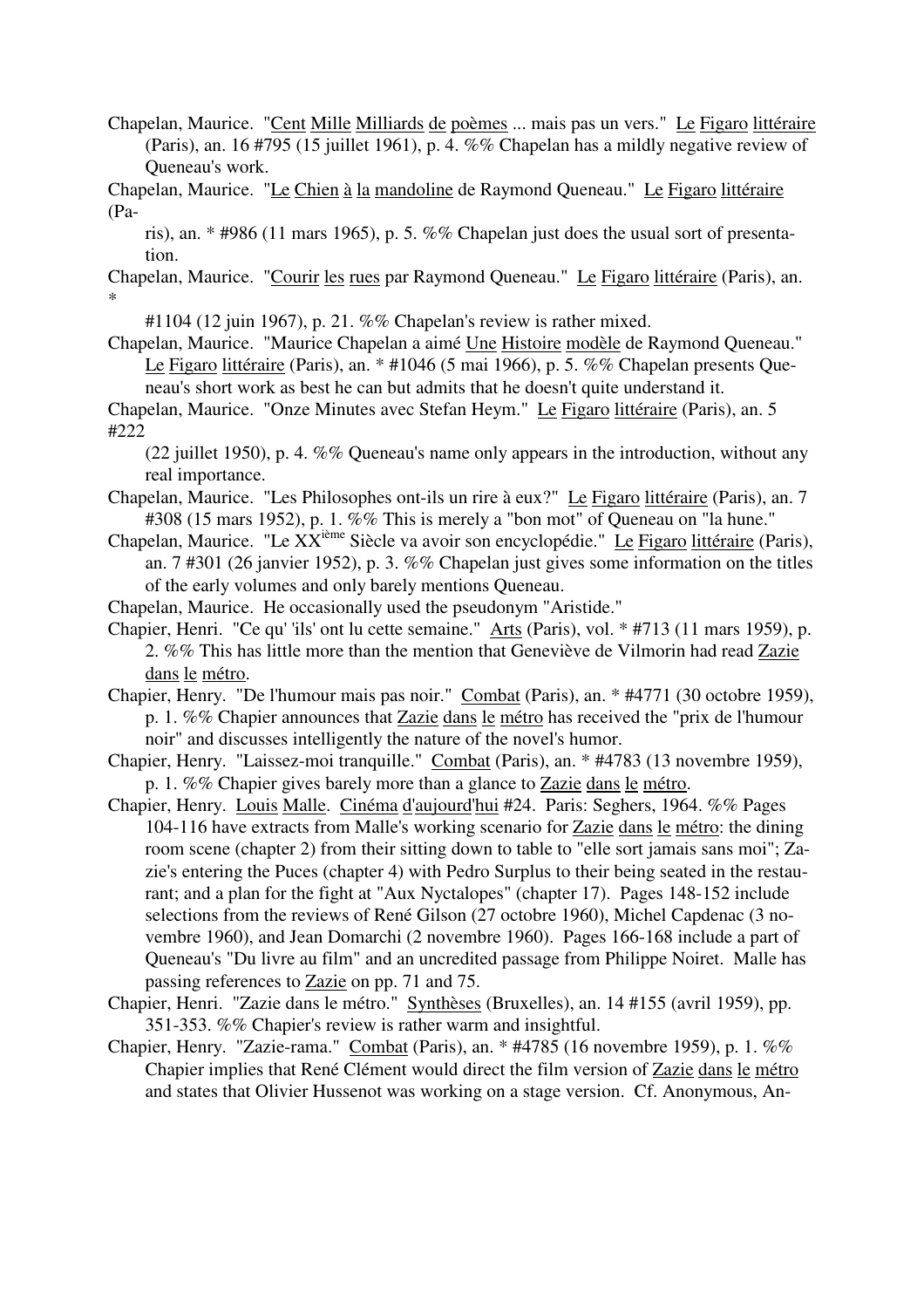nouncement of the sale of the film rights to Zazie dans le métro; Yvan Audouard and André Parinaud, "Les Comptes fantastiques de M. Lévy."

- Chaplin, Charles. Cf. Michèle Barat, "La Recherche des classiques de l'écran"; Marie-Andrée Brault, "Zazie fantaisie"; Marie-Claude Cherqui, "Avec le temps... ou Les Récifs de la rigolade: A propos de Limelight de Charlie Chaplin"; Bernard Giquel, "Chaplin: Zazie le fait pleurer"; Michel Lécureur, Raymond Queneau, pp. 31, 106, 381, and 388-389; Jean-Pierre Martin, "Le Spectacle est dans la salle"; Queneau, "'Avec le temps...', texte inédit" and Queneau, Cher Monsieur-Jean-Marie-mon fils: Lettres 1938-1971, pp. 52, 68, 240, and 241; Carmen Tessier, "Les Potins de la commère" (28 octobre 1960); Frank Wilhelm, "Queneau fait son cinéma dans Loin de Rueil."
- Chapman, Stanley. Cf. Anonymous, "Queneau à Limoges"; Guy-A. Collet, CR of Bâtons, chiffres et lettres; Queneau, "Darwin certainly saw the importance of the earthworm," "Everyone Knows," "A Fish's Life," "A Hundred Thousand Billion Poems," "In the Beginning was the Forward," "Three Sonnets from A Hundred Thousand Billion Poems," and "100, 000, 000, 000, 000 Poems"; Queneau and André Blavier, Lettres croisées 1949- 1976, pp. 87, 88, 135, 272, 277, 278, 292, 357 (note 145), 379 (note 335), and 382 (note 363); Simon Watson Taylor, ed., French Writing Today; Boris Vian, Heartsnatcher.
- Chapsal, Madeleine. "Un Chef-d'oeuvre d'humour littéraire pour amateurs très blasés." L'Express (Paris), vol. \* #400 (12 février 1959), pp. 27-28. %% Chapsal gives a lively but empty review of Zazie dans le métro. The interview referred to is that of Marguerite Duras, "Uneuravek." Cf. Pierre-François David, "Raymond Queneau, ou l'intrusion des Pieds-nickelés dans l'étude des moeurs."
- Chapsal, Madeleine. "Queneau et l'informatique." L'Express (Paris), vol. \* #872 (4 mars 1968), p. 111. %% This is a brief review of Battre la campagne.
- Chapsal, Madeleine. "Queneau et l'informatique." L'Express (Paris), international edition vol. \* #872 (4 mars 1968), p. 49.
- Chapsal, Madeleine. Cf. Queneau, Preface to Alphabêtes by Madeleine Chapsal.
- Charbonnier, Georges. Cf. Queneau, "Conversation with Georges Charbonnier" and Entretiens

avec Georges Charbonnier; Queneau and Georges Charbonnier, "Queneau: C'est toujours une grande affaire de parler."

- Chardans, Jean-Louis. Cf. Maurice Bessy and Jean-Louis Chardans, Dictionnaire du cinéma et de la télévision.
- Chardère, Bernard. Dialogues cultes du cinéma français. Paris: Larousse, 2004. %% Chardère includes two pages of the dialogue which Queneau wrote for "Monsieur Ripois" (pp. 89- 90), the scene in which Catherine discovers that André is an impostor, and he mentions "J'irai cracher sur vos tombes," Journal intime de Sally Mara, and Touchez pas au grisbi. Chardère also includes (p. 103) the dialogue from the beginning of dinner on the first evening of Zazie's visit to Paris.

Charensol, G. "Le Dimanche de la vie." Les Nouvelles littéraires (Paris), an. 45 #2055 (19 jan-

vier 1967), p. 14. %% Charensol does not like the film version at all.

Charensol, G. "Qu'est-ce qui fait courir Zazie?" Les Nouvelles littéraires (Paris), an. \* #1731 (3 novembre 1960), p. 10. %% Charensol gives a rather negative review of the film version of Zazie dans le métro.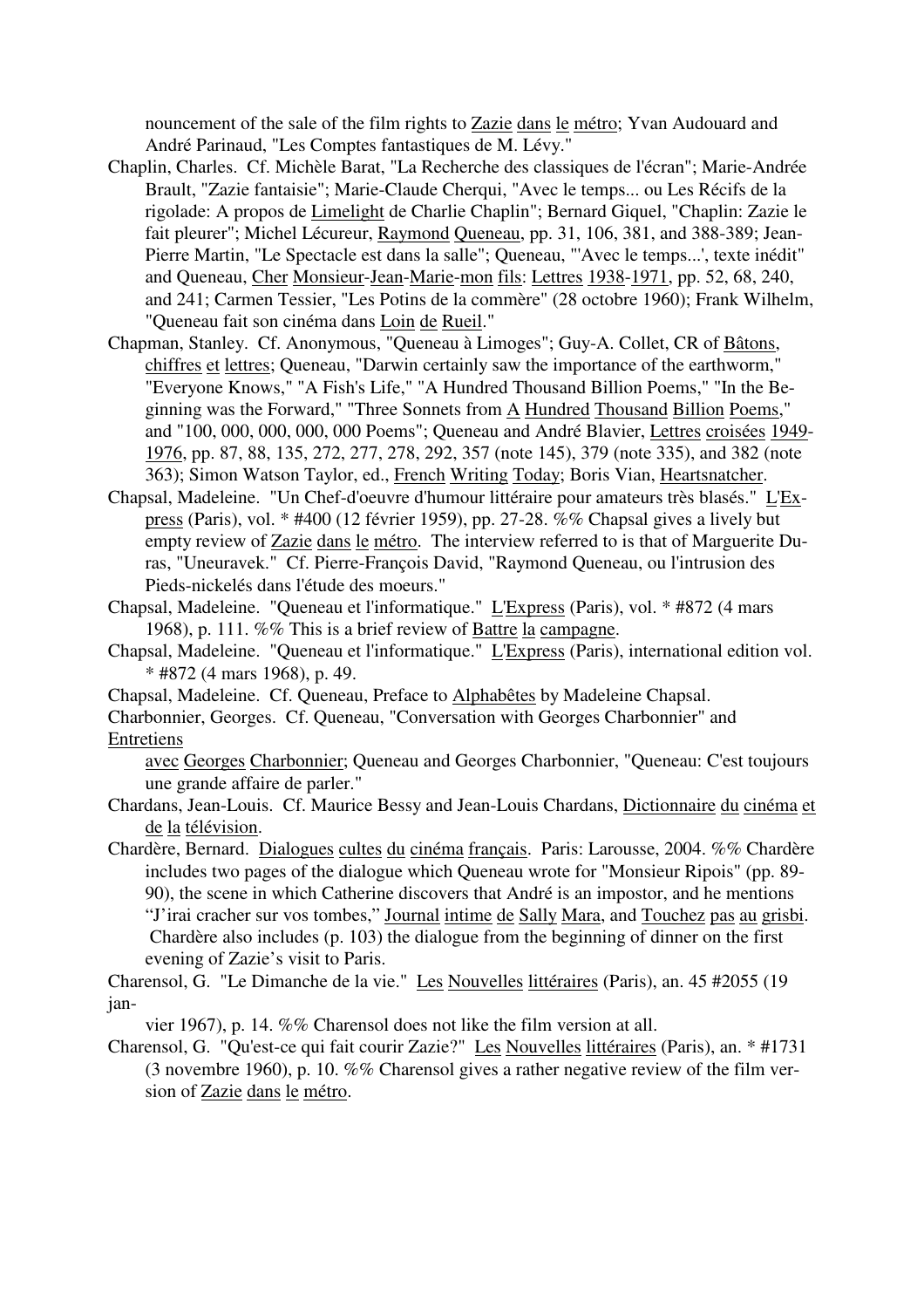- Charensol, G. "Un Rude Hiver." Les Nouvelles littéraires (Paris), an. \* #903 (3 février 1940), p.3. %% Charensol's review is brief and positive.
- Charensol, G. Cf. Maurice Nadeau, "Queneau."
- Charensol, Georges. "Adieu l'ami." Les Nouvelles littéraires (Paris), an. 46 #2135 (22 août 1968), p. 12. %% In reviewing this new film of Jean Herman, Charensol states that the Dimanche de la vie film made Danielle Darrieux look ridiculous and that that film was a flop.
- Charensol, Georges. "Les Livres d'art." Les Nouvelles littéraires (Paris), an. \* #1145 (11 août 1949), p. 5. %% Charensol has some positive words about Queneau's "Joan Miró ou le poète préhistorique."
- Charles, Georges. "Si tu t'imagines." Monde nouveau (Paris), an. 8 #63 (\* 1952), pp. 93-94. %% Charles is generally positive in his review of Si tu t'imagines, but he has some reservations.
- Charles, Pol. Georges Limbour: Jongleur surréaliste. Mons (Belgique): Editions Talus d'approche, 1998. %% Charles relates real and possible relations between Limbour and Queneau (p. 17).
- Charnay, Dominique. "Raymond Queneau et la peinture." In Raymond Queneau: Dessins, gouaches et aquarelles. Collection "Les Cahiers dessinés." Paris: Buchet-Chastel, 2003, pp. 7-96. %% Charnay presents a thorough history of Queneau's involvement in art, a solid introduction to this work, and it is certainly the best analysis and presentation done to date. The volume contains 166 "gouaches," watercolors, and sketches, all in full color, along with a number of paintings done by others which either represent Queneau or were gifts to him from other artists. Charnay mentions that Queneau had done approximately 100 sketches, nearly 600 gouaches and watercolors, and several oil paintings between 1946 and 1952.
- Charnay, Dominique, ed. Raymond Queneau: Dessins, gouaches et aquarelles. Préf. Dominique Charnay. Paris: Buchet-Chastel, 2003. %% This is a magnificent volume in which Queneau's art is finally revealed for what it is: prior single works or monochrome reproductions simply did not give an idea of the coloration and structuration. As it that were not sufficient, the introduction by Charnay is beyond evaluation for what it offers: the balance between high-quality research and first-class synthesis render his work essential to understanding not only the artist but the author and the man. Cf. François Cérésa, "Que-neau mélange les pinceaux"; Patrick Kéchichian, "La Main à la plume et la main au pin-ceau"; Jean-Claude Perrier, "Queneau, père et peintre"; Fabrice Piault, "Raymond Que-neau, le peintre"; Jean-Michel Pochet, CR of Dominique Charnay's Raymond Queneau: Dessins, gouaches et aquarelles; Paul Souffrin, CR of Dominique Charnay's Raymond Queneau: Dessins, gouaches et aquarelles; Delfeil de Ton, "Les Pinceaux de Queneau."
- Charney, Hanna. Cf. Mary Ann Caws, "Whatever is Fitting in a Text (On Being Buttoned in a Scene)."
- Charpentier, Charlotte. "Un Livre par jour." Midi journal (Paris), an. # (24 janvier 1934), p. %% Charpentier finds that Queneau and Le Chiendent have many good qualities and hopes that they will both develop.
- Charpentier, John. CR of Les Enfants du limon. Mercure de France (Paris), vol. 292 #984 (15 juin 1939), p. 632. %% Charpentier finds the novel uneven.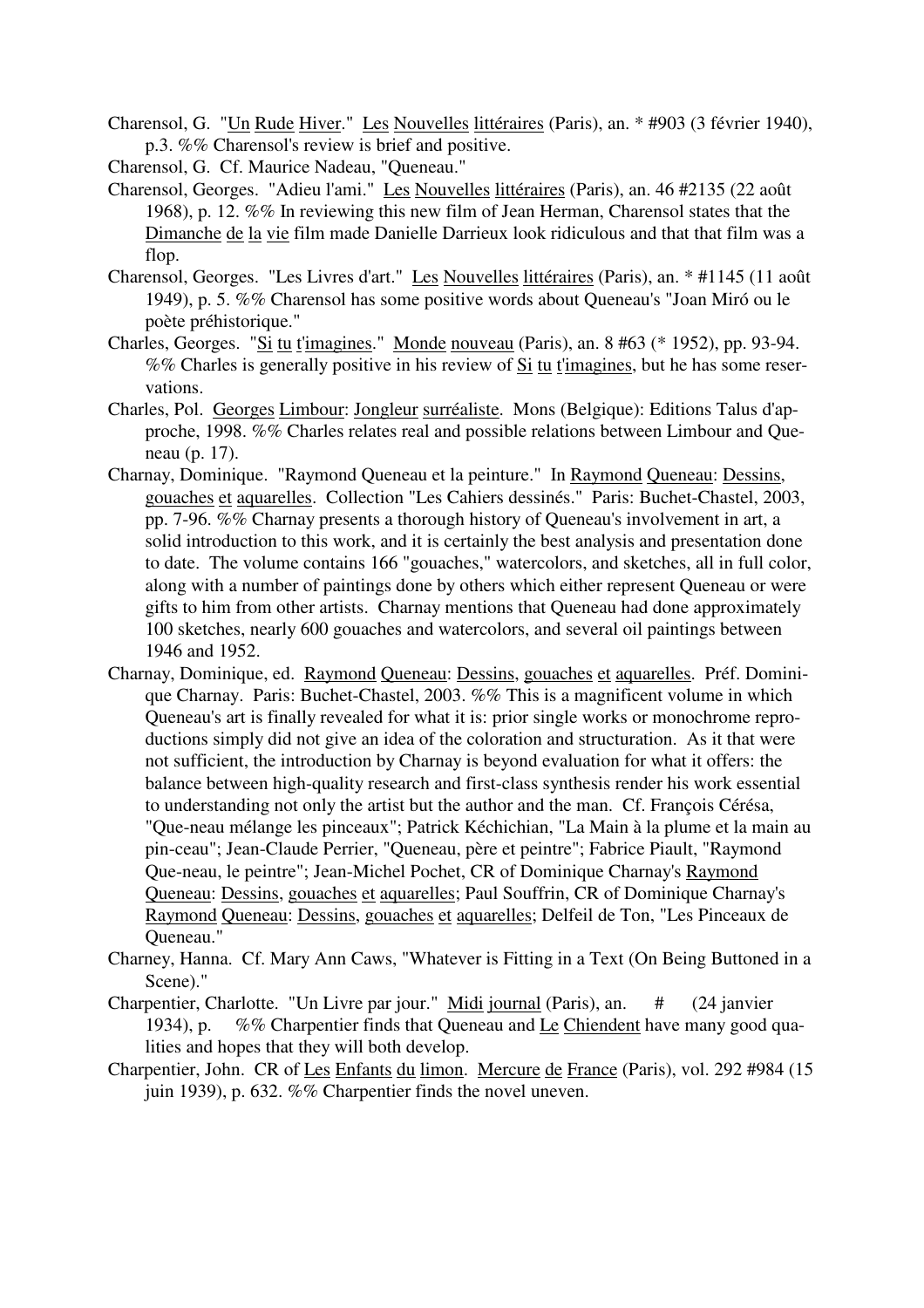Charpentreau, Jacques. Poèmes pour les jeunes du temps présent. Revised edition. Paris: Editions ouvrières, 1990. %% Charpentreau includes L'Instant fatal: "Pour un art poétique (iii)" (p. 10); Battre la campagne: "La Culture" (p. 11); Courir les rues: "Chacun son tour" (p. 75); and "La Cimaise et la fraction" (p. 212) (cf. Alain Duchesne and Thierry Leguay, Petite Fabrique de littérature).

Charpentreau, Jacques. Cf. Anonymous, ed., Le Rire en poésie.

Charpier, Jacques, and Pierre Seghers, ed. L'Art poétique. Paris: Seghers, 1956. %% The editors merely cite L'Instant fatal: "Bien placés bien choisis" as a modern "ars poetica" on p. 695.

Charras, Marie-Claude. "Les Fleurs bleues: Rimes et contre-rimes des personnages." Paragone

- (Firenze), an. 42 #25 (= #492) (\* 1991), pp. 49-62. %% Charras writes primarily on the role of language in generating the roles of the two horses and Cidrolin. Cf. Anne-Marie Jaton, "Les Fleurs bleues, bilan provisoire."
- Charvil, Jean. Histoire sociologique du strip-tease. Paris: Planète, 1969. %% This only mentions (pp. 35-36) the name "Zazie" among others typically taken by strippers.
- Chassy, Jean-François. "Oulipo Show: Los Virtuosos de la virtualidad." In Programma. VIII Festival international de teatro (Granada, del 4 al 13 mayo de 1990). %% This is a very general presentation of the Oulipo and the Exercices de style.
- Chatenier, Pierre. "Dutronc n'est pas dans la lune." Le Matin (Paris), an. \* #607 (7 février 1979), p. 30. %% Chatenier gives a rather average review of the Pierrot mon ami film.
- Chaty, Guy. "Du côté des mathématiques et de l'informatique." Corps écrit (Paris), vol. \* #15 (\* 1985), pp. 25-34. %% There is just a mention of Cent Mille Milliards de poèmes on p. 32.
- Chaud, Joël. "Raymond Queneau, Le Chiendent (1933): Utilisation et parodie des techniques romanesques." Mémoire de maîtrise. Directeur Maurice Roelens. Perpignan: Centre universitaire, 1977. %% This is a solid but relatively standard work.
- Chaulot, Paul. CR of Petite Cosmogonie portative. Gazette des lettres (Paris), an. 6 #3 (15 décembre 1950), p. 123. %% Chaulot presents a rather brief and pedestrian review.
- Chaulot, Paul. "Désagrégations académiques." La Gazette des lettres (Paris), an. 2 #7 (16 mars 1946), p. 15. %% Chaulot cites some verses from L'Instant fatal: "Vieillir" in regard to a quarrel at the Académie française.
- Chaulot, Paul. "La Presse et les lettres." La Gazette des lettres (Paris), an. 2 #10 (27 avril 1946), p. 15. %% Chaulot cites the last few lines from Queneau's "Langage académique" in a discussion of the nature of the French language.
- Chaulot, Paul. "Les Scouts de la poésie." Gazette des lettres (Paris), an. 3 #48 (1<sup>ier</sup> novembre 1947), p. 15. %% Chaulot reviews the october 1947 issue of Fontaine, which included Queneau's "A la limite de la forêt," but he just mentions that Queneau had included something in the issue.
- Chaumont, Irène. Cf. Astrid Bouygues, "Cent Mille Milliards de lamelles."
- Chauvet, Louis. CR of Monsieur Ripois. Le Figaro (Paris), an. 182 #3022 (28 mai 1954), p. 10. %% Chauvet is quite enthusiastic about this film. Cf. also his other review.
- Chauvet, Louis. CR of the film Zazie dans le métro. Le Figaro (Paris), an. 134 #5026 (31 octobre 1960), p. 12. %% Chauvet finds the film version disappointing and poorly fashioned.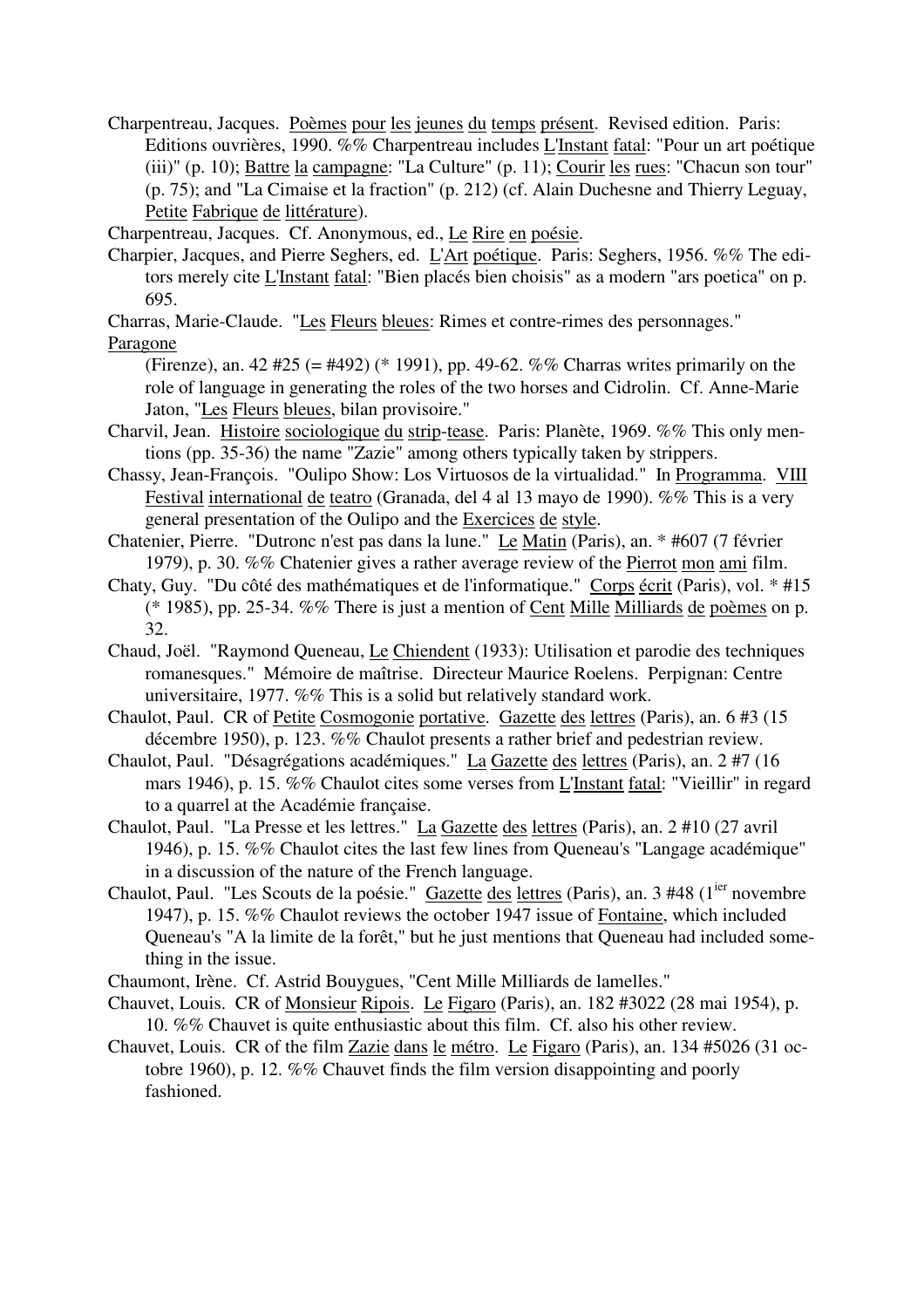- Chauvet, Louis. "Fleurs pour Monsieur Ripois." Le Figaro (Paris), an. 128 #2982 (10 avril 1954), p. 10. %% Chauvet loves the film and refers to Queneau as a "subtil dialoguiste." Cf. also his other review.
- Chauvet, Louis. "On est toujours trop bon avec les femmes." Le Figaro (Paris), an. 145 #8316 (11 juin 1971), p. 20. %% Chauvet seems almost embarrassed to find some good qualities in this film.

Chaval. Cf. Anonymous, Postface to Pierrot mon ami; Queneau, Pierrot mon ami.

- Chavannes, Pierre. "L'Hiver s'en va." La Suisse (Genève), an. 71 #63 (3 mars 1968), "Special Magazine," p. 26. %% Chavannes includes a few words of praise for Battre la campagne.
- Chazal, Robert. "La Guerre en dentelles." France-soir (Paris), an. \* #\* (11 juin 1971), p. 12. %% Chazal seems to like the film made of On est toujours trop bon avec les femmes and has no reserves about it.

Chazal, Robert. "Huit Grands Ecrivains français vous parlent de Mylène Demongeot, la pinup

au coeur fidèle." Ciné-revue (Paris), an. 40 #27 ( $1^{jet}$  juillet 1960), pp. 2-5. %% Queneau (?) writes in what looks like blank verse under the title "Vazie Vilaine": Kelbelgosse, c'est Mylène Demongeot. Kisapelle comme mazaziedecinéma à Louis Malle et à moi. Zazie c'est Catherine Demongeot. Elle c'est Mylène Demongeot. Cathizazie l'appelle Vilaine. C'est vilain. Mais Demongeot ça fait démanger. De la bonne démangeaison. De celle qui donne envie pas de se gratter mais de caresser. Mylène-Minçalor droldefille. Et ce Coste Kelcapitalist. A sa place j'achèterais un cofrefor et je la mettrais dedanbienaufrai. Au lieu de l'exhiber. Comme une poupée de son pour cinéma causant. Tu causes. Tu causes cinéma. Mais, au fond, les photos de Mylène sont drôlement plus parlantes. Minçalor.

Chazal, Robert. "Zazie dans le métro." Le Journal du dimanche (Paris), an. 14 #682 (6 décem-

bre 1959), p. 13. %% Chazal refers to the Trois-Baudets presentation without exactly being openly negative.

- Chazaud, Martine. "Les Fleurs bleues de Raymond Queneau: Roman et histoire." Mémoire de maîtrise. Directrice Mlle Roth. Dijon: Université de Bourgogne, 1988. %% Chazaud centers on the relationship between history and the text of the novel.
- Ché, Pascal. "Rectificatif." Amis de Valentin Brû #2-3 (mai 1995), pp. 95-96. %% Ché gives a list of Queneau titles in a revised form inspired by an incident at the most recent Thionville seminar. Cf. Queneau's "La Redondance chez Phane Armé."
- Chenel, Clarence. Cf. Michel Gey,, Daniel Duprez, and Clarence Chenel, ed., Le Français en  $4^e$ .
- Chenet, Françoise. "La Caméra n'est pas un stylo: Zazie dans le métro de Louis Malle." Temps mêlés #150 + 65/68 (printemps 1996), pp. 219-230. %% Chenet looks almost not at all at the novel but centers on Louis Malle, his intentions and concerns, his strategies, and his departures from the novel.
- Chenier, André. Cf. Jacques Birnberg, "Battre la campagne: Est-ce le fait de Queneau ou de ses exégètes?"
- Chénieux-Gendron, Jacqueline. Surrealism. Trans. Vivian Folkenflik. New York: Columbia University Press, 1990. %% Chénieux-Gendron speaks briefly of Queneau's conception of the ideal language on p. 125.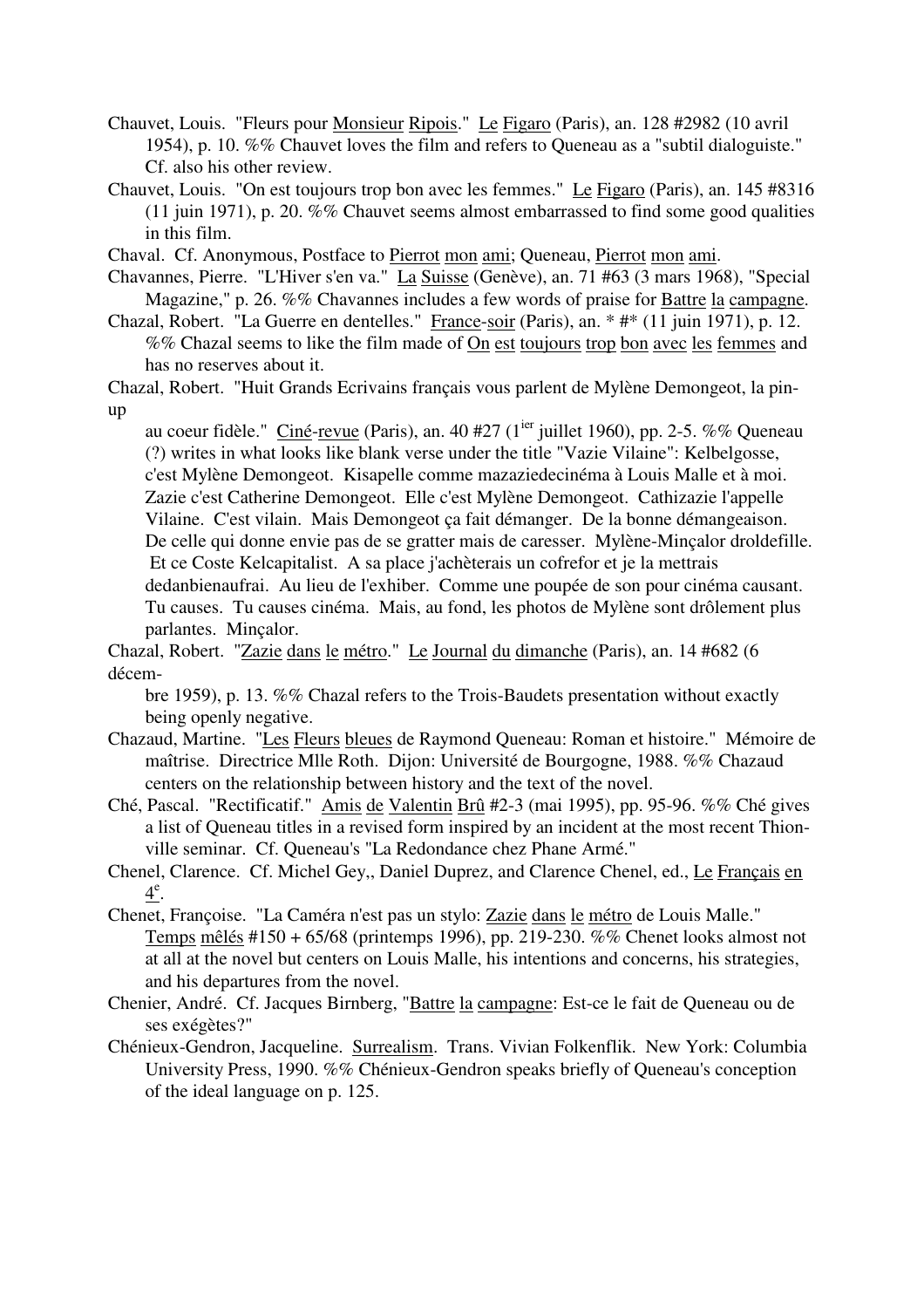- Chénieux-Gendron, Jacqueline. Le Surréalisme. Collection "Littératures modernes," #34. Paris: Presses universitaires de France, 1984. %% Chénieux-Gendron gives an inhabitual look at Queneau's search for the essential language (p. 173) and just barely mentions him on pp. 108 and 132.
- Chénieux-Gendron, Jacqueline. Le Surréalisme et le roman: 1922-1950. Lausanne: L'Age d'homme, 1983. %% Chénieux-Gendron considers Queneau's relations with the surrealist group, Odile, and certain of his ideas on the novel, and takes a brief look at the Histoire modèle and Queneau's ideas on history.
- Chénieux-Gendron, Jacqueline. "Versants et versions du surréalisme français." Revue des sciences humaines (Lille), vol. 56 #184 (\* 1981), pp. 11-31. %% Queneau is mentioned only briefly (p. 22), in regard to an application of " $S + 7$ " and to the Oulipo.
- Cherchi, Grazia. Cf. Queneau, Odile and Romanzi.
- Cherchi Usai, Paolo. Cf. Queneau, [Troppo buoni con le donne.]
- Chéroux, Clément. Fautographie: Petite Histoire de l'erreur photographique. Crisnée (Belgium, west of Liège): Yellow Now, 2003. %% On p. 113 Chéroux declares that Man Ray "se déclare volontiers «fautographe,» et sans doute aurait-il adopté les termes de «photogaffe» ou de «fausse tographie» (Raymond Queneau) s'ils lui étaient venus à l'esprit, tant il était amateur de jeux de mots." These expressions come from Queneau's "Saint Glinglin chez les Médians."
- Cherqui, Marie-Claude. "Avec le temps... ou Les Récifs de la rigolade: A propos de Limelight de Charlie Chaplin." Temps mêlés #150 + 65/68 (printemps 1996), pp. 231-246. %% Chaplin's film "Limelight" appeared in France at the end of october in 1952, and Cherqui analyzes Queneau's "Avec le temps..." a previously unpublished text which considers the nature of the humor in Chaplin's film.
- Cherqui, Marie-Claude. "Comptines: Décomptes et acomptes. Section des poèmes inédits 'La Guerre et au-delà'." Amis de Valentin Brû #2-3 (mai 1995), pp. 35-46. %% Cherqui really does center on the "comptine" and infant-centered nature of these poems.
- Cherqui, Marie-Claude. "Du problème de l'intertextualité dans l'oeuvre scénaristique de Raymond Queneau et du problème de l'adaptation d'une oeuvre littéraire en particulier." Mémoire de DEA. Directrice Claude Debon. Paris: Université de Paris III (Sorbonne nouvelle), 1992. %% Cherqui looks at intertextuality in Queneau's film scenarios almost exclusively in terms of his adaptation of Voltaire's "Candide." She adds a list of ten Queneau "tapuscrit" scenarios found in his files... Her bibliographie is most interesting. Cf. Queneau, "Candide 47." [This work is available at the Centre de recherches "L'Esprit nouveau en poésie"; Institut de littérature française; université de Paris III; 13, rue de Santeuil, 75005. It will be necessary to contact Professeur Daniel Delbreil beforehand in order to receive authorization.]
- Cherqui, Marie-Claude. "Exposition-Hommage à Raymond Queneau." Amis de Valentin Brû #34-35 (juillet 2004), pp. 139-140. %% Cherqui describes an artistic exposition/event which took place in the "médiathèque" of Brie-Comte-Robert (Seine-et-Marne) between 25 mars and 5 avril 2003. The creator was a student in "arts plastiques," Sylvain Caresmel, who wished to use a more concrete approach to the Queneau universe. Cf. Amis de Valentin Brû #34-35 (juillet 2004), p. 70.
- Cherqui , Marie-Claude. "'La Mort en ce jardin': L'Ivrogne dans le jungle." Amis de Valentin Brû #40-42 (décembre 2005), pp. 109-126. %% Cherqui presents a very thorough consi-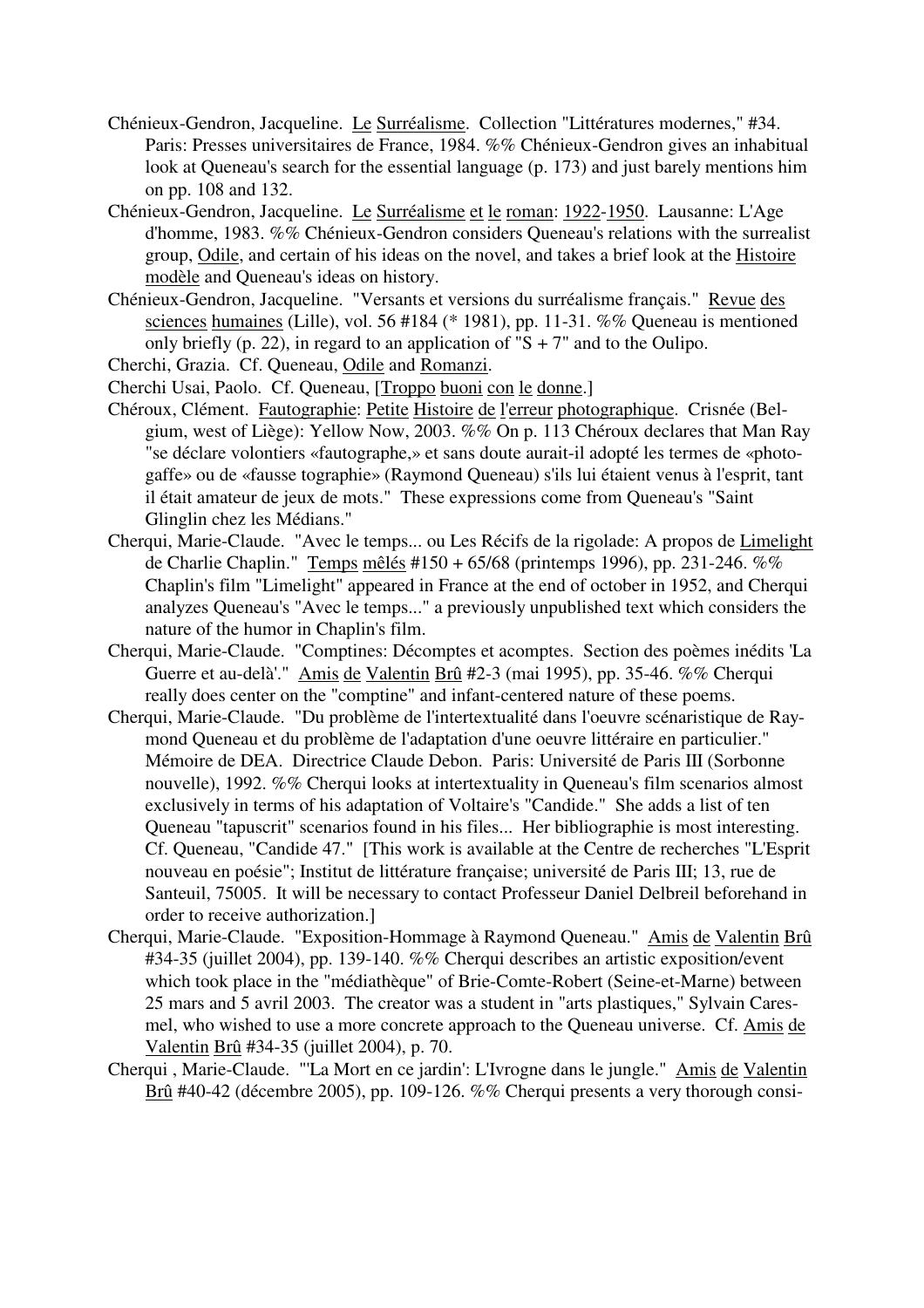deration of José-André Lacour's novel and of the film which Luis Buñuel created from it, but she also goes into the differences between them, Buñuel's manner of directing films (and this one in particular), how Queneau worked on the scenario and the dialogues with Luis Alcoriza, Queneau's experience of Mexico during the shooting, Buñuel's opinion of Queneau, etc. Very informative. This is part of the "actes" of the "Solennel Emmerdement de la ruralité" colloquium held at Saint-Epain (Indre-et-Loire, near Tours) on 13-15 septembre 2003.

- Cherqui, Marie-Claude. "Queneau scénariste." Mémoire de maîtrise. Directeur Daniel Delbreil. Paris: Université de Paris III (Sorbonne nouvelle), 1990. %% Cherqui has written a careful and detailed work here. [This work is available at the Centre de recherches "L'Esprit nouveau en poésie"; Institut de littérature française; université de Paris III; 13, rue de Santeuil, 75005. It will be necessary to contact Professeur Daniel Delbreil beforehand in order to receive authorization.]
- Cherqui, Marie-Claude. "Raymond Queneau et René Clément, Quai Voltaire." Ed. André Magnan. Cahiers Voltaire (Ferney-Voltaire, Ain), vol. \* #3 (\* 2004), pp. 214-221. %% Cherqui reviews the scenario or, better, the description of a possible scenario for an adaptation of Voltaire's "Candide." She notes the reasons that Queneau and Clément gave for being interested in this project and why the two abandoned it at a relatively advanced stage of development. For the citation from "Loen," cf. Jacques Loew, "Les Tiroirs à secrets du cinéma français."
- Cherqui-Rousseau, Marie-Claude. "Images de Queneau II. Nouvel Essai de filmographie." Amis de Valentin Brû #1 (new series) (septembre 1994), pp. 31-55. %% Cherqui-Rousseau tries to touch on all of Queneau's involvements in the cinema. Cf. Claude Rameil, "Images de Queneau: Essai de filmographie."
- Cherqui-Rousseau, Marie-Claude. Cf. Astrid Bouygues, "Queneau en Sorbonne"; Amis de Valentin Brû #34-35 (juillet 2004), p. 173.
- Chérubin. "La Politesse des rois." Le Figaro littéraire (Paris), an. 7 #307 (8 mars 1952), p. 2. %% This is a "bon mot" concerning Roger Caillois et Raymond Bruckberger, as well as a "fève." Cf. Raymond Léopold Bruckberger, Tu Finiras sur l'échafaud.
- Chérubin. "Vous en êtes un autre!..." Le Figaro littéraire (Paris), an. 7 #348 (20 décembre 1952), p. 2. %% This is an anecdote/"bon mot" concerning Queneau and his being mistaken for Maurice Nadeau. Cf. Anonymous, "Profession éditeur"; G. G., "L'Académicien, la môme et le sosie"; Maurice Nadeau, "Queneau"; Roger Shattuck, "Farce & Philosophy"; and Guy Verdot, Bouffes parisiens.
- Chessex, Jacques. "Notes à propos de René Char." Nouvelle Revue française (Paris), an. 13 #148 (avril 1965), pp. 687-693. %% Chessex just names Queneau on p. 690.
- Chessex, Jacques. "Raymond Queneau, sage et savant." Nouvelle Revue française (Paris), an. 13 #153 (septembre 1965), pp. 475-479. %% Chessex gives only a very general look at Queneau. Cf. Anne-Marie Jaton, "Les Fleurs bleues, bilan provisoire"; Queneau and André Blavier, Lettres croisées 1949-1976, p. 267.
- Chevais, François. "Le Chiffrisme." La Casserole (Paris), an. 1 #3 (juillet-août 1949), p. 3. %% Chevais speaks of verse which uses actual numbers as an important part of their text and makes reference to Queneau's "foutaises." He also offers a number of such texts which would be quite at home among Queneau's short lines.
- Chevais, François. "Les Mythes de la jeune poésie." Arts lettres (Paris), an. 1 #6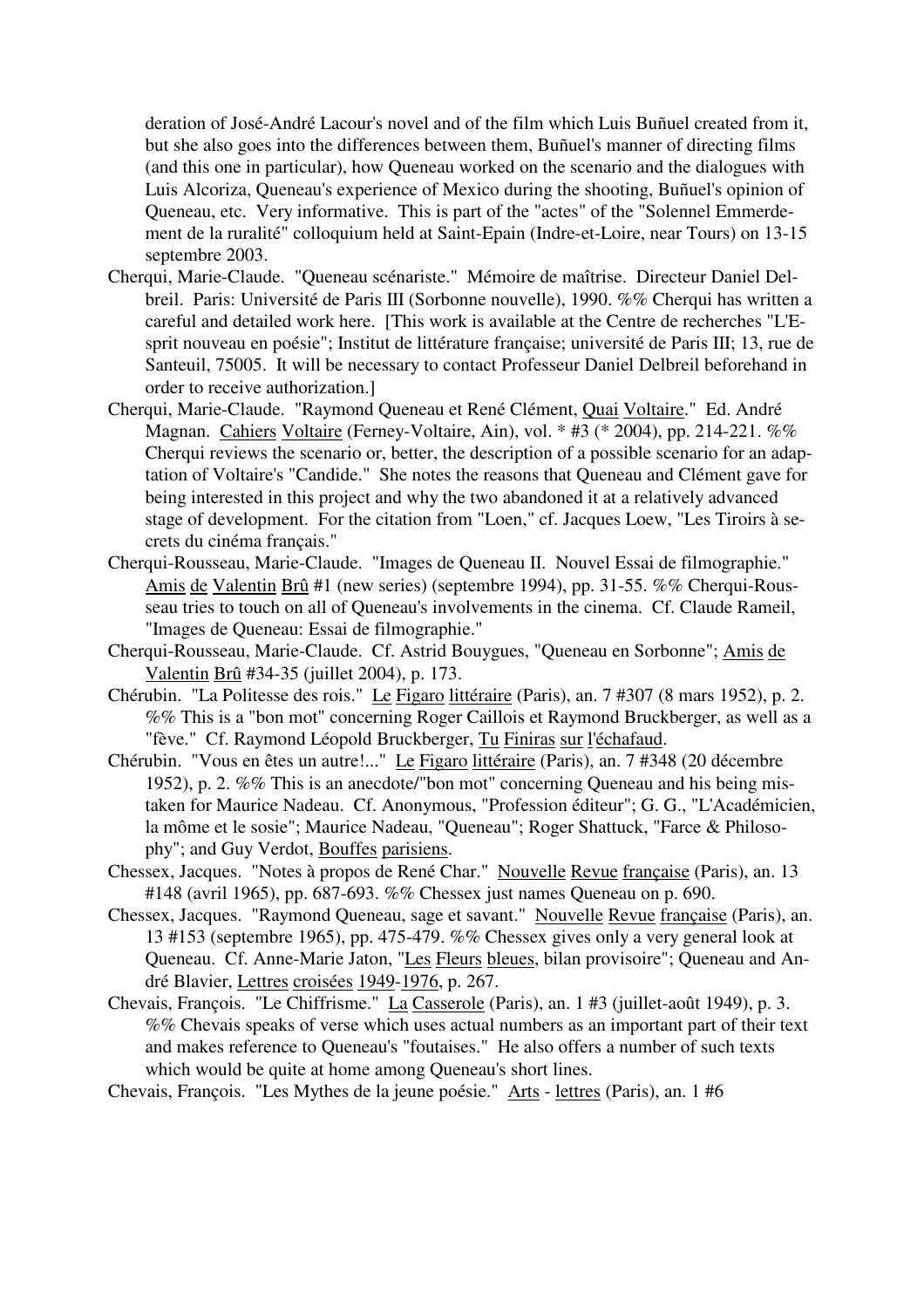(novembre?

1946), pp. 307-310. %% Chevais just mentions Queneau in a list of secondary poets.

Chevais, François. "Le Noir sied à l'humour." La Gazette des lettres (Paris), an. 5 #102 (26 novembre 1949), p. 3. %% Chevais only touches on Queneau as he looks at a number of French authors and sees an American influence.

Chevais, François. "Roman et cinéma." Le Courrier de l'étudiant (Paris), an. 2 #8 (avril 1945),

p. 4. %% Chevais's review of Loin de Rueil is quite well written and gives a rather different slant on the novel.

- Chevalier, Brigitte, Roland Décriaud, Marie-France Sculfort, and Alain Trouvé, ed. Lire à loisir. Textes français:  $3^{i\text{eme}}$ . Paris: Nathan, 19 . %% The editors include the "exercices" de style" "Récit," "Notations," "Rétrograde," and "Antonymique" (p. 57) and L'Instant fatal: "Si tu t'imagines" (p. 252).
- Chevalier, Brigitte, Roland Décriaud, Marie-France Sculfort, and Alain Trouvé, ed. Lire à loisir. Textes français:  $4^{i\text{eme}}$ . Paris: Nathan, 19 . %% The editors include L'Instant fatal: "Pour un art poétique (iii)" (p. 149).
- Chevalier, Pierre. Cf. Catherine Humblot, "Pierre Chevalier, le téléfilm hors cadre."
- Chevallier, Jacques. "'Monsieur Ripois,' film de René Clément." Lumières (Paris), an. \* #61 (11 juin 1954), p. 5.  $\%$ % Chevallier finds that while the film is technically well done there is no central subject to hold it together.
- Chevillard, Eric. Cf. Jordan Stump, "The Ghosts of Eric Chevillard"; Bertrand Tassou, "Les Enfants de Raymond"; Alyson Waters, "Minuit Strikes Again: Eric Chevillard."
- Chevrier, Alain. "Menus contraints." Papilles (Roanne), vol. \* #7 (octobre 1994), pp. 37-54. %% This consists of 20 oulipian menus, some in the manner of the "quennet" (the form which Queneau invented for the first section of Morale élémentaire).
- Chevrier, Alain. "Sur les clefs d'Odile de Raymond Queneau." In Les Romans à clefs. Ed. Michel Chaillou. Collection "En marge." Tusson (Charente): Editions du Lerot, 2000, pp. 123-126. %% Chevrier cites Queneau's statement that Odile is not quite a "roman à clé" and then proceeds to explain who each of the characters in the novel supposedly represents. These are the Actes du troisième colloque des Invalides (3 décembre 1999).
- Chevrier, Alain. "La Transposition d'une forme fixe en un autre; Du sonnet au haïku." Formules (Saint-Quentin, Aisne), vol. \* #2 (1998-1999), pp. 112-126. %% Chevrier traces Queneau's development of new and/or radical poetic forms, such as the sextine, haiku, or the process described in "La Redondance chez Phane Armé." This is a quality article and of value for anyone looking deeply into Queneau's poetizing.
- Cheymol, Pierre. Les Aventures de la poésie. Vol. II. Paris: José Corti, 1968. %% Cheymol describes (pp. 405-407) Queneau's career in a most unusual and negative way, with several factual errors besides. Cf. Astrid Bouygues, "Les Mésaventures d'un critique échauffé."
- Cheymol, Pierre. Le Silence de Babel. Paris: José Corti, 1990. %% Cheymol attacks the "nou-

veau roman," including Queneau in that tendency (p. 234), mentions Queneau's work with Boris Souvarine on the Critique sociale (p. 251), and claims (rightly so, but in an insulting manner) that 'pataphysicians, oulipians, Queneau, Lacan, and Barthes are the diametrical opposite of surrealism (p. 272).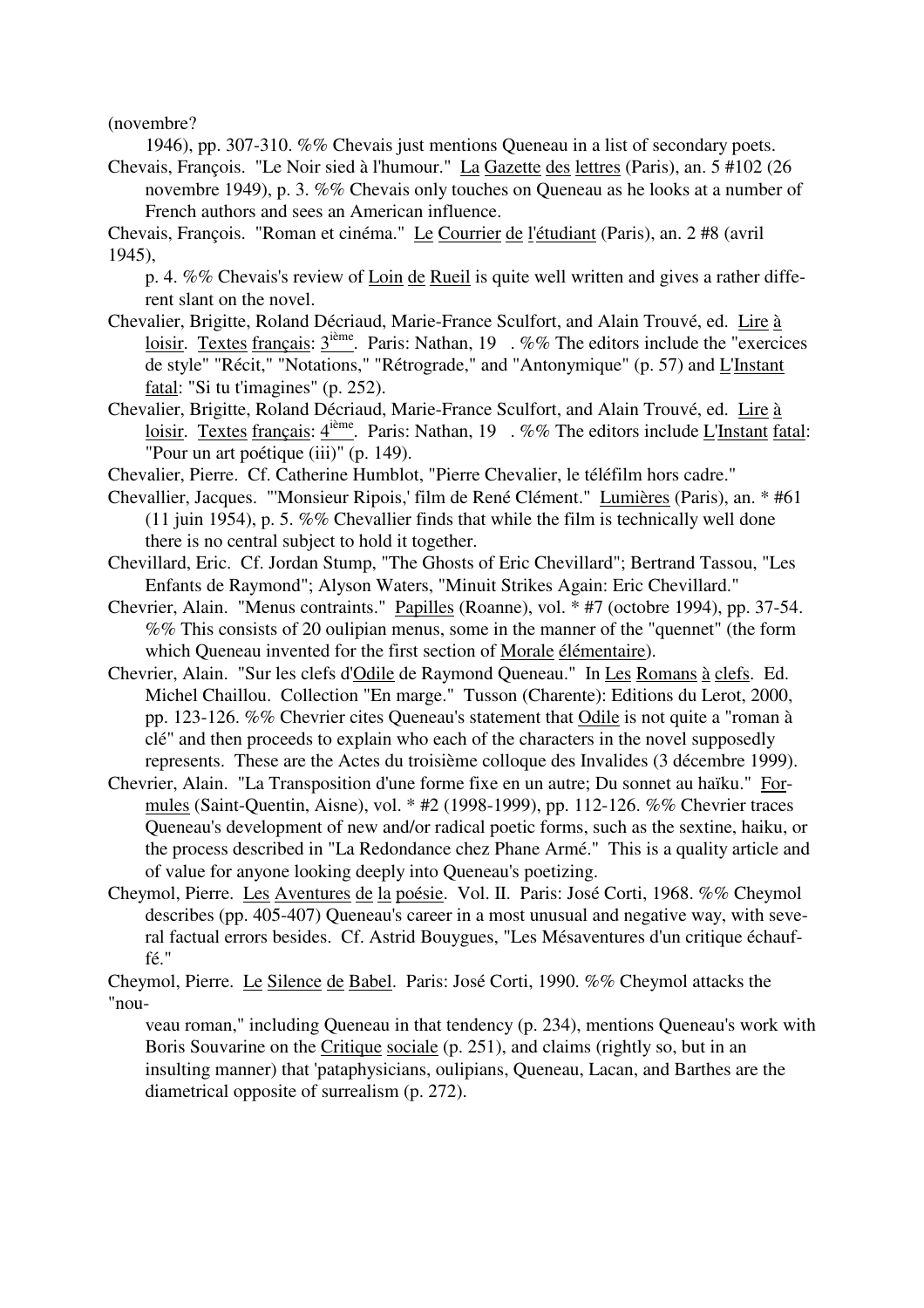Chiavolini, Alessandro. Cf. Queneau, Un Duro Inverno.

de Chirico, Giorgio. Cf. Antoine Compagnon, Les Cinq Paradoxes de la modernité; Queneau, "A propos de l'exposition Giorgio de Chirico."

Chol, Isabelle. "Formes de jeux, jeux de formes: Raymond Queneau et le sonnet." In Pérennité

des formes poétiques codifiées. Ed. Laurent Cassagnau and Jacques Lajarrige. Clermont-Ferrand: Presses universitaires Blaise Pascal, 2000, pp. 139-155. %% Chol examines Que-neau's work with the different forms of the sonnet, changes in its structure, variations in syntax, his semantic range, etc. These are the "actes d'une journée d'études (27 mars 1998)," and they form part of the series "Cahiers de recherches du CRLMC" (= Centre de recherches sur les littératures modernes et contemporaines).

- Chol, Isabelle. Cf. Philippe Moret, "Discontinuité du recueil et construction de l'oeuvre: L'Exemple de Morale élémentaire de Raymond Queneau."
- Chollet, Roland. Cf. Muriele Dreyfus, "La Parodie et le jeu dans Les Oeuvres complètes de Sally Mara"; Jean-Christophe Ippolito, "L'Ecriture parodique dans Les Fleurs bleues de Raymond Queneau: Analogies avec l'écriture de Zazie dans le métro et Le Vol d'Icare."
- Chomsky, Naom. Cf. Eric Beaumatin, "Petite Initiation aux travaux de l'Oulipo."
- Chonez, Claudine. "La Croqueuse de diamants." L'Observateur politique, économique et littéraire (Paris), an. \* #26 (5 octobre 1950), p. 21. %% Chonez has some reservations in regard to the need for singing during a ballet and for the quality of Queneau's lyrics ("il a fait mieux").
- Chonez, Claudine. "Graffiti illustres à la Galérie de la Pléiade." Une Semaine dans le monde (Paris), an. 1 #36 (14 décembre 1946), p. 10. %% Chonez describes the art show which Queneau and Jean Lescure organized, "Si vous savez écrire vous savez dessiner."
- Chonez, Claudine. "Instantanés." Les Nouvelles littéraires (Paris), an. \* #1044 (4 septembre 1947), p. 6. %% This is just a very general interview with Queneau.
- Chonez, Claudine. "Qu'est-ce que l'humour?" Les Nouvelles littéraires (Paris), an. \* #1217 (28 décembre 1950), p. 1. %% This just has a short citation ("prends l'humour et tords-lui le c..." from "Sally plus intime") and one or two other words in a review of André Breton's Anthologie de l'humour noir. The "suite" announced is without interest.

Chonez, Claudine. Cf. Michel Lécureur, Raymond Queneau, p. 73.

- Chopin, Isabelle. Cf. Gabriele Schnell-Larequie, "Ein Pariser Festplatz und seine Bedeutsamkeit: Der Uni-Park in Pierrot mon ami von Raymond Queneau."
- Choublier, Claude. "Raoul Lévy: Réussite ou prison, tel doit être le sort du producteur..." France Observateur (Paris), an. 10 #461 (5 mars 1959), p. 24. %% Lévy states, at the end of the article, that he had purchased the film rights for Zazie and that he expected René Clément to direct it.

Chrestien, Michel. "Exercices de style ou l'on est intelligent à moins de frais." L'Ordre (Paris),

an. 2 #169 (14-15 mars 1948), pp. 1 and 3. %% Chrestien has some rather negative things to say about Les Exercices de style as they first appear.

## Chrestien, Michel. Cf. Jean-Paul Lacroix and Michel Chrestien, ed., Le Livre blanc de l'humour

noir.

Christin, Anne-Marie. Cf. Emmanuël Souchier, "Histoire et énonciation dans Les Exercices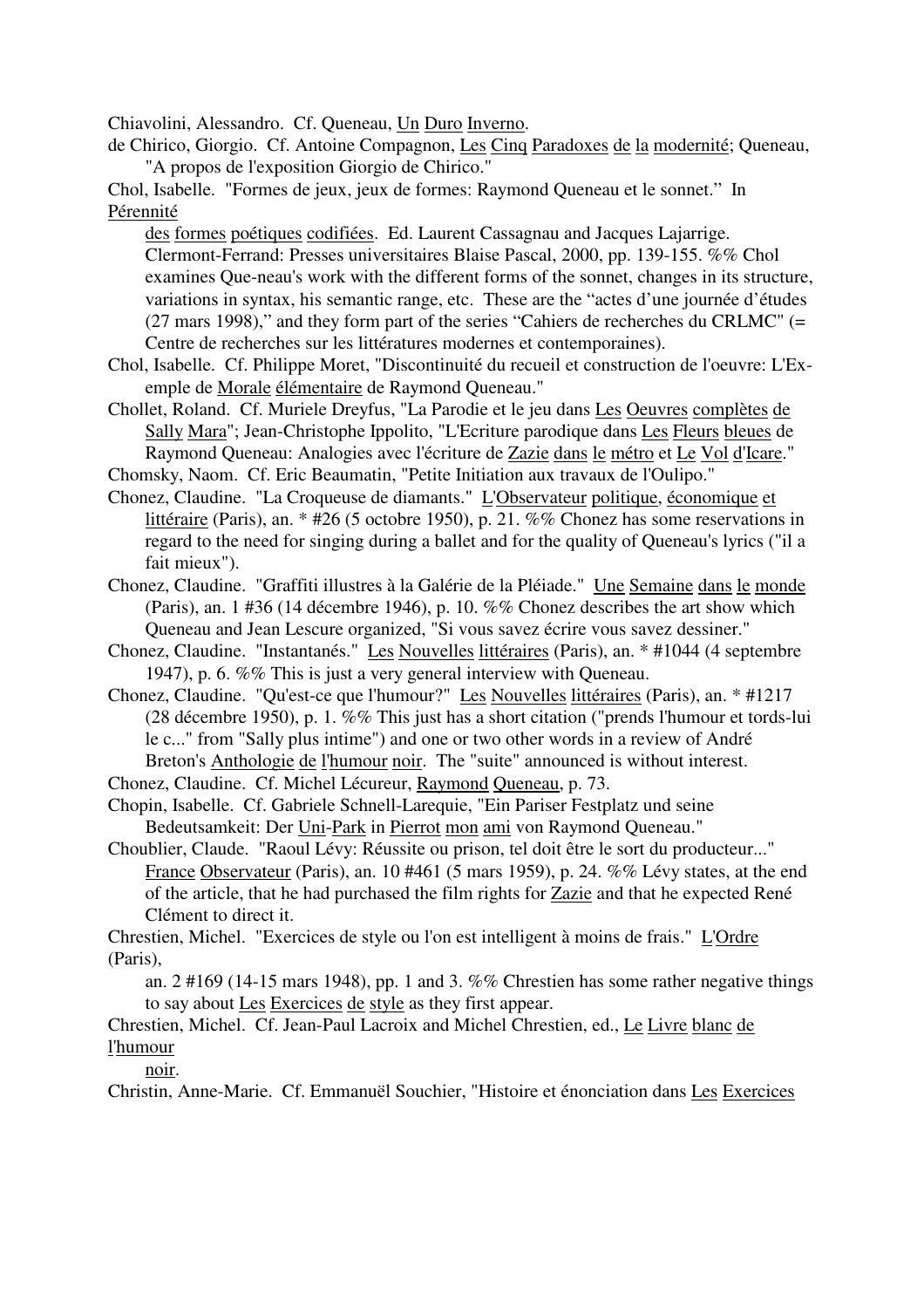de

style de Raymond Queneau à partir de l'établissement d'une édition critique" and "Raymond Queneau: The Form and Meaning of a Manuscript."

- Christophe. Les Facéties du sapeur Camember (and Histoires variées). Paris: Armand Colin, 1965.
- Christophe. La Famille Fenouillard. Paris: Armand Colin, 1895.
- Christophe. L'Idée fixe du savant Cosinus. Paris: Armand Colin, 1960.
- Christophe. Pseudonym of Georges Colomb.
- Christout, Marie-Françoise. "Petites Scènes parisiennes: Un Prodigieux foyer de création, 1945-1960." Revue d'histoire du théâtre (Paris), an. 50 #200 (\* 1998), pp. 311-318. %% Christout just mentions the Frères Jacques production of Les Exercices de style (p. 318).
- Ciampa, Maurizio. "Quella Domenica della vida." Leggere (Milano), vol. \* #22 (giugno 1990), p. 22. %% Ciampa seems to be writing about Kojève and the end of history, making some reference to Queneau's Le Dimanche de la vie.
- Ciampi, Yves. Cf. Anonymous, "Un Nouveau Tandem comique: Yves Ciampi Raymond Queneau"; Paul Carrière, "Queneau scénariste"; France Roche, "2 Histoires de serrures, 2 films: Ceux d'Yves Ciampi et de René Clair."
- Ciancia, Guy. "Incidents au lycée Raymond Queneau et ailleurs. Comment on en est venu à écrire des histoires." Temps mêlés #150 +50 (été 1991), pp. 3-10. %% Ciancia elucidates a reference at the end of André Blavier's "Chronologie de Raymond Queneau" concerning disturbances at the Lycée Raymond Queneau in Villeneuve-d'Ascq (Nord). He adds an "annexe" of five pages listing the frequency of the names given to lycées and collèges in France. Ciancia occasionally used the pseudonym of César Parinori.
- Ciantar, Maurice. "Raymond Queneau, Hervé Bazin et Maurice Fombeure seront 'vendus' par Claude Génia, Maria Casarès et Marie Bell." Combat (Paris), an. 9 #1866 (5 juillet 1950), p. 2. %% Ciantar includes Queneau among the poets whose books will be sold at the com-ing "Foire aux poètes" book fair.
- Cingria, Hélène. "Vaison-la-Romaine: Le Vol d'Icare sans grande envergure." Les Lettres françaises (Paris), vol. \* #1449 (30 août 1972), p. 13. %% Vaison-la-Romaine is in the Vaucluse, NNE of Avignon; it seems to have been a theater festival.
- Cioran, Emile-Michel. Cf. Jacques Brault, "Mesure de Cioran"; Jo Frearson, "'Une Prise sur les

choses.' The Real in Excess and Dysfunction with Special Reference to Georges Perec's La Vie mode d'emploi and Raymond Queneau's Le Chiendent"; Michel Lécureur, Raymond Queneau, p. 325; Queneau and André Blavier, Lettres croisées 1949-1976, p. 331.

Cirlot, Juan-Eduardo. Introducción al surrealismo. Madrid: Revista de Occidente, 1953. %% Cirlot touches on Queneau in various places in this treatment of surrealism.

Cirlot, Juan-Eduardo. Cf. Queneau, ed., Los Escritores celebres.

Citati, Pietro. "Zazie in Italia." Il Giorno (Milano), an. 5 #184 (2 agosto 1960), p. 6. %% Citati gives a positive and relatively long look at Zazie dans le métro.

Citati, Piëtro. Cf. Queneau, Esercizi di stile: Extracts.

- Clairefond, Georges. Cf. A. B., "Six Inconnus"; Queneau, "Georges Clairefond" and "Raymond Queneau présente Georges Clairefond."
- Clancier, Anne. "A la recherche d'une ascèse: Esquisse d'une philosophie de Raymond Queneau." In Raymond Queneau. Cahier de l'Herne #29. Ed. Andrée Bergens. Paris: Edi-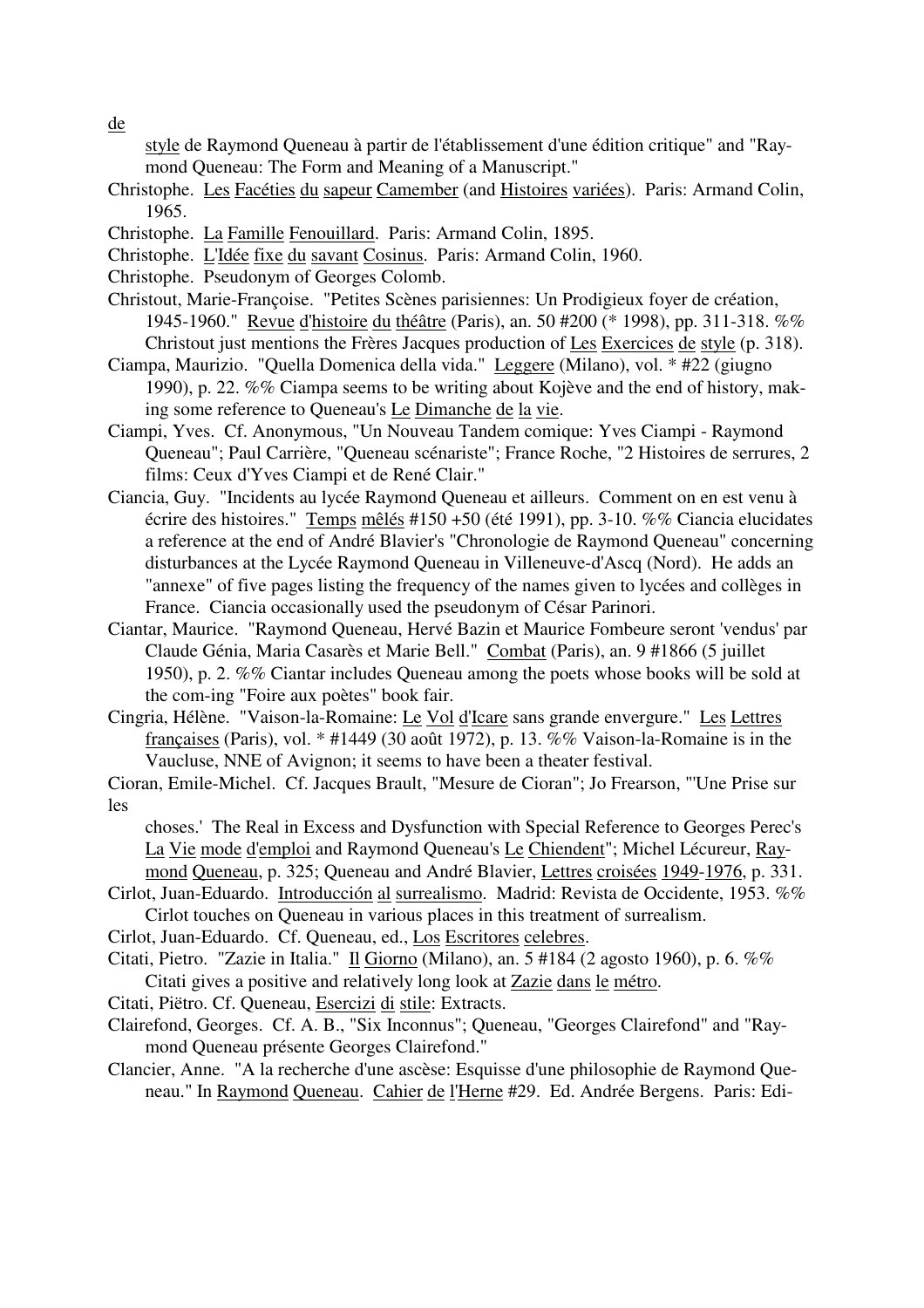tions de l'Herne, 1975, pp. 148-153. %% Clancier looks at the problems of evil and friendship, especially in Les Enfants du Limon, Loin de Rueil, and Le Dimanche de la vie. This was reprinted without change in Anne Clancier, Raymond Queneau et la psychana- lyse, pp. 187-197 and it reappeared in the 1999 edition of the Cahier de l'Herne.

- Clancier, Anne. "Andrée Bergens." Cahiers Raymond Queneau #7 (janvier 1988), p. 45. %% This is an obituary for Andrée Bergens. It was reprinted almost without change in Anne Clancier, Raymond Queneau et la psychanalyse, pp. 271-272.
- Clancier, Anne. "Bibliographie de Claude Rameil." Amis de Valentin Brû #1 (new series) (septembre 1994), pp. 17-20. %% This is just what the title indicates.
- Clancier, Anne. "Claude Rameil. Histoire d'une passion." Amis de Valentin Brû #1 (new series) (septembre 1994), pp. 11-15. %% Clancier gives a brief biography of Rameil.
- Clancier, Anne. "Le Contre-texte et les oeuvres de Raymond Queneau." Temps mêlés #150 + 65/68 (printemps 1996), pp. 257-264. %% Clancier speaks of the emotions caused in the readers of Queneau's novels which are not those directly and consciously evoked by Queneau.
- Clancier, Anne. "Deuil et fête dans les romans de Raymond Queneau." Amis de Valentin Brû #28-31 (juillet 2003), pp. 96-104. %% Clancier barely does more than list the "spectacles de deuil et de fête" present in Queneau's novels. She offers no appreciable commentary.
- Clancier, Anne. "Du fantastique chez Queneau et Vian." In Trois fous du langage: Vian, Queneau, Prévert. Ed. Marc Lapprand. Nancy: Presses universitaires, 1993, pp. 203-227. %% Clancier treats of Queneau's fantasy as having a base in mythology, an anglo-saxon base, and an "onirique" base. The first third of this article reappears, heavily edited and rewritten, in Anne Clancier, Raymond Queneau et la psychanalyse, pp. 225-237.

Clancier, Anne. "L'Eau et le feu." Collection Micro - Petite Bibliothèque quenienne, #4. Tou-

louse: CIDRE-Animation, 1993. %% Clancier mentions how much of a role water played in Queneau's writings but get far more detailed concerning how fire is related to his Un Rude Hiver.

- Clancier, Anne. "Emergences de l'inconscient dans l'oeuvre de Raymond Queneau." Cahiers de psychologie de l'art et de la culture (Paris), an. \* #12 (\* 1987), pp. 193-198. %% Clancier concentrates on the psychological position of sonship in Queneau's Loin de Rueil and Pierrot mon ami. This was reprinted in Anne Clancier, Raymond Queneau et la psychanalyse, pp. 95-105.
- Clancier, Anne. "Figures du néant dans la poésie contemporaine." Revue française de psychanalyse (Evry, France), vol. 43 #3 (mai-juin 1979), pp. 497-507. %% This article contains (pp. 497-498) a brief consideration of L'Instant fatal.
- Clancier, Anne. "Jacques Birnberg: Un Passager du XX<sup>e</sup> siècle au douloureux périple que la littérature a aimé et qui a su faire aimer la littérature." Australian Journal of French Studies (Clayton, Victoria), vol. 40 #1-2 (january 2003), pp. 17-19. %% Clancier offers a tribute to Birnberg, outlining his personal history and publications.
- Clancier, Anne. "Le Journal de Raymond Queneau." Cahiers Raymond Queneau #2-3 (mars 1987), pp. 35-54. %% In an interesting article, Clancier looks at Queneau's concerns with family, the army and the "patrie," intellectual life, dreams and psychoanalysis, and the sky and stars, then analyzes these five topics in terms of love, culture, and his "mystical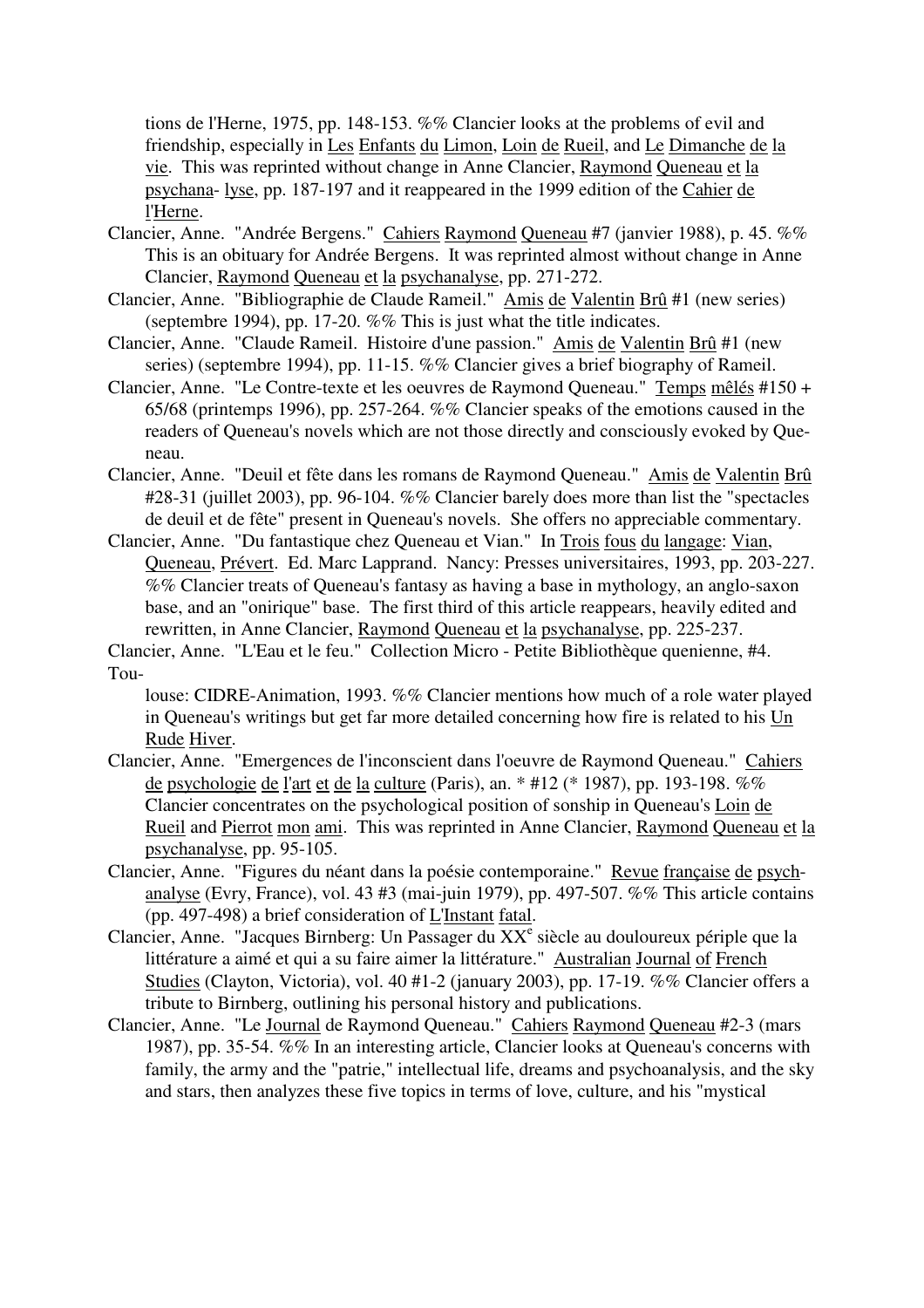quest." This was reprinted in Anne Clancier, Raymond Queneau et la psychanalyse, pp. 199-221; it is about 95% the same there, with some material added and some dropped.

- Clancier, Anne. "Le Manuel du parfait analysé." L'Arc (Aix-en-Provence), vol. \* #28 (\* 1966), pp. 33-40. %% Clancier discusses the psychology of the two major characters in Les Fleurs bleues. This was reprinted in Anne Clancier, Raymond Queneau et la psychanalyse, pp. 49-57. Cf. Anne-Marie Jaton, "Les Fleurs bleues, bilan provisoire"; Michal Mrozowicki, "L'Image de la Révolution française dans Les Fleurs bleues de Raymond Queneau."
- Clancier, Anne. "Mes Rencontres avec Raymond Queneau." Temps mêlés #150 + 33/36 (juillet 1987), pp. 175-185. %% This is a very interesting article which refers to Queneau's wife Janine, psychiatry, Zazie dans le métro, and a number of other things.
- Clancier, Anne. "Moyens de transport publics et privés ou Comment les personnages de Raymond Queneau vont en ville et y circulent." Cahiers Raymond Queneau #17-19 (juin 1991), pp. 149-161. %% Clancier speaks of the appearance/use of all major forms of transportation in Queneau's novels. This was almost exactly reprinted in Anne Clancier, Raymond Queneau et la psychanalyse, pp. 159-173.
- Clancier, Anne. "Mythe et biographie: De la clinique à la littérature." Revue française de psychanalyse (Paris), vol. 52 #1 (janvier-février 1988), pp. 51-65. %% This is merely a citation of the psychoanalysis section of Chêne et chien on p. 51.
- Clancier, Anne. "L'Odyssée des personnages de Raymond Queneau." In Queneau aujourd'hui.

Ed. Mary-Lise Billot and Marc Bruimaud. Actes du colloque Raymond Queneau (Univer-sité de Limoges, mars 1984). Paris: Clancier-Guénaud, 1985, pp. 233-245. %% Clancier considers the psychology of individual characters and sorts of characters (e.g., children, couples) in Queneau's works. About 95% of this was reprinted in Anne Clancier, Ray- mond Queneau et la psychanalyse, pp. 83-93. Cf. Jacques Duchateau, "Corrections du tireur à la ligne d'après Un Rude Hiver de Raymond Queneau."

- Clancier, Anne. "Où est les moi de Queneau?" In Le Personnage dans l'oeuvre de Queneau. Ed. Daniel Delbreil. Paris: Presses de la Sorbonne nouvelle, 2000, pp. 98-104. %% Clancier identifies the central characters of each of Queneau's novels, defining that individual as the one in whom all relations meet, and goes on from there to note certain elements or concerns related to the nature of a character.
- Clancier, Anne. "Psychanalyse et récit-écran." Revue des sciences humaines (Lille), vol. 62 #191 (juillet-septembre 1983), pp. 53-60. %% This article primarily concerns Queneau's own psychology. This was reprinted almost without change in Anne Clancier, Raymond Queneau et la psychanalyse, pp. 35-48.
- Clancier, Anne. "Psycholecture des romans de Raymond Queneau: Le Chiendent et les problèmes d'identité." In La Lecture littéraire, Actes du colloque tenu à Reims du 14 au 16 juin 1984, Centre de recherche sur la lecture littéraire de Reims. Ed. Michel Picard. Paris: Editions Clancier-Guénaud, 1987, pp. 170-186. %% This article is just what the title announces; about 98% of it was reprinted in Anne Clancier, Raymond Queneau et la psychanalyse, pp. 59-74. The Lecture littéraire volume is reviewed briefly, without mentioning this article, in Anonymous, CR of La Lecture littéraire. Cf. also Matthijs Engelberts, CR of La Lecture littéraire.

Clancier, Anne. "Qu'est-ce qui fait courir Boris Vian?" In Boris Vian. Ed. Noël Arnaud and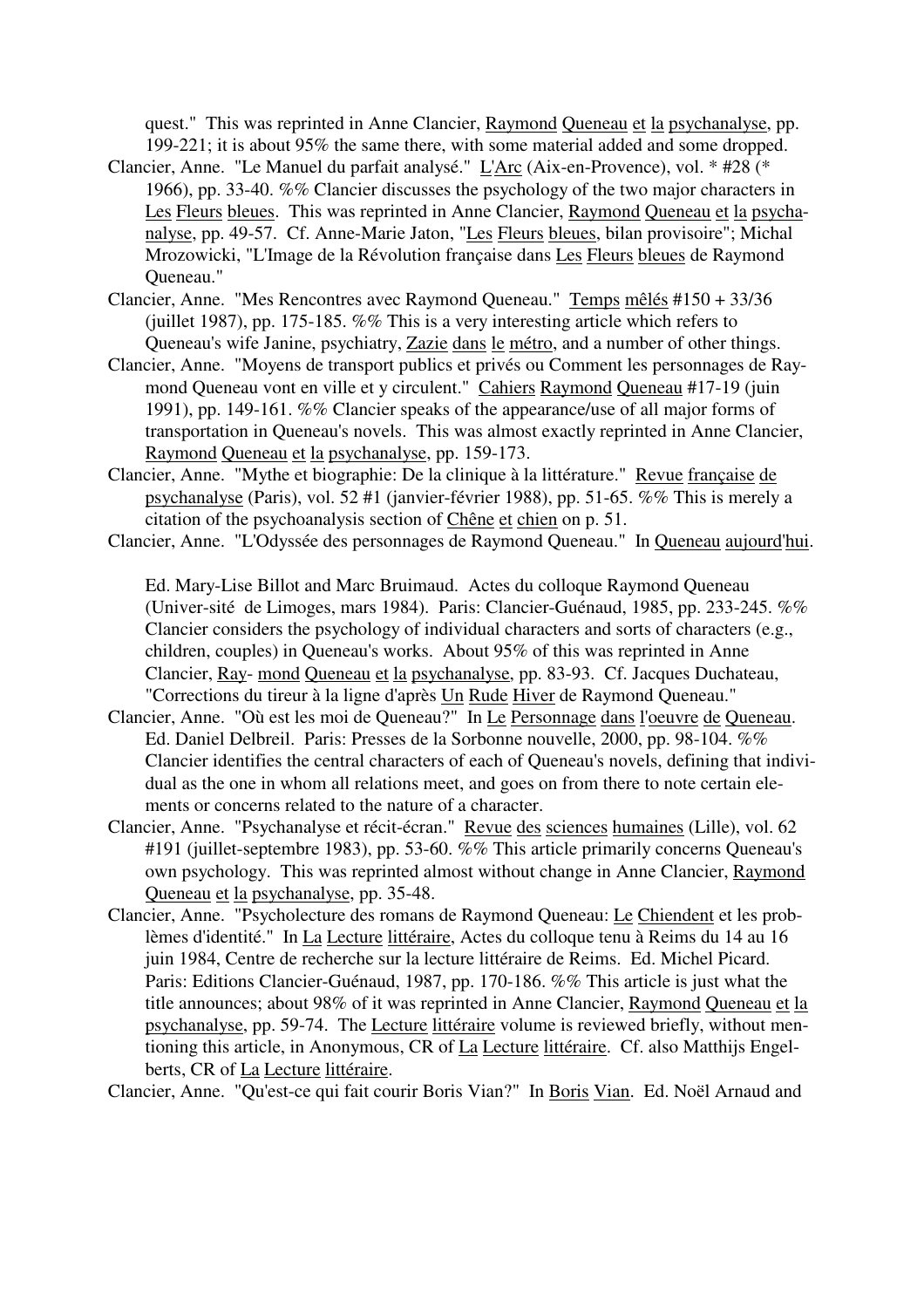Henri Baudin. Collection "10/18," #1184-1185. Vol. II. Paris: Union générale d'éditions, 1977, pp. 49-85 and 87-93. %% These are the acts of the "colloque" held at the Centre culturel de Cerisy-la-Salle, 23 juillet -- 2 août 1976. On p. 81 Clancier states "Si je com-pare mes réactions devant les oeuvres de Boris Vian et celles de Raymond Queneau que j'ai beaucoup étudiées également (elles ont une parenté certaine), je constate que je ris constamment en lisant les romans de Queneau, même lorsque je les ai déjà lus plus de dix fois, alors que je souris seulement, parfois, en lisant Boris Vian. Je dirai que, si l'on rit devant l'oeuvre de Vian, on rit jaune."

- Clancier, Anne. "Queneau sur le divan." In Un Quenal, des Queneau. Paris: Groupement de libraires "Initiales," 2003, pp. 30-32. %% Clancier writes of how she and her husband got to know Queneau and how she got to see into his spirit over the years. She even speaks of his attitude towards religion. This is number 13 (février 2003) in the series of brochures that 29 "libraires" from across France put together for their clients.
- Clancier, Anne. "La Question du père dans Loin de Rueil." Temps mêlés #150 + 20/21 (septembre 1983), pp. 19-25. %% Clancier looks at the role of the father in other works as well, with some very interesting insights. There are four pages of discussion following the article.
- Clancier, Anne. "Raymond Queneau épistémophile." In Raymond Queneau encyclopédiste? Ed. Mary-Lise Billot and Marc Bruimaud. Actes du Deuxième Colloque de Limoges, décembre 1987. Limoges: Editions du Limon, 1990, pp. 167-179. %% Clancier discusses the Freudian bases of Queneau's quest for knowledge, refers to Paul Valéry's encountering Leonardo da Vinci, and looks at a similar quest in Pierre (Saint-Glinglin), Zazie, and Jacques l'Aumône (Loin de Rueil), contrasting these characters' approaches with those of others. This was reprinted almost without change in Anne Clancier, Raymond Queneau et la psychanalyse, pp. 107-119.
- Clancier, Anne. "Raymond Queneau et la peau des rêves." Australian Journal of French Studies (Clayton, Victoria), vol. 40 #1-2 (january 2003), pp. 97-104. %% Clancier analyzes dreams and dreaming in Les Fleurs bleues, "Des Récits de rêves à foison," and (to a certain extent) Queneau's Journaux (1914-1965).
- Clancier, Anne. Raymond Queneau et la psychanalyse. Paris: Editions du Limon, 1994. %% This book is an anthology of 21 pieces by Clancier, 13 of which range from exact reprints of previous publications to one rather seriously rewritten article. These pieces cover Queneau and his own psychoanalysis, his knowledge of psychiatry, his use of it in his works, etc., and several more personal writings. Cf. Georges-Arthur Goldschmidt, "Queneau par-delà les analyses"; François Naudin, "Et de deux, notamment."
- Clancier, Anne. "Raymond Queneau et le langage de la psychanalyse." Temps mêlés #150 + 57/60 (automne 1993), pp. 175-188. %% Clancier lists the psychological works mentioned in the Géhéniau catalogue with their dates, showing Queneau's continued interest in this subject, and then indicates the psychological twists in a number of Queneau's works, especially Chêne et chien and Les Fleurs bleues. About 90% of this article was reprinted in Anne Clancier, Raymond Queneau et la psychanalyse, pp. 15-33.
- Clancier, Anne. "Rude Hiver à Rouen." Amis de Valentin Brû #15 (15 mai 1981), pp. 24-28. %% Clancier writes on the Queneau exhibit and conference of décembre 1980 in Rouen. This article was almost exactly reprinted in Anne Clancier, Raymond Queneau et la psychanalyse, pp. 273-277.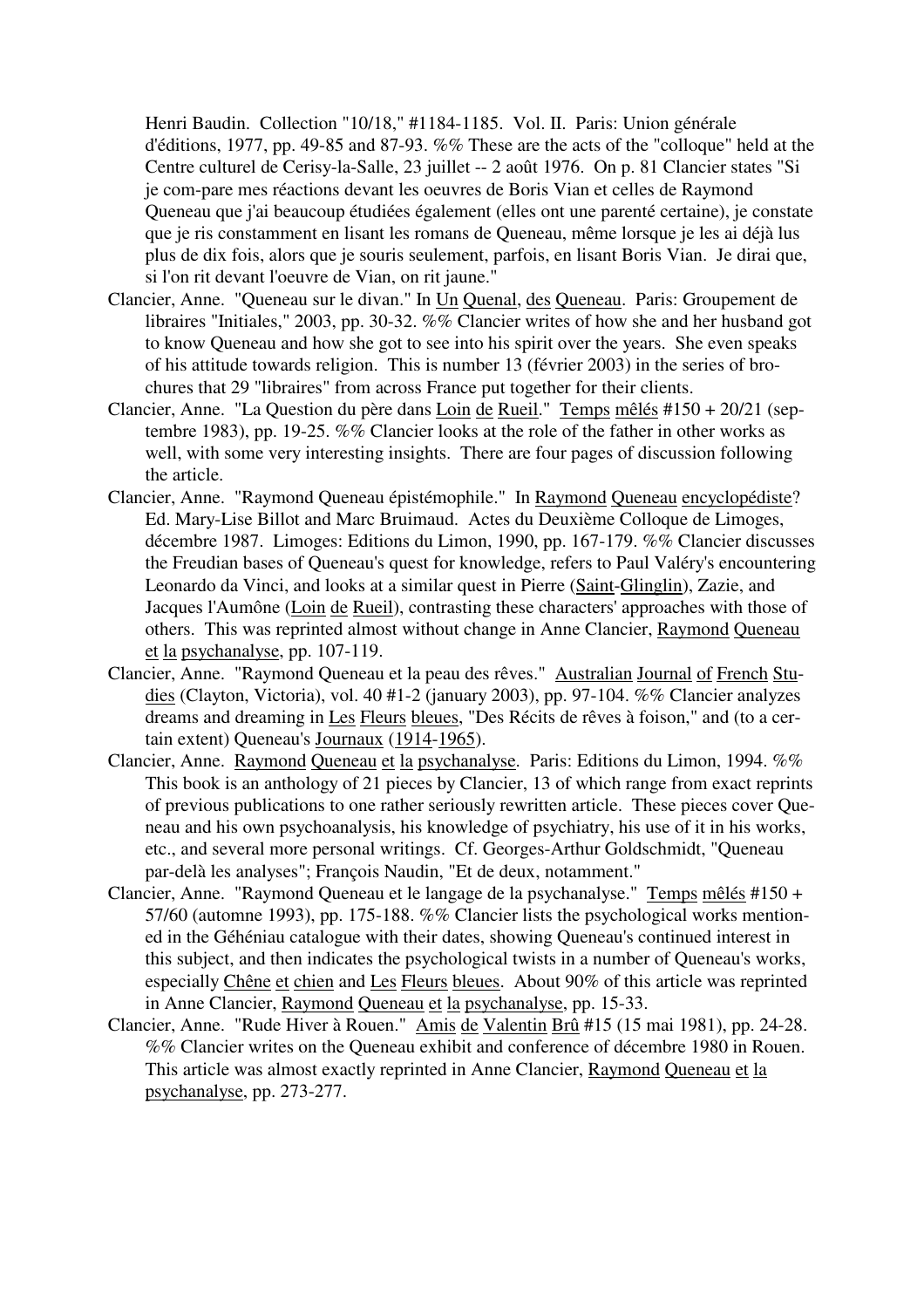Clancier, Anne. Cf. Noël Arnaud, C'est tout ce que j'ai à dire pour l'instant; Jean-Claude Bollinger and Anne Clancier, "'Le Chant du styrène': Etude chimico-psychanalytique"; Claude Debon, "Préface au recueil d'Anne Clancier"; Queneau, "Du côté de chez Queneau. TF1, 12 mai 1977"; Queneau and André Blavier, Lettres croisées 1949-1976, pp. 161 and 296.

Clancier, Georges-Emmanuel. "Chants et chansons." Une Semaine dans le monde (Paris), an. 2 #68 (30 août 1947), p. 9. %% Clancier presents Bucoliques.

Clancier, Georges-Emmanuel. "Un Classico del XX secolo." Trans. Giambattista Vicari. Il Caffè (Roma), vol. 9 #6 (dicembre 1961), pp. 10-16. %% This is a translation of Clancier's "Le Discours et les méthodes."

Clancier, Georges-Emmanuel. "D'Ulysse à Ulysse." Arts (Paris), vol. \* #421 (24 juillet 1953),

p. 5. %% This is a general review of Les Ecrivains célèbres, with mentions of Queneau here and there.

Clancier, Georges-Emmanuel. "De l'apparition romanesque et progressive de l'auteur de 'Si tu t'imagines' dans l'imaginaire puis dans l'existence d'un jeune poète limousin des années 30 et 40..." In his Dans l'aventure du langage. Paris: Presses universitaires françaises, 1987, pp. 54-59. %% This is a sort of biographical tribute. Cf. Clancier's "Figures modernes. Queneau."

Clancier, Georges-Emmanuel. De Rimbaud au surréalisme. Collection "Melior," #12. Alleur, Belgique: Marabout, 1959. %% Clancier barely more than mentions Queneau (pp. 9, 62, 110, 208, 323, 331, 422, and 425).

Clancier, Georges. "De Zazie à Zizi." Le Populaire du Centre (Limoges), an. 54 #58 (9 mars 1959), p. 3. %% This is just an enthusiastic endorsement of Zazie dans le métro.

Clancier, Georges-Emmanuel. "Le Discours et les méthodes." L'Arc (Aix-en-Provence), vol. \*

#28 (\* 1966), pp. 69-74. %% This is a very vague and rambling article on Queneau's writing and artistry. It was translated into Italian under "Un Classico del XX secolo."

Clancier, Georges-Emmanuel. "Figures modernes. Queneau." Le Populaire du Centre (Limoges), an. 41 #328 (9 octobre 1946), p. 2. %% This is a general newspaper presentation of Queneau early in his career. Cf. Clancier's "De l'apparition romanesque et progressive de l'auteur de 'Si tu t'imagines' dans l'imaginaire puis dans l'existence d'un jeune poète limousin des années 30 et 40..."

Clancier, Georges-Emmanuel. "Fragments d'une Petite Queneaulogie portative." Temps mêlés

#50/52 (septembre 1961), pp. 25-27. %% Clancier speaks most directly of the relation between the poetic and the novel styles in Queneau's works.

Clancier, Georges-Emmanuel. "Itinéraires poétiques." Les Nouvelles littéraires (Paris), vol. 51

#2395 (20 août 1973), pp. 4-5. %% This only includes a brief passage on Queneau's conception of poetry.

Clancier, Georges-Emmanuel. "Les Lettres." This would appear to be the text of a radio emission from 3 mars 1952 on Radio Limoges in the "Couleur du temps" slot. %% This is a very general sort of presentation, with a mention of the recently-appeared Dimanche de la vie.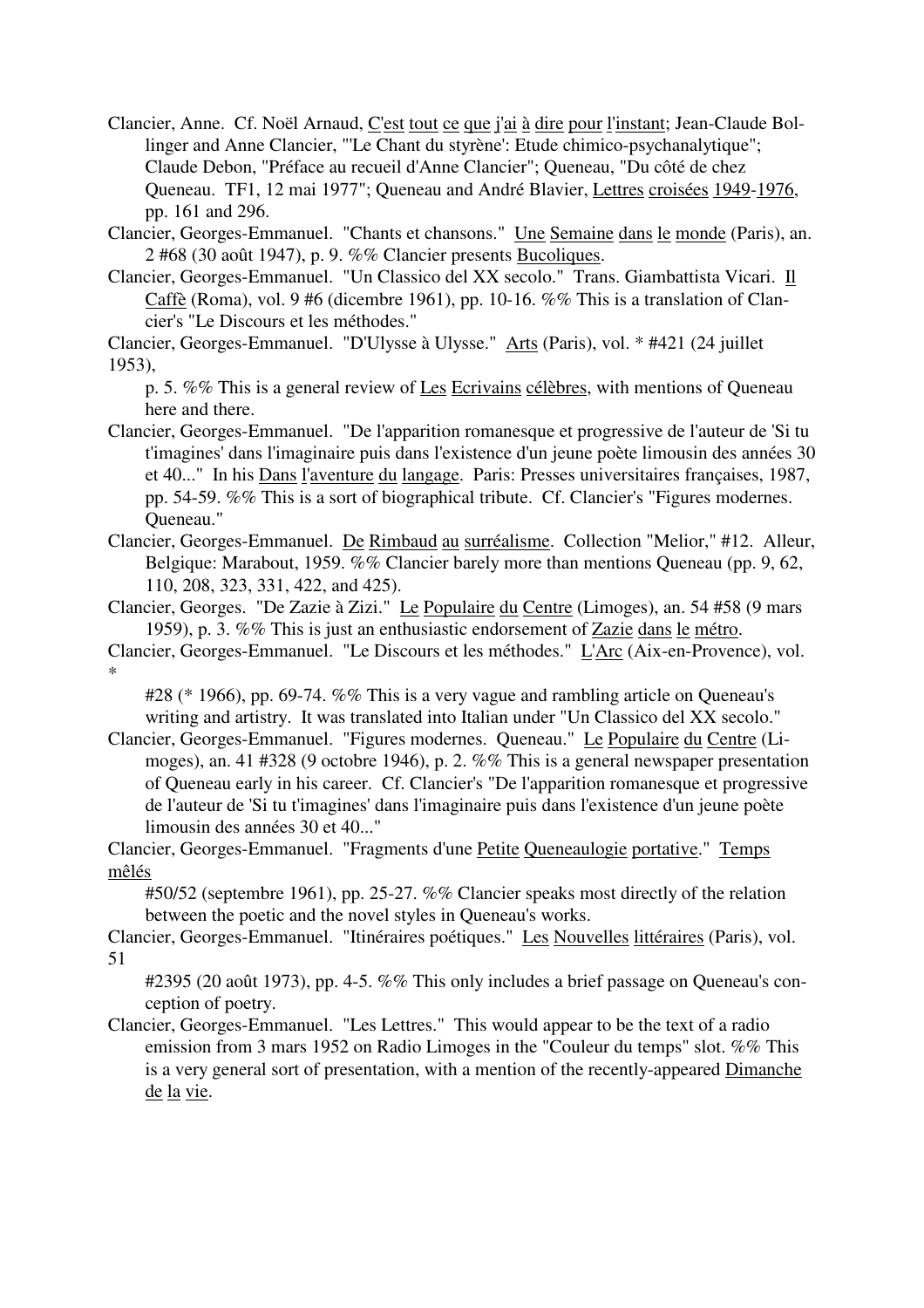Clancier, Georges-Emmanuel. "Les Mots. Il suffit qu'on les aime." In Un Quenal, des Queneau. Paris: Groupement de libraires "Initiales," 2003, p. 25. %% Clancier gives some comments about Queneau and poetry. This is number 13 (février 2003) in the series of brochures that 29 "libraires" from across France put together for their clients.

Clancier, Georges-Emmanuel. Preface to Queneau aujourd'hui. Ed. Mary-Lise Billot and Marc

Bruimaud. Actes du colloque Raymond Queneau (Université de Limoges, mars 1984). Paris: Clancier-Guénaud, 1985, pp. 11-13. %% Clancier gives a simple introduction to the acts of this colloquium dedicated to Queneau as novelist.

- Clancier, Georges-Emmanuel. "Promenade au pays des revues." Le Populaire du Centre (Limoges), an. 41 #167 (17 juillet 1946), p. 2. %% Clancier excerpts part of Claude Roy's "Raymond Queneau."
- Clancier, Georges-Emmanuel. "Psychanalyse, littérature et critique." La Nef (Paris), vol. 24 #31 (juillet-octobre 1967), pp. 101-110. %% Clancier barely mentions Queneau.
- Clancier, Georges-Emmanuel. "Raymond Queneau." In Les Ecrivains contemporains. Paris: Mazenod, 1965, pp. 44-45. %% This is only a very general description of Queneau.
- Clancier, Georges-Emmanuel. "Raymond Queneau en Limousin." In Queneau aujourd'hui. Ed. Mary-Lise Billot and Marc Bruimaud. Actes du colloque Raymond Queneau (Université de Limoges, mars 1984). Paris: Clancier-Guénaud, 1985, pp. 217-224. %% This is a slightly reworked version of his "Raymond Queneau près des ziaux de la (Haute) Vienne."
- Clancier, Georges-Emmanuel. "Raymond Queneau et le roman." Biblio (Paris), an. 28 #10 (décembre 1960), pp. 4-6. %% Clancier just gives a general and upbeat look at Queneau's novel writing.
- Clancier, Georges-Emmanuel. "Raymond Queneau près des ziaux de la (Haute) Vienne." In Raymond Queneau. Cahier de l'Herne #29. Ed. Andrée Bergens. Paris: Editions de l'Herne, 1975, pp. 241-244. %% Clancier gives the history of his getting acquainted with Queneau, both in his works and in person. This article reappeared in the 1999 edition. Cf. also his "Raymond Queneau en Limousin."
- Clancier, Georges-Emmanuel. "Sur Queneau." In the program for "'Si tu t'imagines.' Un Soir avec Raymond Queneau" (Théâtre des Trois-Baudets, 4 novembre - 3 décembre 1966), p. 2. %% This is just the usual positive blah-blah.
- Clancier, Georges-Emmanuel. "Unité poétique et méthodique de l'oeuvre de Raymond Queneau." In La Poésie et ses environs. Paris: Gallimard, 1973, pp. 123-155. %% This rather vague and rambling article was reprinted in the 1992 edition of Queneau's L'Instant fatal précédé de Les Ziaux, pp. 219-249.
- Clancier, Georges-Emmanuel. "Unité poétique et méthodique de l'oeuvre de Raymond Queneau." In Raymond Queneau. Cahier de l'Herne #29. Ed. Andrée Bergens. Paris: Editions de l'Herne, 1975, pp. 98-114. %% This is the same as the 1973 edition of this article, with changes only in the layout. This article reappeared in the 1999 edition.
- Clancier, Georges-Emmanuel. Cf. Anonymous, Anonymous, "Colloque sur R. Queneau. Ce que livrent ses livres...," "La Fête aux poètes," and "Rémonkenocemékonu -- Une Conférence exemplaire de G.-E. Clancier aux J.L.F."; Mary-Lise Billot and Marc Bruimaud, ed., Queneau aujourd'hui; Jean Chalon and Jean Prasteau, "Le Tour du monde de la littéra-ture"; Anne Clancier, "Queneau sur le divan"; Daniel Delbreil, "Grande Soirée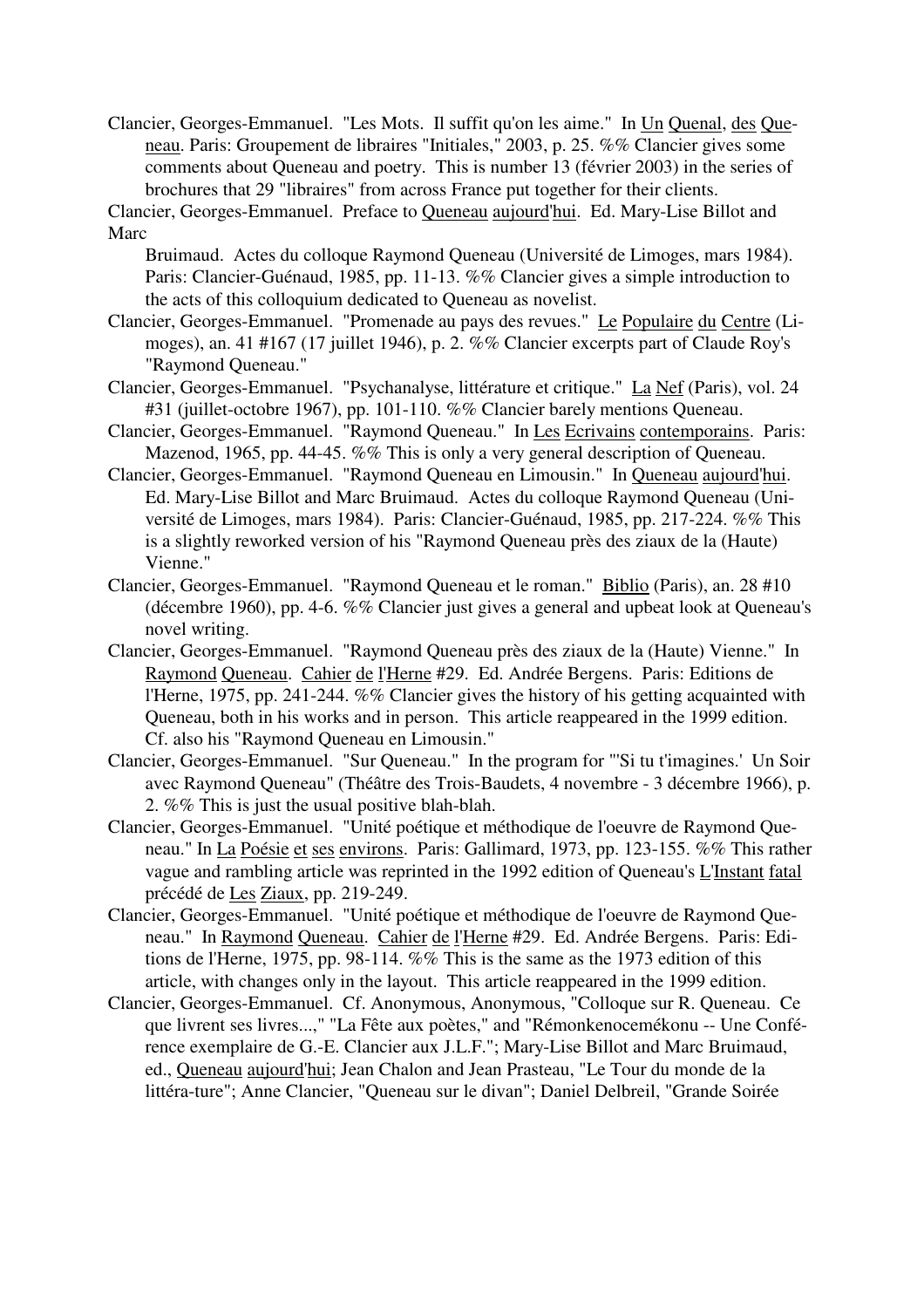Queneau à la S.G.D.L."; Queneau, "Témoignage"; Queneau and André Blavier, Lettres croisées 1949-1976, pp. 161, 171, and 176; Jacques Roubaud et al., "Oulipo varia." There is some sort of manuscript available at the CDRQ under the title "Clancier (Georges E.)."

- Clark, Hilary A. "Encyclopedic Discourse." Sub-stance (Madison), vol. 21 #1  $(=$  #67)  $(*$ 1992), pp. 95-110. %% Clark mentions Queneau on pp. 99, 101, and 106 as one of her authorities on various aspects of the encyclopedic venture.
- Classe, Olive. Cf. Terry Hale, "Raymond Queneau 1903-1976."
- Claudel, Paul. Cf. Gérald Antoine, "Raymond Queneau et la langue française"; Claude Debon, "Paul Claudeau et Raymond Quenel."
- Clavaron, Yves. Cf. Tom Kemper, "Zazie dans das Passagen-werk: Paris, the French New Wave, and the Cinematic City."
- Clavel, André. "Le Bottin des biscornus littéraires." Gazette de Lausanne et Journal Suisse (Lausanne), an. \* #77 (2 avril 1983), "Samedi littéraire," p. 2. %% Clavel does a merely average job of presenting Blavier's Fous littéraires.
- Clavel, André. CR of François Caradec's Dictionnaire du Français argotique et populaire. Les Nouvelles littéraires (Paris), an. 55 #2581 (21 avril 1977), p. 25. %% This review contains a mention of Queneau's Bâtons, chiffres et lettres.
- Clavel, Bernard. He was one of the authors at issue in the 1971 Goncourt quarrel. Cf. the Goncourt subject file.
- Clavel, André. "K, Nulard et les autres." Les Nouvelles littéraires (Paris), an. 60 #2818 (7 janvier 1982), p. 60. %% Clavel presents Queneau's Contes et propos and works by three other authors.
- Clavel, Maurice. "Au Théâtre Agnès Capri." Aux Ecoutes (Paris), an. 29 #1186 (18 avril 1947), p. 29. %% Clavel could hardly dislike "En passant" more than he does. But see the note by "Gant de velours" in the same issue.
- Clébert, Jean-Paul. Les Hauts lieux de la littérature à Paris. Paris: Bordas, 1992. %% Clébert mentions Queneau in regard to Picasso's "Désir attrapé par la queue" (p. 94), the "prix des Deux Magots" (p. 98), the "Tabou" "cave" (p. 101), and Luna Park (p. 174).
- Clébert, Jean-Paul. La Littérature à Paris. Paris: Larousse, 1999. %% Clébert mentions Queneau in regard to Picasso's "Le Désir attrapé par la queue" (p. 61), the "Tabou" "cave" (p. 65), the "prix des Deux Magots" (p. 67), the early meetings of the Oulipo (p. 75), and Luna Park (p. 146).
- Clément, Catherine B. "Les Poux dans la banlieue." Le Matin (Paris), vol. \* #12 (14 mars 1977), p. 26. %% Clément reviews the Folio reprint of Loin de Rueil with some insistence on the "poux" and the language.
- Clément, Catherine. "Rêves à deux." Le Matin (Paris), an. \* #312 (1<sup>ier</sup> mars 1978), p. 23. %% Clément reviews the new "Imaginaire" edition of Peter Ibbetson with a kind word for Queneau's deft translation.
- Clément, Jean. "Fiction interactive et modernité." Littérature (Paris), vol. \* #96 (décembre 1994), pp. 19-36. %% Clément mentions Cent Mille Milliards de poèmes and discusses how such poems can be semi-automatically produced (pp. 23-24).

pp. 39-57. %% Clément's consideration of hypertextuality mentions Queneau and his

Clément, Jean. "Hypertexte et complexité." Etudes françaises (Montréal), vol. 36 #2 (\* 2000),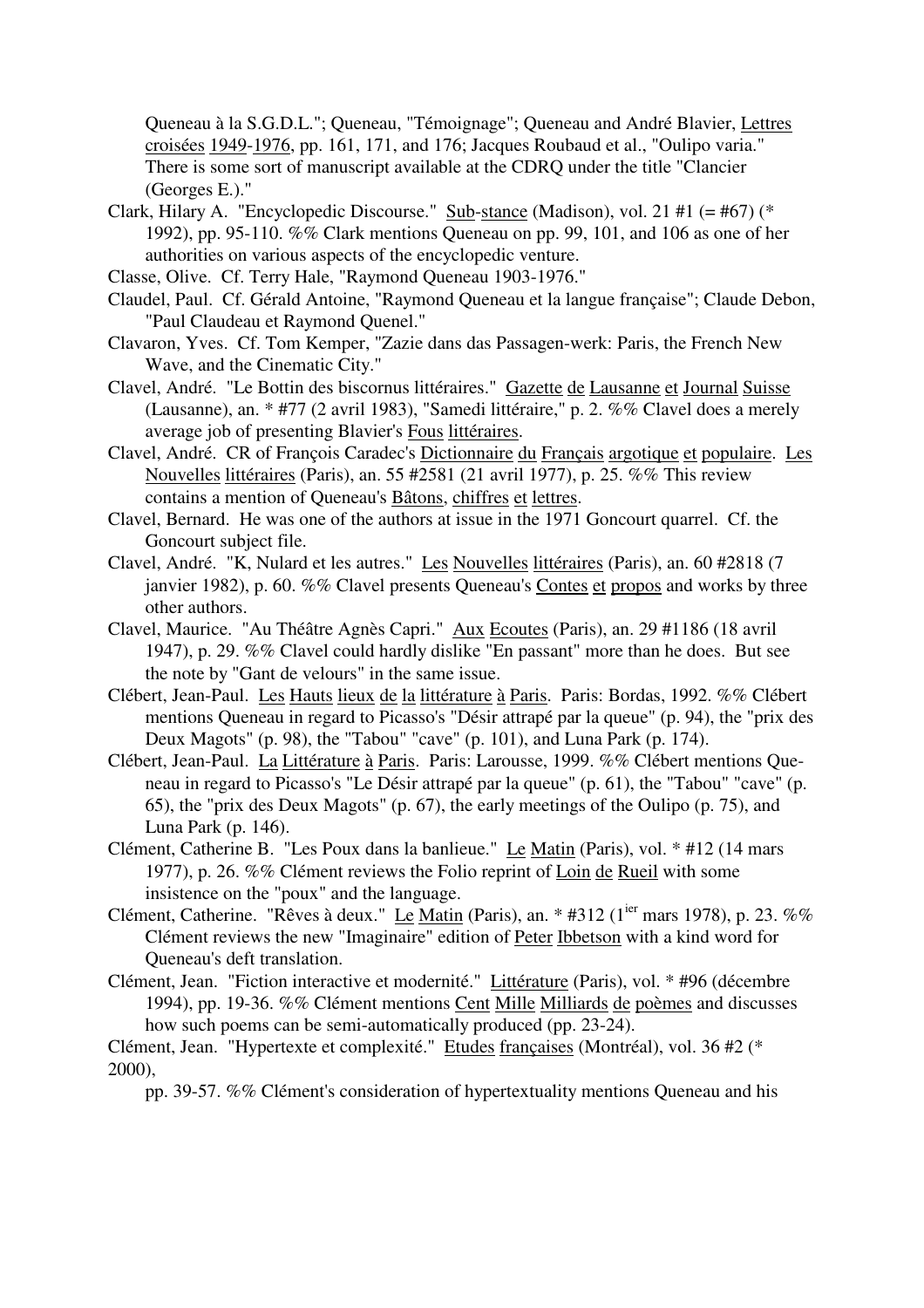Cent Mille Milliards de poèmes twice, nothing more.

- Clément, Laure. "Un Rude Hiver de Raymond Queneau." Mémoire de maîtrise. Directeur Maurice Laugaa. Paris: Université de Paris VII (Jussieu), 1988. %% Clément offers a standard sort of analysis.
- Clerc, Jean-Marie. Littérature et cinéma. Paris: Nathan, 1993. %% Clerc barely does more than mention Queneau (pp. 38, 123, 138, and 153).
- Clères, Christian. "Raymond Queneau au Havre." Pays de Normandie (Lille), vol. \* #34 (septembre-novembre 2001), pp. 34-39. %% Clères presents a concrete but rather popular and highly colored review of much of Queneau's life in Le Havre.
- Clerici, Fabrizio. Cf. Georges Perec, "Un Petit Peu plus de quatre mille poèmes en prose pour Fabrizio Clerici"; Leonardo Sciascia, "Per 'Volte Face' di Fabrizio Clerici."
- Clert, Iris. Iris.time. Paris: Denoël, 1978. %% Clert recounts her trip to Greece with the same group as the Queneaus (pp. 60-61) and mentions Queneau two other times (pp. 46 and 177). Cf. André Blavier, "Raymond Queneau, écrivain populaire... Parenthèse Roussel, I"; Michel Lécureur, Raymond Queneau, p. 481; Queneau, Cher Monsieur-Jean-Mariemon fils: Lettres 1938-1971.
- Cleverdon, Douglas. Cf. Queneau, Exercises in Style. Radio Version by Barbara Wright.
- Clifford, James. "On Ethnographic Surrealism." Comparative Studies in Society and History (Cambridge, UK), vol. 23 #4 (october 1981), pp. 539-564. %% Clifford merely mentions Queneau's name in the text on p. 548 and in a note on p. 546.
- de la Cloche, Jacques. "La Relation a prend b pour c." Amis de Valentin Brû #19 (juin 1982), pp. 21-22. %% This is a variation on Queneau's "La Relation X prend Y pour Z." Cf. Alain Calame, "De quelques convergences" in the following issue on a historical person of the same name as this author and in direct relation to Loin de Rueil. Cf. also Roland Gou-genheim, "Le Neutre, le nul, et les autres."
- Cloche, Sébastien. Cf. Claude Rameil, "Raymond Queneau au Collège."
- Clodd, Alan, and Robin Skelton, ed. David Gascoyne: Selected Verse Translations. Intro. Roger Scott. London : Enitharmon Press, 1996. %% This includes Queneau's "Deaf is the night" and "Death has listened" (Les Ziaux: "Sourde est la nuit" and "La mort a écouté le prêche inconsistant") on p. 131.
- Cloonan, William. "Jean Echenoz." In The Contemporary Novel in France. Ed. William Thompson. Gainesville: University Press of Florida, 1995, pp. 200-214. %% Cloonan presents Echenoz in this anthology piece with a certain amount of reference to Queneau's influence on him.
- Clot, René-Jean. "Sur les dessins de Raymond Queneau." In Georges Bataille et Raymond Queneau 1930-1940. Ed. anonymous. Billom, Puy-de-Dôme: Association Billom-Bataille, 1982, pp. 56-61. %% Clot's article is only interesting because of the number of Queneau's art works reproduced to accompany it.
- du Clou, Amédée. "La Gazette d'Amédée du Clou." Paris-presse (Paris), an. 7 #1600 (8 février 1950), p. 2. %% "Du Clou" describes what appears to have been the project for Pour une bibliothèque idéale in the Bulletin de la NRF, but there is nothing there. He must have seen the preliminary project, which included this list of possible names, but mistaken the venue of that material. He is surprised that Gide did not appear in the list of suggested authors, especially since that list was strong on Gallimard products.
- Clouard, Henri. "La Vie littéraire." Beaux-arts (Bruxelles), an. 20 #727 (6 avril 1956), p. 2.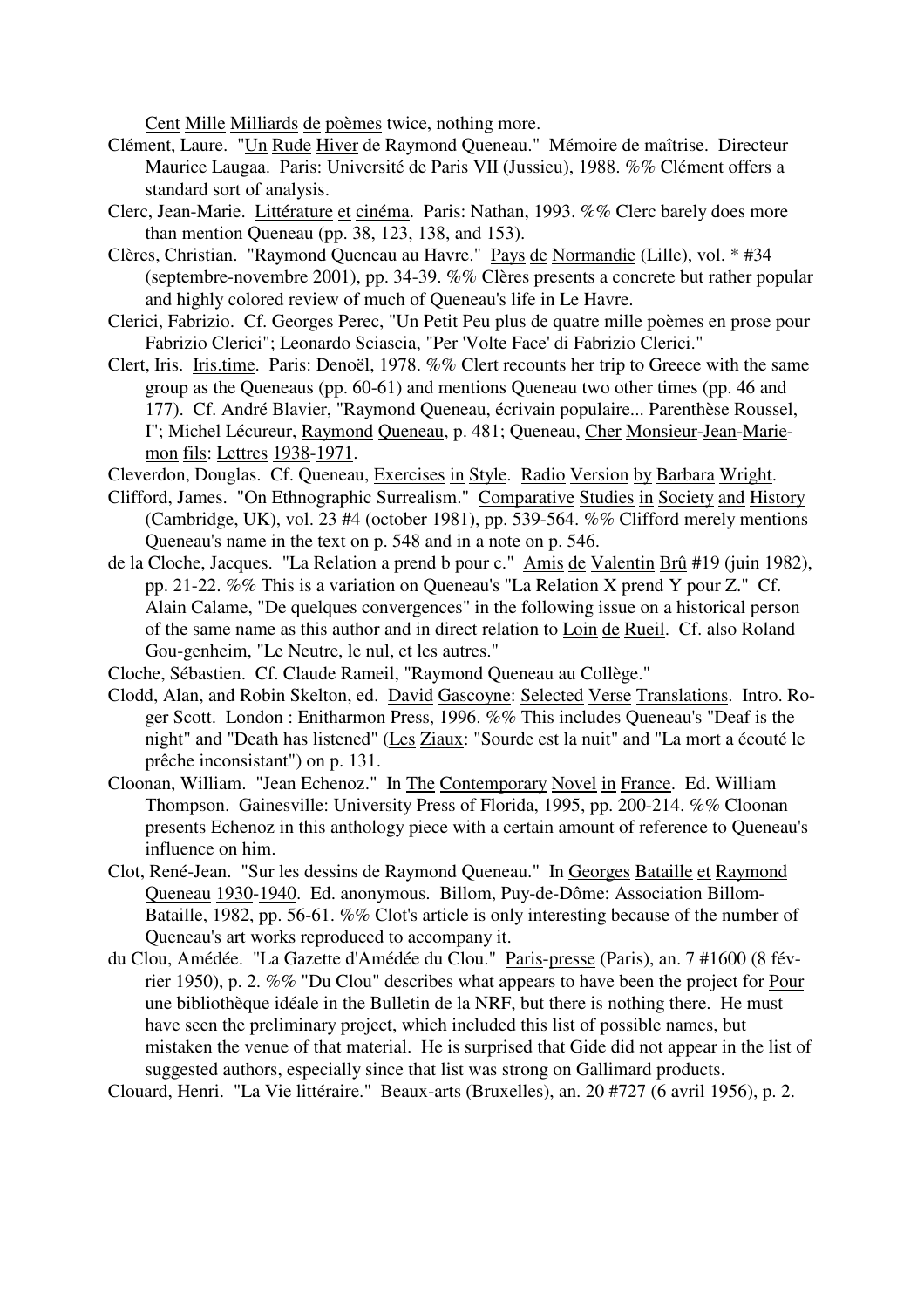%% Clouard finds L'Encyclopédie de la Pléiade somewhat disquieting...

- Clover, Joshua. "Queneau-it-all." Village Voice (New York), vol. 48 #13 (26 march 2003), p. 61. %% Clover reviews Witch Grass in a very peppy and positive manner.
- Cluny, Claude Michel. "Raymond Queneau: Le Chien à la mandoline." Nouvelle Revue franfçaise (Paris), an. 13 #149 (mai 1965), pp. 918-919. %% This is a rather negative review.
- Cluny, Claude-Michel. Cf. Queneau, "Poèmes."
- Cobb, Richard. "The Assassination of Paris." New York Review of Books (New York), vol. 27 #1 (7 february 1980), pp. 16-21. %% Cobb reviews Norma Evenson's Paris: A Century of Change, 1878-1978; he barely mentions Queneau.
- Cobb, Richard. "Death and the Family." Listener (London), vol. 99 #2560 (18 may 1978), pp. 635-637. %% Cobb includes references to Le Chiendent and Pierrot mon ami.
- Cobb, Richard. Promenades: A Historian's Appreciation of Modern Literature. Oxford: Oxford University Press, 1980. %% Cobb includes various interesting "conteur" references to Queneau (pp. 29-31, 34-36, 61-79, and 101), but they are not very centered, accurate, or helpful. Cf. Miles Kington, "Cobb's Tour de France"; John Weightman, "Rousseau of the Back Streets."
- Cobb, Richard. "Queneau of Le Havre." Listener (London), vol. 96 #2481 (28 october 1976), pp. 533-534. %% Cobb gives a general but warm and valuable review of Queneau and his Le Havre roots, published two days after Queneau's death. Cf. Anonymous, "Welcome to Le Havre."
- Cobb, Richard. Raymond Queneau. Oxford: Clarendon Press, 1976. %% Cobb has written a curious personal memoir which moves into a commentary on Un Rude Hiver. It is the text of the 1976 Zaharoff lecture at Oxford, and it is the same as his "Raymond Queneau." Cf. Anonymous, "Welcome to Le Havre"; John Cruickshank, CR of Richard Cobb's Raymond Queneau; Carlo Ginzburg, "Microhistory: Two or Three Things That I Know About It."
- Cobb, Richard. "Raymond Queneau." In his People and Places. Oxford: Oxford University Press, 1985, pp. 28-41. %% This is a reprint of his Raymond Queneau.
- Cobb, Richard. "The World of Childhood." Listener (London), vol. 99 #2556 (20 april 1978), pp. 514-516. %% This has an evocation, at one point, of Queneau's childhood in Le Havre, with relation to Un Rude Hiver.
- Cobb, Richard. "The Writing Game." Times Literary Supplement (London), an. 66 #3405 (1 june 1967), p. 487. %% Cobb offers a rather heart-felt commentary on Anonymous, "The Writing Game"; Hillen entries 218 and 219 confuse Cobb's letter and the article it comments on.

Cocking, J. M. CR of Andrée Bergens' Raymond Queneau. French Studies (Oxford, England),

vol. 20 #3 (july 1966), pp. 312-313. %% Cocking gives a generally positive evaluation of Bergens' text.

- Cocteau, Jean. Cf. Anonymous, Nicole's Guide to Paris; Pierre Caizergues, "La Bibliothèque de Jean Cocteau"; Queneau, "Dans le quartier d'Edmond Jaloux et de Jean Cocteau."
- Codignola, Luciano. "Il Metro di Queneau." Il Mondo (Milano), an. 11 #28 (14 luglio 1959), p. 9. %% Codignola's review of Zazie dans le métro in the original French doesn't really say much.
- Codrescu, Andrei. "Many Unique Topics, New Ideas Can Be Found in Not-so-well-known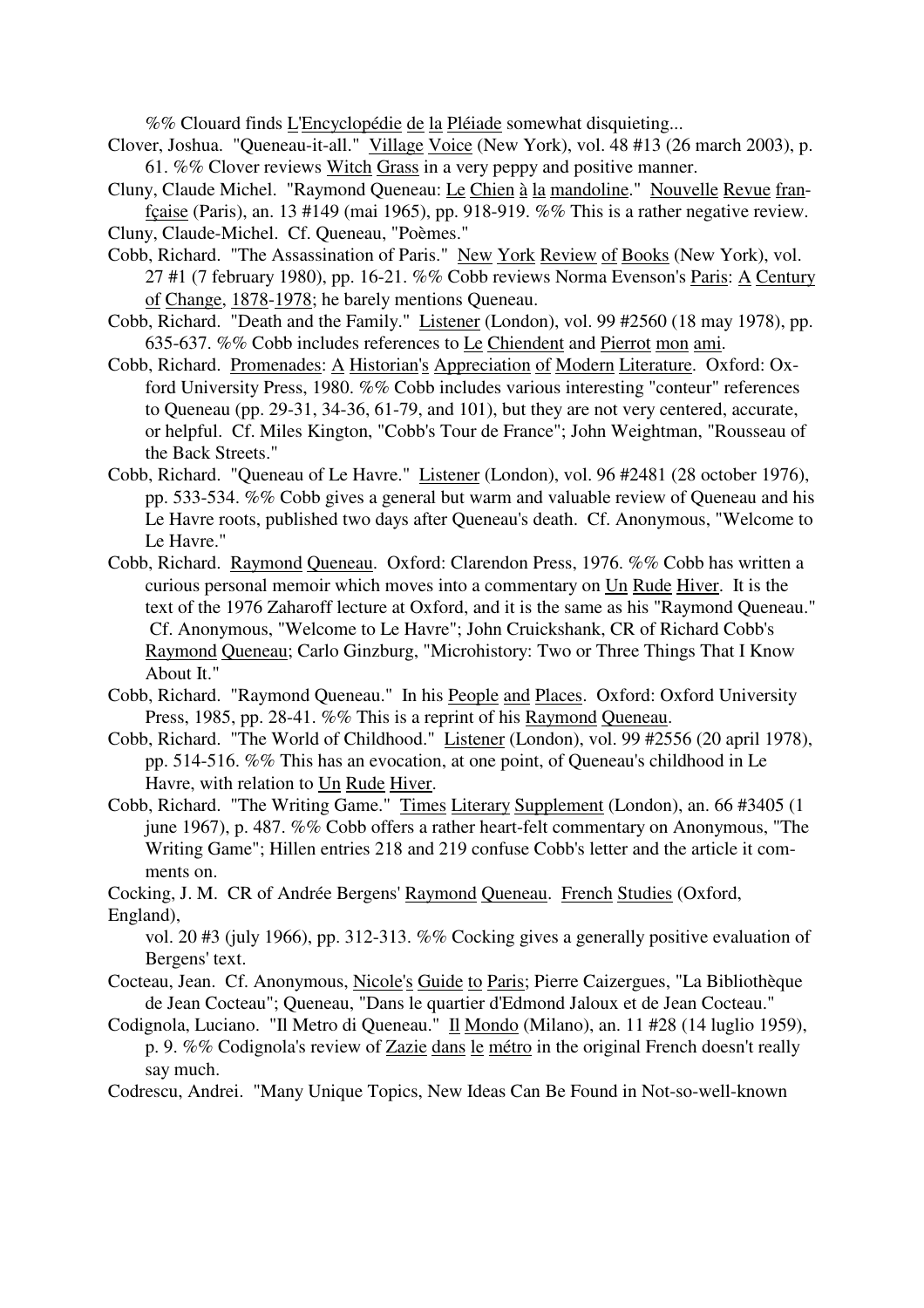Tomes." The Sun (Baltimore), vol. 59 #29 (21 july 1985), "Arts and Entertainment," p. 11K. %% Codrescu likes both the original Les Fleurs bleues and Wright's translation.

- Coe, Richard N. "Poetry and the Child-Self." Neohelicon (Budapest/Amsterdam), vol. 12 #2 (\* 1985), pp. 47-93. %% Coe offers a rather astringent view of Queneau's references to his childhood in Chêne et chien (pp. 67-70, 74-75, and 92-93).
- Coe, Richard N. When the Grass was Taller. New Haven: Yale University Press, 1984. %% Pages 73, 175, and 282 touch, respectively, on Zazie dans le métro, biography, and Chêne et chien, but only barely.
- Coen, Jean-Philippe. "Notice." In Queneau's Oeuvres complètes, vol. II. Ed. and pref. Henri Godard. Bibliothèque de la Pléiade. Paris: Gallimard, 2002, pp. 1481-1499. %% Coen looks at Queneau's second novel, Gueule de Pierre, and considers Queneau's later dissatis-faction with the work, the novel's origin and development, the names of the characters, section titles, Queneau's historical and situation during its creation, his intellectual proxi-mity to Bataille, the themes of struggle with the Father, of struggle to the point of death, and of the search for recognition, and finally the book's reception. Cf. also Coen's "No-tice" in regard to Les Temps mêlés.
- Coen, Jean-Philippe. "Notice." In Queneau, Oeuvres complètes, vol. III. Paris: Gallimard, 2006, pp. 1622-1662. %% Coen describes the stages of Queneau's composition of Saint-Glinglin, Queneau's concerns and points of special creativity, and the reception of the work at the time. He adds a critical bibliography concerning the novel, critical comments on the various manuscripts/editions of the text, and notes and variants.
- Coen, Jean-Philippe. "Notice." In Queneau's Oeuvres complètes, vol. II. Ed. and pref. Henri Godard. Bibliothèque de la Pléiade. Paris: Gallimard, 2002, pp. 1670-1686. %% Coen presents Les Temps mêlés, the extension of Queneau's Gueule de Pierre. He indicates Queneau's clear dissatisfaction with the original work and how his preparation of this novel occurred while Queneau had other things on his mind, such as being in financial difficulty and facing the coming war among other things. Coen indicates Queneau's "Le Mythe et l'imposture" as being a highly suggestive paratext for Les Temps mêlés, points to Guénon's influence here, touches on such topics as "l'individu et l'universel," "l'esprit tra-ditionnel," and "le moment médian de l'histoire" before covering "le Tao de Queneau" and the reception that the novel had when it appeared. Cf. also Coen's "Notice" in regard to Gueule de Pierre. In regard to the notes that follow, cf. Jacques Birnberg, "Battre la cam- pagne: Est-ce le fait de Queneau ou de ses exégètes?"
- Coen, Jean-Philippe. "Queneau défriché. Notes marginales sur Saint-Glinglin. La Transcendance textuelle. Etude des transpositions thématiques." Mémoire de licence. 2 vol. Directeur Jean Roudaut. Fribourg: Université de Fribourg, 1991. %% Coen has written a very interesting and well-developed presentation.
- Coen, Jean-Philippe. Queneau défriché. Collection "Etudes et textes de philologie et littérature," new series, #12. Fribourg: Editions universitaires, 1993. %% Coen's subtitle ("Notes marginales sur Saint-Glinglin") understates the quality of this work, which has a great deal to say about the structure and hence the meaning of this novel. Cf. R. G., "Queneau défriché."

Coen, Jean-Philippe. Cf. Queneau, Oeuvres complètes.

Cogman, P. W. M. "The Potential Sonnet in Baudelaire." French Studies Bulletin (Hull, England), vol. \* #37 (winter 1990/1991), pp. 10-13. %% Cogman barely mentions the Ouli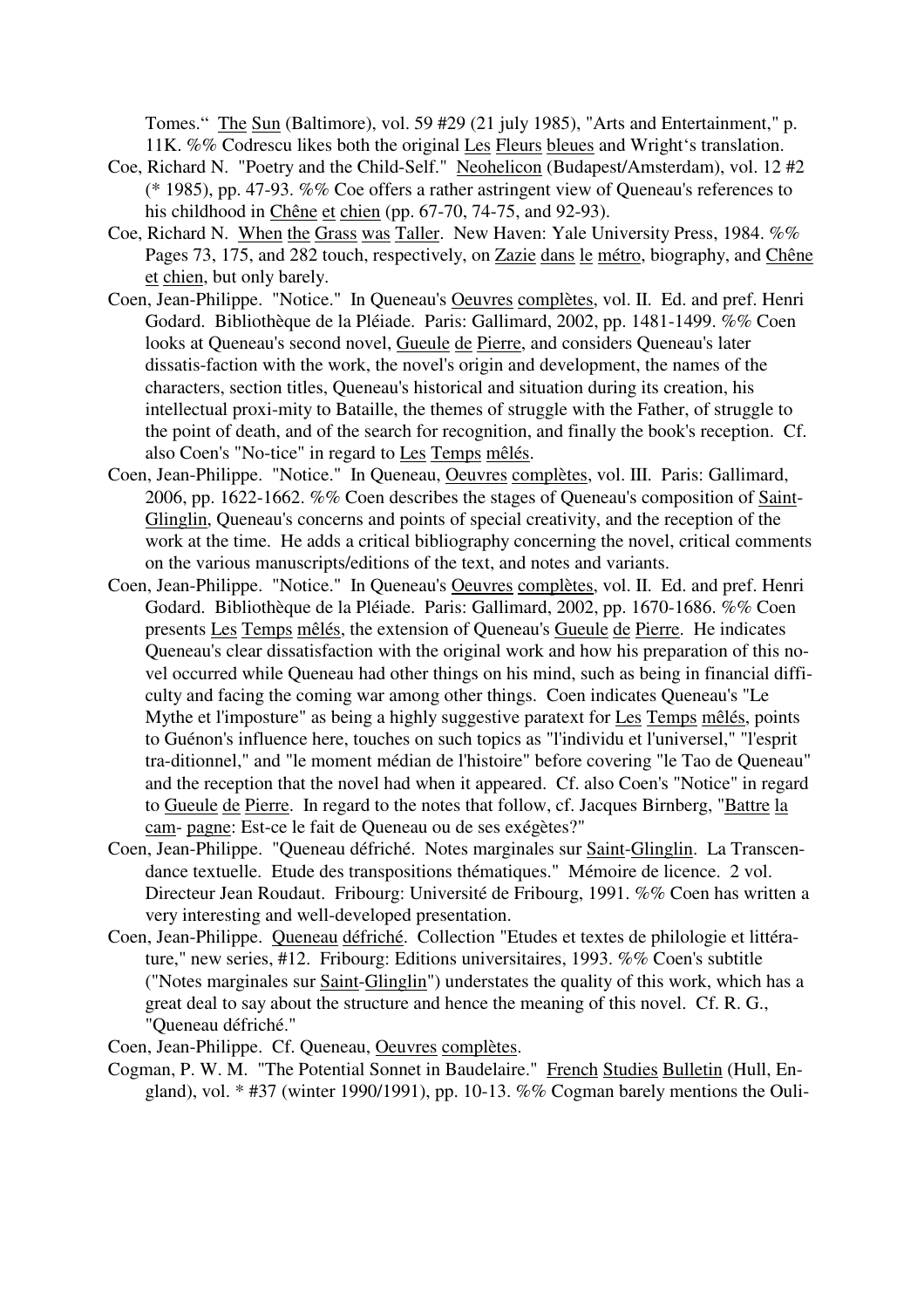po and its interest in potential sonnets before devoting himself exclusively to describing the sonnets of Baudelaire.

- Cogniot, Georges. "Tandis que Paris se recueillait dans le culte des héros..." L'Humanité (Paris), an. 41 #67 (2 novembre 1944), pp. 1 and 2. %% Cogniot writes of a fifth column attack on railroad cars loaded with munitions and includes the manifesto prepared by the CNE. Cf. Anonymous, "L'Explosion de mercredi a fait 27 morts et 95 blessés" and "Fausse Alerte."
- Cohen, Albert. Cf. Pierre Assouline, "Albert Cohen? Trop vieux!"
- Cohen, Bernard. Cf. Queneau, "Conjectures fausses en théorie des nombres."
- Cohen, H. Cf. Queneau, Bâtons, chiffres et lettres.
- Cohen, J. "Rudy en raymond ook al zo?" Folia civitatis (Amsterdam), vol. # (26 août 1978), p. %% This seems to merely mention Queneau. The title means "Rudy and Raymond just as they are?"
- Cohen, Marcel. CR of Bâtons, chiffres et lettres. La Nouvelle Critique (Paris), an. 4 #31 (décembre 1951), pp. 108-109. %% Cohen's comments are more nuanced than is usual. This is completely different from his other review.

Cohen, Marcel. CR of Bâtons, chiffres et lettres. Bulletin de la Société de linguistique de Paris

(Paris), vol. 47 fasc. 2 (\* 1951), pp. 128-129. %% Cohen gives his opinions as a professional linguist, and his review looks especially at Queneau's suggestions on the reform of spelling. He is clear about certain problems involved in Queneau's views on language and language reform. This is completely different from his other review.

Cohen, Marcel. CR of Entretiens avec Georges Charbonnier. L'Ecole et la nation (Paris), vol. \* #121 (septembre 1963), Supplement, pp. 14-16. %% Cohen's comments are detailed and concrete, very worthwhile for anyone looking closely at Queneau's ideas on language.

Cohen, Marcel. Histoire d'une langue, le français. Paris: Editions Messidor / Editions sociales,

1987. %% Cohen mentions Queneau on p. 358, but his comments on pp. 457 and 458, which situate the "néo-français" question, are of real interest.

- Cohen, Marcel. "Il voulait que j'en rate pas un." L'Humanité (Paris), an. \* #6208 (10 août 1964), p. 6. %% Cohen cites a study done by Jacques Pohl (Quelques Tendances essentielles du français contemporain) in regard to the disappearance of "ne" in various sorts of language. He refers to Zazie dans le métro, where the particle does not occur in 92% of the cases where one might expect to find it.
- Cohen, Marcel. "Ton Frère, son auto, l'assurance a-t-elle payé?" L'Humanité (Paris), an. \* #8320 (24 mai 1971), p. 12. %% Cohen refers to "Connaissez-vous le chinook?" and discusses it in the context of his article.
- Cohen, Philip G., and Joseph R. Urgo. "Faulkner." American Literary Scholarship (Durham, North Carolina), vol. 98 # \* (\* 1998), pp. 149-178. %% The authors just have a twosentence description (p. 158) of what they refer to as Suzanne Chamier's "Faulkner and Queneau: Raymond Queneau's Preface to Moustiques." This is actually her "Stolen Goods: Appropriation and Intertextuality in Queneau's Reading of Faulkner."
- Cohn, Ruby. CR of Ben F. Stoltzfus' Alain Robbe-Grillet and the New French Novel. French Review (Baltimore), vol. 38 #4 (february 1965), pp. 712-714. %% Cohn gives a mere mention of Queneau on p. 713, and the Stoltzfus book only has "This reminds us of Ray-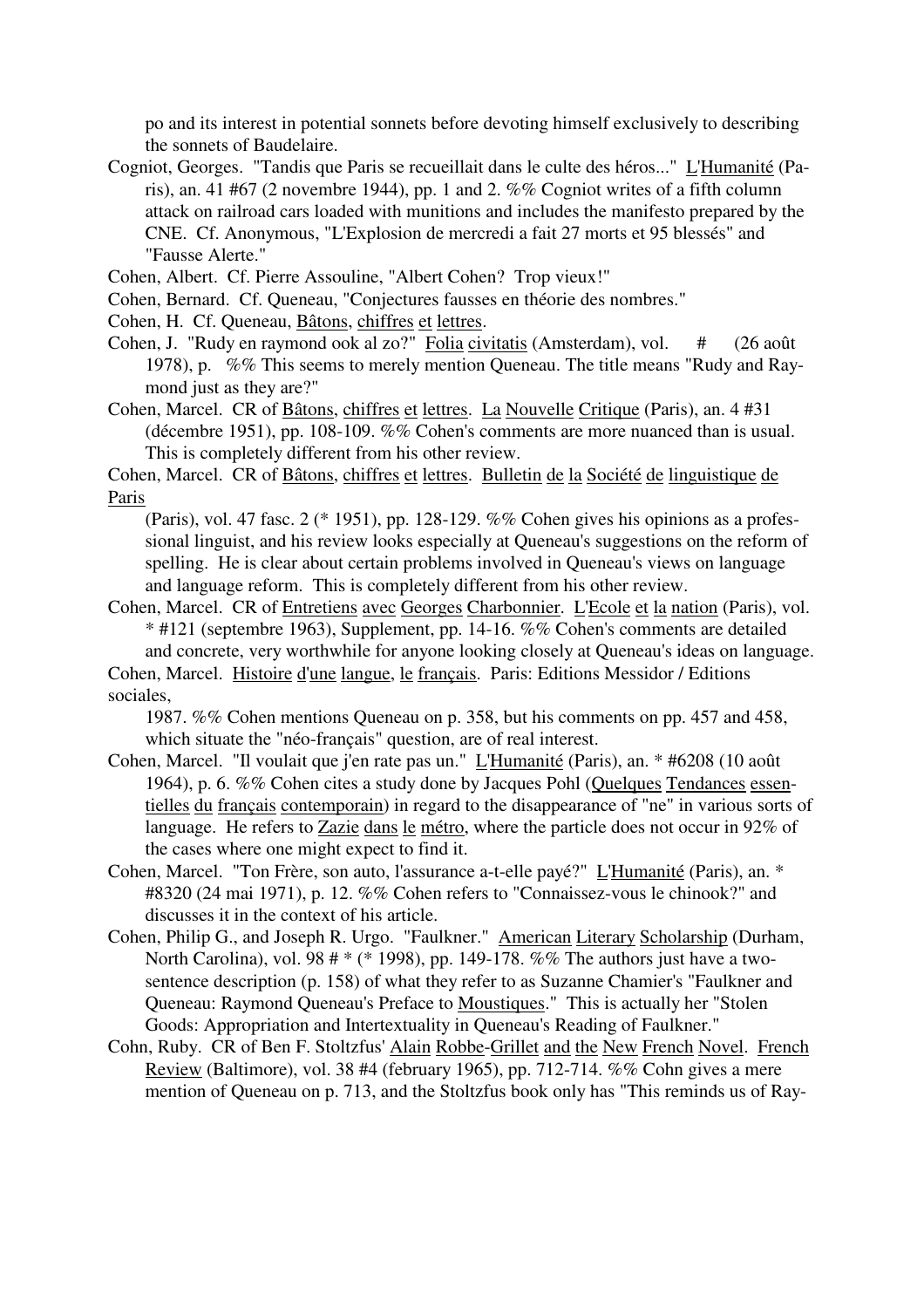mond Queneau's 'tour de force' Cent Mille Milliards de poèmes" on his page 141.

- Coiplet, Robert. "A la façon de..." Le Monde (Paris), an. 6 #1510 (10 décembre 1949), p. 7. %% Coiplet's review of Georges-Armand Masson's "A la façon de ..." makes special men-tion of Masson's treatment of Queneau.
- Colas, J. P. "Paris qui bouge." Aux Ecoutes d'aujourd'hui? (Paris), an. 41 #1811 (3 avril 1959), p. 30. %% Colas mentions Zazie dans le métro in noting that Queneau was interested in means of transport.
- Colas, Nicolas. Cf. Queneau, "Minotaurisme et monogamie."
- Cole, Barry. "Cool Views." The Spectator (London), vol. 221 #7309 (26 july 1968), pp. 130- 131. %% Cole's review almost makes one wonder whether he had actually read this novel, Barbara Wright's translation of The Bark Tree.
- Cole, Connolly. "Circus with Clowns." Irish Times (Dublin), an. \* #32,684 (2 july 1960), p. 6. %% This is a fairly standard positive review of Barbara Wright's Bodley Head translation of Zazie.
- Coleman, Dorothy Gabe. "Polyphonic Poets: Rabelais and Queneau." In Words of Power: Essays in Honor of Alison Fairlie. Ed. Dorothy Gabe Coleman and Gillian Gendorf. Glasgow: Glasgow University Printing Department, 1987, pp. 43-68. %% Coleman does a good and very detailed job of comparing the two men's work and style.
- Colette, J. "Des mondes fous fous fous..." Le Vif / L'Express (Bruxelles), vol. \* #170 [Vif] / #1820 [Express] (23 mai 1986), p. 135. %% The author describes Blavier's Fous littéraires and mentions one or two past dramatic performances as a means of presenting a new adaptation on the stage in Bruxelles. Cf. Anonymous, "Stéphanie Loïc (sic) triomphe à Stavelot"; Danielle Godinas, "Le Journal intime de Sally Mara: L'Eveil à la sexualité vu avec humour."
- Colin, Jean-Paul. "Causer et parler." Les Nouvelles littéraires (Paris), an. 50 #2291 (20 août 1971), p. 11. %% This is just a citation of "Tu causes..." (from Zazie dans le métro) in a column on correct French usage.
- Colin-Simard, Annette. "Queneau s'amuse." Journal du dimanche (Paris), an. \* #1144 (27 octobre 1968), p. 15. %% Colin-Simard gives a positive review of Queneau's Vol d'Icare.
- de la Colina, José. "Letras -- letrillas -- letrones: Raymond Queneau (1903-1976)." Vuelta (Mexico City), vol. 1 #2 (enero 1977), pp. 49-50. %% This is only a general review of Queneau following his death.
- Colinet, Paul. "Petit Supplément au numéro Raymond Queneau." Temps mêlés #8/9 (mai 1954), pp. 43-44. %% This is roughly equivalent to Queneau's "Don Evané Marquy," a series of anagrammatic plays on his name.
- Collet, Paule. Cf. Catherine Boré, Line Carpentier, and Paule Collet, ed. Lettres vives: 4<sup>ième</sup>: Lectures, langue, expression.
- Collette, Jean. "Créations liégeoises." Le Vif / L'Express (Bruxelles), vol. \* #64 (10 mai 1984), pp. 148-149. %% Collette reviews a theater production of Le Journal intime de Sally Mara.
- Collier, Peter. CR of Michael Edwards' Prospice 8. London Magazine (London), vol. 19 #8 (november 1979), pp. 93-94. %% Collier comments (and rather well) on Queneau rather than on this issue of a "little magazine."
- Collot, Michel. Cf. Martine Bercot, Michel Collot, and Catriona Seth, ed., Anthologie de la poésie française: XVIII<sup>e</sup> siècle, XIX<sup>e</sup> siècle, XX<sup>e</sup> siècle.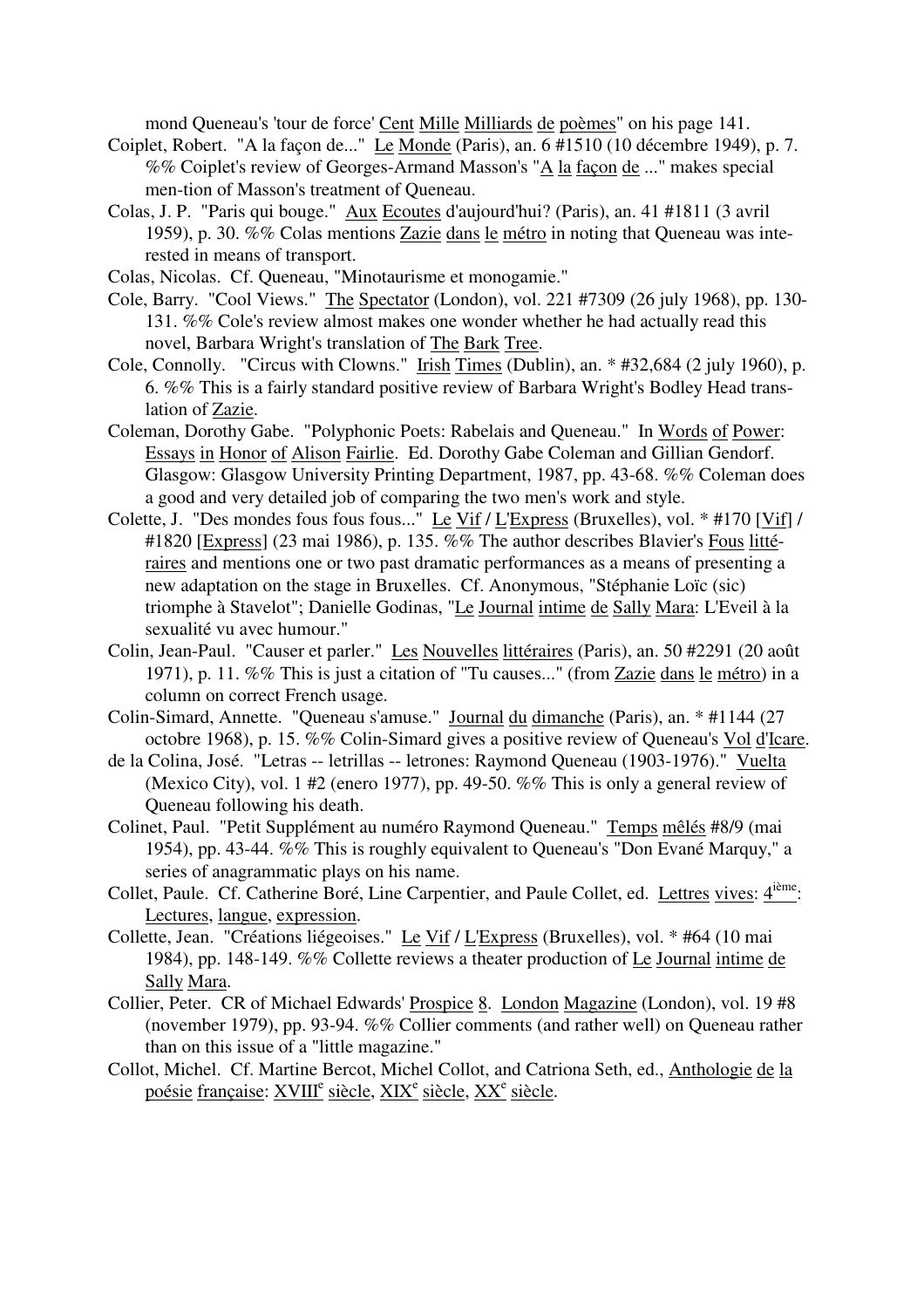Colmez, Françoise. Marie-Louise Astre and Françoise Colmez, Poésie française. Anthologie critique.

Colomb, Georges. Cf. "Christophe," the pseudonym under which he wrote.

Colomer, M. C. "Queneau et le surréalisme." Mémoire de maîtrise. Directrice Claude Debon.

Paris: Université de Paris IV (Sorbonne), 1981. %% Colomer treats "la période surréaliste," "le rejet du surréalisme," and "les traces du surréalisme." [This work is available at the Centre de recherches "L'Esprit nouveau en poésie"; Institut de littérature française; université de Paris III; 13, rue de Santeuil, 75005. It will be necessary to contact Professeur Daniel Delbreil beforehand in order to receive authorization.]

Colonna, Vincent. "W, un livre blanc." Textuel (Paris), vol.  $*$  #21 ( $*$  1988), pp. 15-23. %% Page 22 notes some similarities between Georges Perec's W and Queneau's Chêne et chien.

Colot, Jean-Louis. "Analyses statistiques." In Trois Sculptures, machines à lire les "Cent Mille

Milliards de poèmes" de Queneau by Robert Kayser. Amay (Belgique): La Maison de la poésie d'Amay, 1999, pp. 74-91. %% Colot presents all sorts of statistics concerning what should occur in the use of the "sculpture mécanique" and other statistics showing what actually happened in the course of concrete trials.

- Colson, Jacques. "The Exquisite Sophistication of French Scholarly Writing: French Spirit or French Letter?" Meta (Montréal), vol. 38 #3 (septembre 1993), pp. 426-439. %% Colson just mentions and describes Les Exercices de style (p. 427).
- Colville, Georgiana M. M. "Malle surréaliste: Black Moon." French Review (Champaign, Illinois), vol. 69 #3 (february 1996), pp. 445-452. %% Colville analyzes "Black Moon" in depth but only makes glancing references to Malle's "Zazie dans le métro."
- Combe, Dominique. Poésie et récit: Une Rhétorique des genres. Paris: José Corti, 1989. %% Combe's work concerns the question which has arisen over the past 100-150 years as to whether narrative poetry should actually be called poetry at all. Combe cites Queneau's statement that he saw little difference between the novel (such as he would wish to write it) and poetry (p. 111), cites a similar statement from Queneau's Entretiens avec Georges Charbonnier (p. 116), refers to Queneau's entitling Chêne et chien a "roman en vers" (pp. 143-147), and makes various other references to Queneau (pp. 144, 146-147, and 189). Cf. Evert van der Starre, "Raymond Queneau et le mélange des genres."
- de Comberousse, Françoise. "De la poésie à la farce." France-soir (Paris), an. \* #11611 (15 décembre 1981), p. 14. %% De Comberousse presents the humorous side of Queneau's Contes et propos.
- de Comberousse, Françoise. "Raymond Queneau est mort." France-soir (Paris), an. \* #\* (26 octobre 1976), pp. 1 and 18. %% De Comberousse just reviews the highlights of Queneau's life in a most general manner.
- Combet, Claude. "Danilo Kiš (1935-1989)." Livres-hebdo (Paris), vol. 11 #45 (3 novembre 1989), p. 67. %% This is just an obituary and only mentions Queneau in regard to the fact that he was one of the authors whom Kiš had translated into Serbo-Croat.
- Combet, Claude. "Treize Oulipiens et leurs livres." Livres-hebdo (Paris), vol. 9 #38 (14 septembre 1987), pp. 98-99. %% Combet lists the then-current members of the Oulipo and gives the contents of the 2-volume Ramsay Bibliothèque oulipienne (ed. Jacques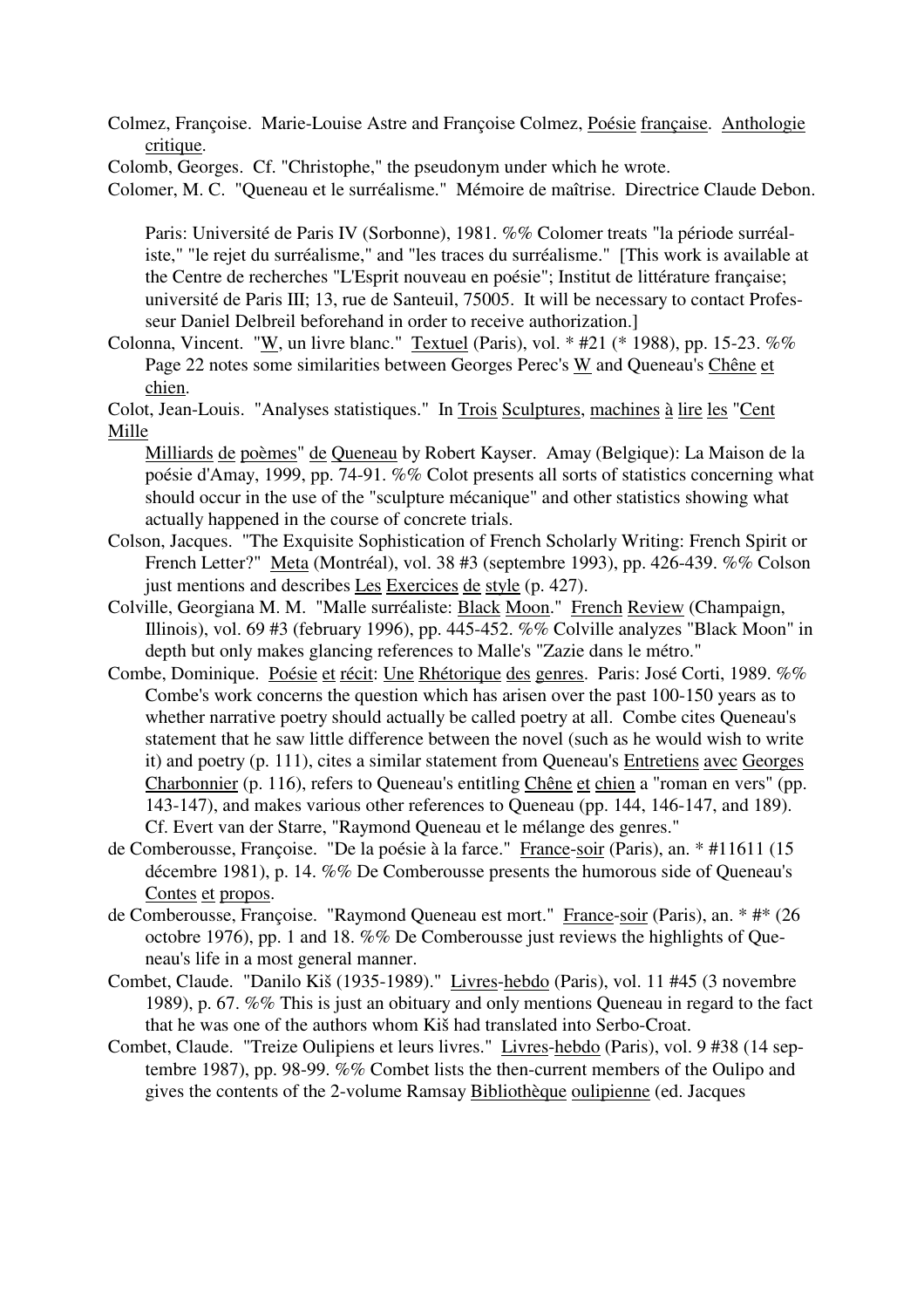Roubaud) in some detail. Cf. Annie Favier, "L'OuLiPo trouve sa bibliothèque."

- de Comes, Philippe. "Zazie dans le métro." La Nation française (Paris), an. \* #265 (2 novembre 1960), p. 11. %% This is a review of the film but has some very perceptive comments on the original book.
- Comley, Nancy R. Cf. Queneau, "Transformations."
- Compagnon, Antoine. Les Cinq Paradoxes de la modernité. Paris: Seuil, 1990. %% Compagnon explains (p. 104) why Queneau's "A propos de l'exposition Giorgio de Chirico" was so negative and violent.
- Compagnon, Antoine. Cf. Xavier Accart, Guénon, ou le renversement des clartés: Influence d'un métaphysicien sur la vie littéraire et intellectuelle française (1920-1970); Peter Consenstein, "Rhythm and Meaning in the Poetry of Raymond Queneau and Jacques Roubaud."
- Compagnone, Anita and Luigi. Cf. Queneau, La Domenica della vita.
- Compère, Daniel. CR of Claude Debon's Doukiplèdonktan? Etudes sur Raymond Queneau. Amis de Valentin Brû #11 (\* 1998), pp. 48-50. %% Compère summarizes the contents of the four sections of this work and gives some idea of each's thrust. He is quite positive and enthusiastic.
- Compère, Daniel. CR of Jean-Pierre Martin's La Bande sonore: Beckett, Céline, Duras, Genet, Perec, Pinget, Queneau, Sarraute, Sartre. Amis de Valentin Brû #14-15 (mai 1999), pp. 79-80. %% Compère's review is rather complete and quite positive.
- Compère, Daniel. "Le Curieux Silence de Raymond Queneau." Sureau (Amiens), vol. \* #5-6  $(1^{ier})$  and  $2^{i\text{eme}}$  trimestre 1985), pp. 119-120. %% Compère traces Queneau's interest in Jules Verne, including two short letters by Queneau, and wonders why there is no other (and clearer) manifestation of Queneau's interest. Cf. Anonymous, "Pour ne rien vous cacher"; Vincent Bouchot, "L'Intertextualité vernienne dans W ou Le Souvenir de l'enfance."
- Compère, Daniel. "Marches romanesques. Perec, Queneau, Roussel." In'hui (Amiens), vol. \* #8 (été 1979), pp. 64-68. %% Compère offers barely more than an outline of certain points of similarity between the three authors.
- Compère, Daniel. "L'Oulipo. Ecriture et critique du roman." In Mythologies de l'écriture et roman. Ed. Jean Bessière. Collection "Etudes romanesques," #3. Paris: Lettres modernes, 1995, pp. 139-154. %% Compère discusses some of the oulipian elements of four novels: Queneau's Le Chiendent, Georges Perec's La Vie mode d'emploi, Si par une nuit d'hiver un voyageur of Italo Calvino, and La Belle Hortense of Jacques Roubaud. This discussion is aimed more at understanding the goals and procedures of the Oulipo than at analyzing the novels, but both are certainly illuminated by the process. Quite interesting.

Compère, Daniel. "Raymond Queneau et Jules Verne." Amis de Valentin Brû #26-27 (octobre

2002), pp. 9-19. %% Compère offers a rather careful enumeration of ways in which Verne was or could have been present to Queneau throughout his life.

Compère, Daniel. "Raymond Queneau et le spectacle du futur." Amis de Valentin Brû #28-31 (juillet 2003), pp. 303-316. %% Compère thoroughly examines all of Queneau's dealings with science fiction, including the works he read, his ideas concerning exactly what consti-tute science fiction, his promotion of the genre and of several particular works, and his involvement in the publication of some science fiction.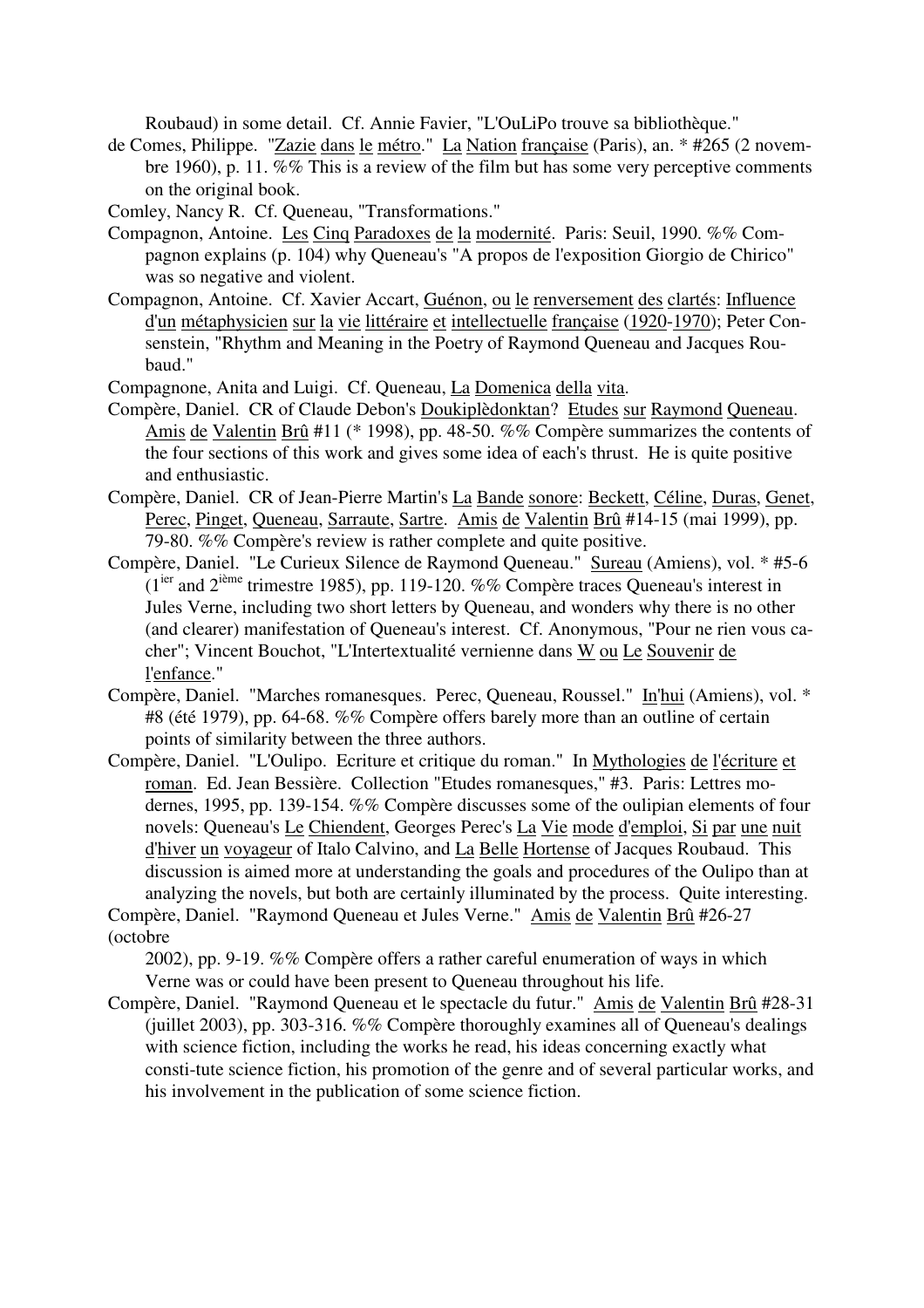- Compère, Daniel. "«Raymond Queneau» Europe, nO 888, avril 2003." Amis de Valentin Brû #34-35 (juillet 2004), pp. 111-112. %% Compère summarizes the contents of this issue, along with the intentions of the editor, Claude Debon. Cf. also Amis de Valentin Brû #34-35 (juillet 2004), p. 36.
- Compère, Daniel. "Reprises des personnages queniens." In Le Personnage dans l'oeuvre de Queneau. Ed. Daniel Delbreil. Paris: Presses de la Sorbonne nouvelle, 2000, pp. 323- 338. %% Compère discusses how Queneau employs characters for a second time, whether they be his own characters or those of others or whether they actually appear or are simply alluded to.

Compère, Daniel. Cf. Daniel Delbreil, "Queneau-Prévert, Histoire et Paroles d'Instant fatal."

- Compton, D. G. CR of Barbara Wright's translation of The Flight of Icarus. Books and Bookmen (London), vol. 19 #2 (november 1973), pp. 98-99. %% Compton's review is so standard that it almost hurts.
- Compton Burnett, Ivy. Cf. Queneau, "Ivy Compton Burnett."
- Comtat, Dominique. Courir les rues. 16 mm. film, black and white, 60 min. With Roger Jendly and Barbara Tanquerel. %% This was a film adaptation of Queneau's collection of poetry.

Conarain, Nina. Cf. Queneau, "Deux Contes."

Confortès, Claude. Cf. Gilles Boulan, Gildas Bourdet, Claude Confortès, Joseph Danan, David

Lemahieu, Christian Palustran, Yoland Simon, and Stéphanie Tesson. Queneau que si! Connolly, Cyril. "Paradise Regained." In his Ideas and Places. London: Weidenfeld & Nichol-

son, 1953, pp. 11-25. %% This is only roughly the same as his "Paris regained."

- Connolly, Cyril. "Paris Regained." The Nation (New York), vol. 160 #22 (2 june 1945), pp. 626-627; #23 (9 june 1945), pp. 651-652; and #24 (16 june 1945), pp. 674-675. %% This has barely more than a mention of Queneau (p. 626) and of his "exercices de style" (p. 675). It was reprinted in a modified form as part of his "Paradise Regained."
- Conrad, Joseph. Cf. Lise Bergheaud, "L'Oeuvre de prose narrative de Raymond Queneau et le récit anglo-saxon."
- Conradi, Peter J. Iris Murdoch: A Life. New York: W. W. Norton and Company, 2001. %% Queneau figures prominently in this biography. Conradi describes at some length the days of the first meeting between Murdoch and Queneau in Austria (late february 1946, pp. 231-234), mentions how Murdoch accompanied Queneau to a club in Paris to hear Juliette Gréco sing and how Queneau told her that Gréco was bisexual (pp. 254-255), says that Murdoch wrote a declaration of love for Queneau and tells how they felt about it then and later (pp. 327 and 339), and how deceived Murdoch felt when she dedicated Under the Net to Queneau and his note of thanks was much less profuse and lively than she had ex-pected (pp. 384 and 579). There are also interesting mentions of Queneau on pp. xxiii, 128, 129, 211, 245, 248, 260, 262-263, 282, 285, 289-290, 296, 380, 396, and 518-519. Cf. Susan Eilenberg, "With A, then B, then C."
- Conradi, Peter J. Iris Murdoch: The Saint and the Artist. London: MacMillan Press, 1986. %% Conradi just mentions Queneau twice.
- Consenstein, Peter. "Asian Influences in the Poetry of Raymond Queneau and Jacques Roubaud." Philological Papers (Morgantown, West Virginia), vol. 40 #\* (\* 1994), pp. 56-63.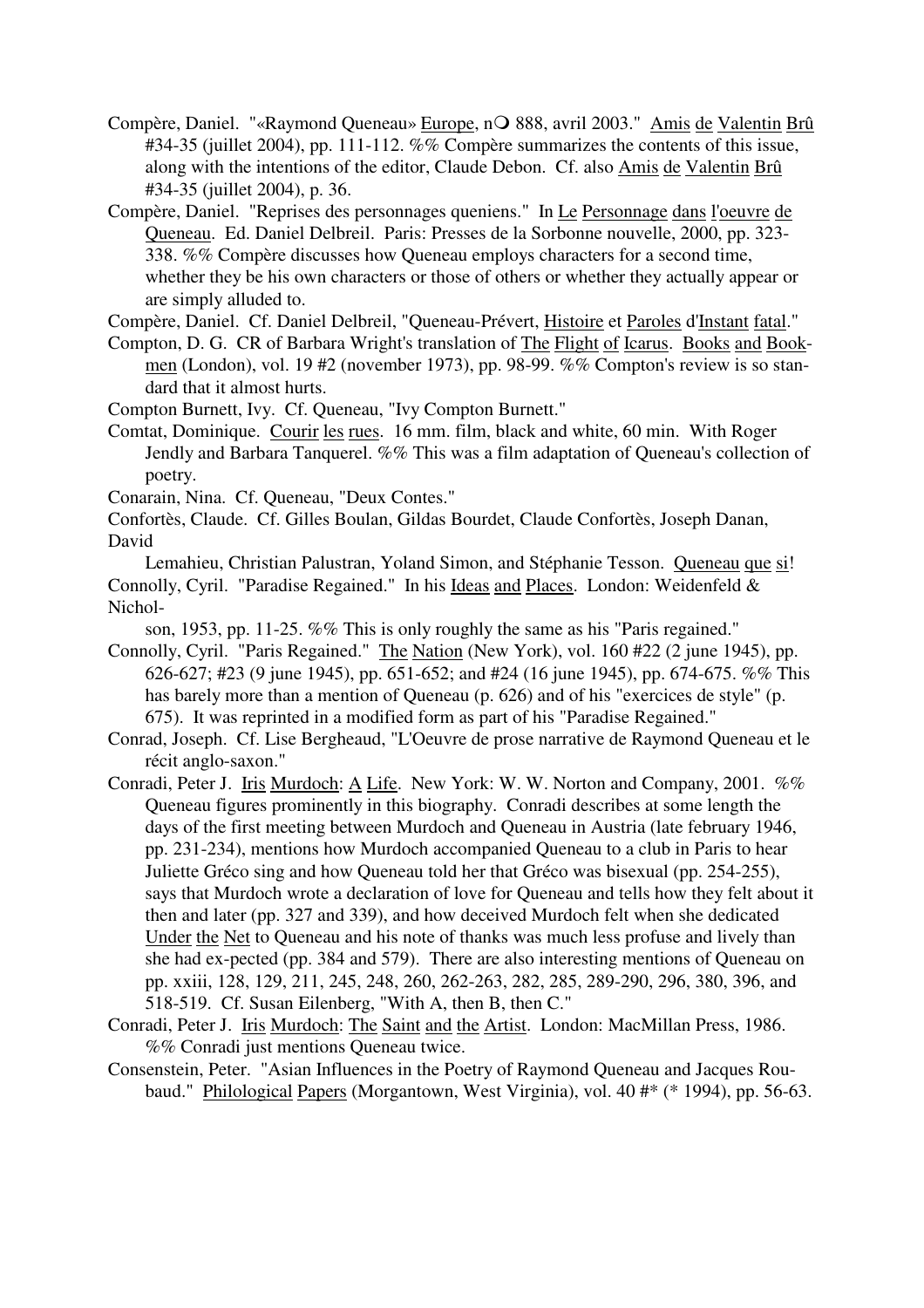%% Consenstein has some rather technical but interesting comments on the Chinese nature of the poetry in the first section of Queneau's Morale élémentaire.

Consenstein, Peter. Literary Memory, Consciousness, and the Group Oulipo. Collection "Faux Titre," #220. Amsterdam: Editions Rodopi, 2002. %% In general, Consenstein considers the role and implications of using memory when writing under oulipian constraints. He introduces the book by writing on general notions of memory, the Oulipo, and Jacques Roubaud's poetics. In the first chapter he considers very special sorts of memory as he looks at Roubaud's La Boucle, Georges Perec's La Vie mode d'emploi, and Italo Calvino's If on a Winter's Night a Traveler. The second chapter looks closely at the Oulipo's nature, especially in terms of the "querelle des Anciens et Modernes," the Oulipo's outlook compared to that of surrealism, Queneau's views on inspiration in this connection, and his Morale élémentaire. In his third chapter Consenstein is concerned with the relationship between play/games and culture; his attention centers on Charles d'Orléans and the poetry of his court and then on various oulipian sonnets (Queneau's Cent Mille Milliards de poèmes, Jacques Bens' 41 sonnets irrationels, Jacques Roubaud's  $\overline{\epsilon}$ , and the collective Renga). The first part of chapter four centers on the philosophical and biolo-gical nature of consciousness, and Consenstein makes reference to Jacques Jouet's 107 âmes and Michelle Grangaud's Geste to show how constraints play a role here. The last part of this chapter is devoted to Queneau's Petite Cosmogonie portative and the impor-tance of the alexandrine to its development (and vice versa). The best description of the theme and development of the book are on pp. 228-229.

 Queneau is involved in all of this in terms of the foundation and development of the Oulipo and of his works that are cited and discussed, and he is mentioned many times. Cf. Alison James, CR of Peter Consenstein's Literary Memory, Consciousness, and the Group Oulipo; Christopher Shorley, CR of Peter Consenstein's Literary Memory, Consciousness, and the Group Oulipo.

- Consenstein, Peter. "Memory and Oulipian Constraints." Postmodern Culture (Raleigh, North Carolina), vol. 6 #1 (september 1995), no pages. %% Consenstein reflects on Georges Perec's La Vie mode d'emploi, Italo Calvino's If on a winter's night a traveler, and Jacques Roubaud's La Boucle, but the first five sections of the article deal with the nature of the Oulipo as Queneau invented it.
- Consenstein, Peter. "Rhythm and Meaning in the Poetry of Raymond Queneau and Jacques Roubaud." PhD at Columbia University (New York), 1993. Director Antoine Compagnon. Dissertation Abstracts International, vol. 54 #7 (january 1994), p. 2601-A. %% Consenstein looks at the two authors as members of the Oulipo, at the nature of their poetry of constraints, at Queneau's Sonnets and Morale élémentaire, and at Roubaud's E and Trente et un au cube. He focusses on rhythm and meter but in his conclusion expands into certain other aspects of their poetry.

Constant, Benjamin. Cf. Queneau, "Sur Adolphe et la vie de Benjamin Constant." Constantine, Peggy. "Our Sentiments for the Season." Chicago Sun-Times (Chicago), an. \* #\*

(6 december 1981), " " section, p. 31. %% Constantine praises Barbara Wright's translation of the Exercices de style; most noteworthy is the fact that Constantine includes this work as among her ten best paperbacks of the year, at least as far as her suggestions for Christmas gifts.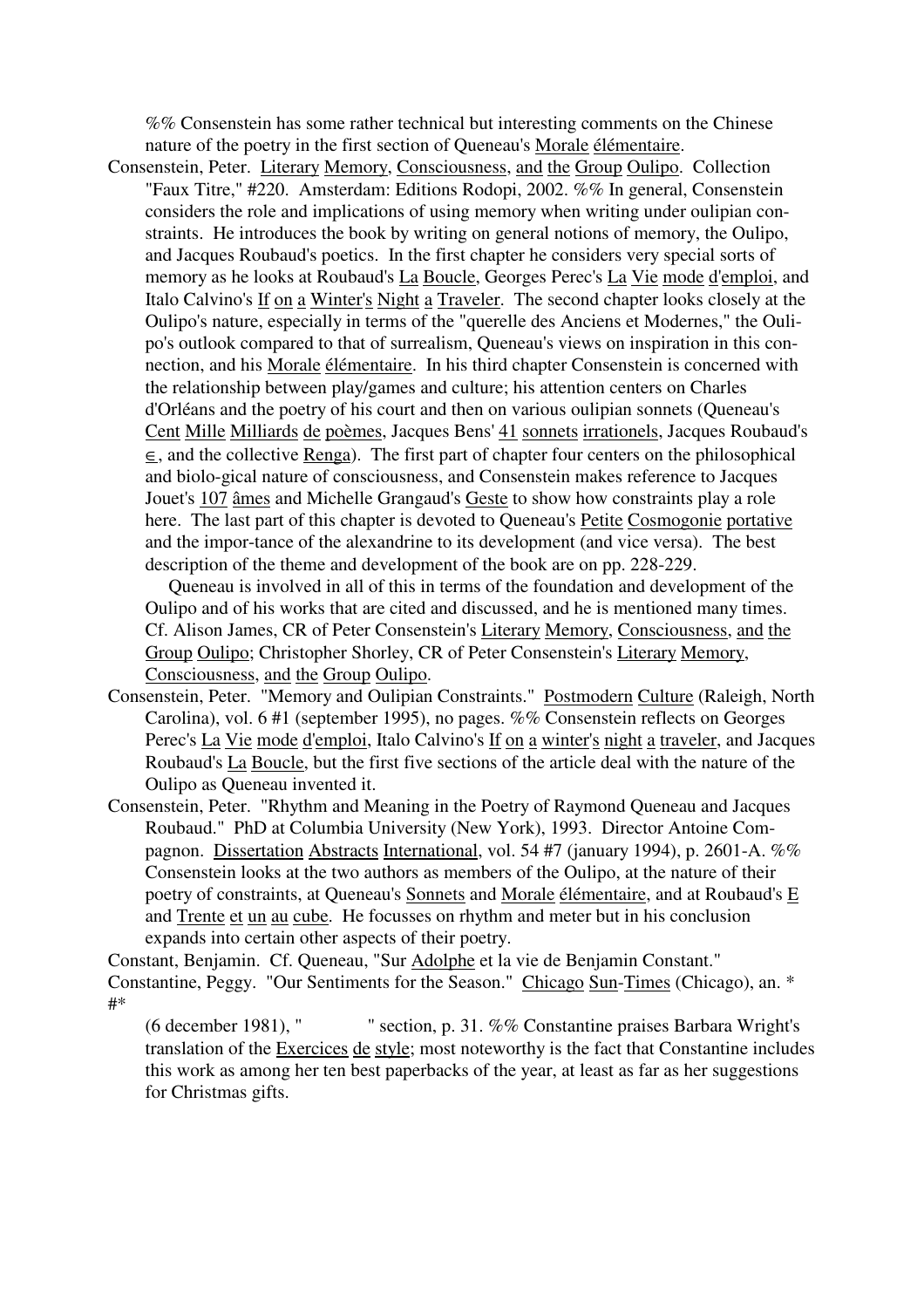- Constantine, Peggy. "Variations on a Simple Whimsy." Chicago Sun-Times (Chicago), an. \* #\* (1 march 1981), "Show," p. 27. %% Constantine praises Barbara Wright's translation of the Exercices de style.
- Contat, Michel. "L'Ecrivain engagé." Le Monde (Paris), an. 51 #15774 (13 octobre 1995), "Le Monde deslivres," p. vi. %% Contat gives some idea of how such an "engaged" magazine like Les Temps modernes lived out its program in its first two years and how it was received by various factions.
- Contat, Michel. "Les Temps modernes ont cinquante ans." Le Monde (Paris), an. 51 #15774 (13 octobre 1995), "Le Monde des livres," p. vi. %% Contat mentions how Simone de Beauvoir liked certain of Queneau's novels, why Queneau was not more involved with the magazine, and what some of his early contributions to it were.

Contat, Michel. Cf. Jacques Roubaud, "L'Auteur oulipien."

Conte, Rafaël. "Grandes y a crédito." El Païs (Madrid), an. 12 #3750 (16 julio 1987), "Libros"

(an. 9 #402), p. 3. %% Conte begins a review of several works with a look at the Ejercicios de estilo translation done by Antonio Fernández Ferrer.

Conte, Rafael. "Intraducible Queneau." El Païs (Madrid), an. 12 #4758 (29 abril 1990), "Libros," p. 12. %% This is a very general review of Queneau on the appearance of vol. I of his Oeuvres complètes.

Conti, Antonella. "Compte rendu de lecture." Amis de Valentin Brû #23 (juillet 2001), pp. 63-

65. %% Conti analyzes and evaluates Paolo Albani and Paolo della Bella's Forse Queneau: Enciclopedia delle scienze anomale, a work which reviews 'pataphysical studies but bor-ders on touching the achievements of the "fous littéraires" as well.

Conti, Antonella. CR of Alessandra Ferraro's Raymond Queneau: L'Autobiografia impossible.

Amis de Valentin Brû #28-31 (juillet 2003), pp. 364-366. %% While Conti carefully presents the contents of Ferraro's book, and with much approbation, she also considers the question of Queneau's indirect "practice" of autobiography and adds her own comments on the question.

- Conti, Antonella. CR of Anne-Marie Jaton's Lectures des 'Fleurs bleues' de Raymond Queneau. Amis de Valentin Brû #16-17 (octobre 1999), pp. 55-58. %% Conti gives a very positive review of this work.
- Conti, Antonella. "Inganni e incanti dell'autobiografia: Tre Romanzi di Raymond Queneau." Director Alessandra Temperani. Tesi di laurea. Università di Firenze, 1997. %% Conti appears to have centered on the personal "mythology" which Queneau used in three of his early novels (Chêne et chien, Odile, and Les Derniers Jours). Cf. Astrid Bouygues, "Oueneau soutenu en Sorbonne... ou ailleurs" [Amis de Valentin Brû #11 (\* 1998), pp. 45- 48].
- Conti, Antonella. "La Mission complexe de Jacques Poirier." Amis de Valentin Brû #18 (février 2000), p. 31. %% Conti reviews the chapter of this work concerning Queneau and the relationship between his work and Freudian psychology.
- Conti, Antonella. Cf. Astrid Bouygues, "Un CD-ROM Queneau-Perec"; Astrid Bouygues and Antonella Conti, "Queneau chez les Etrusques."

Cook, Bruce. "How could I write this? Let me count the ways..." Detroit News (Detroit), an.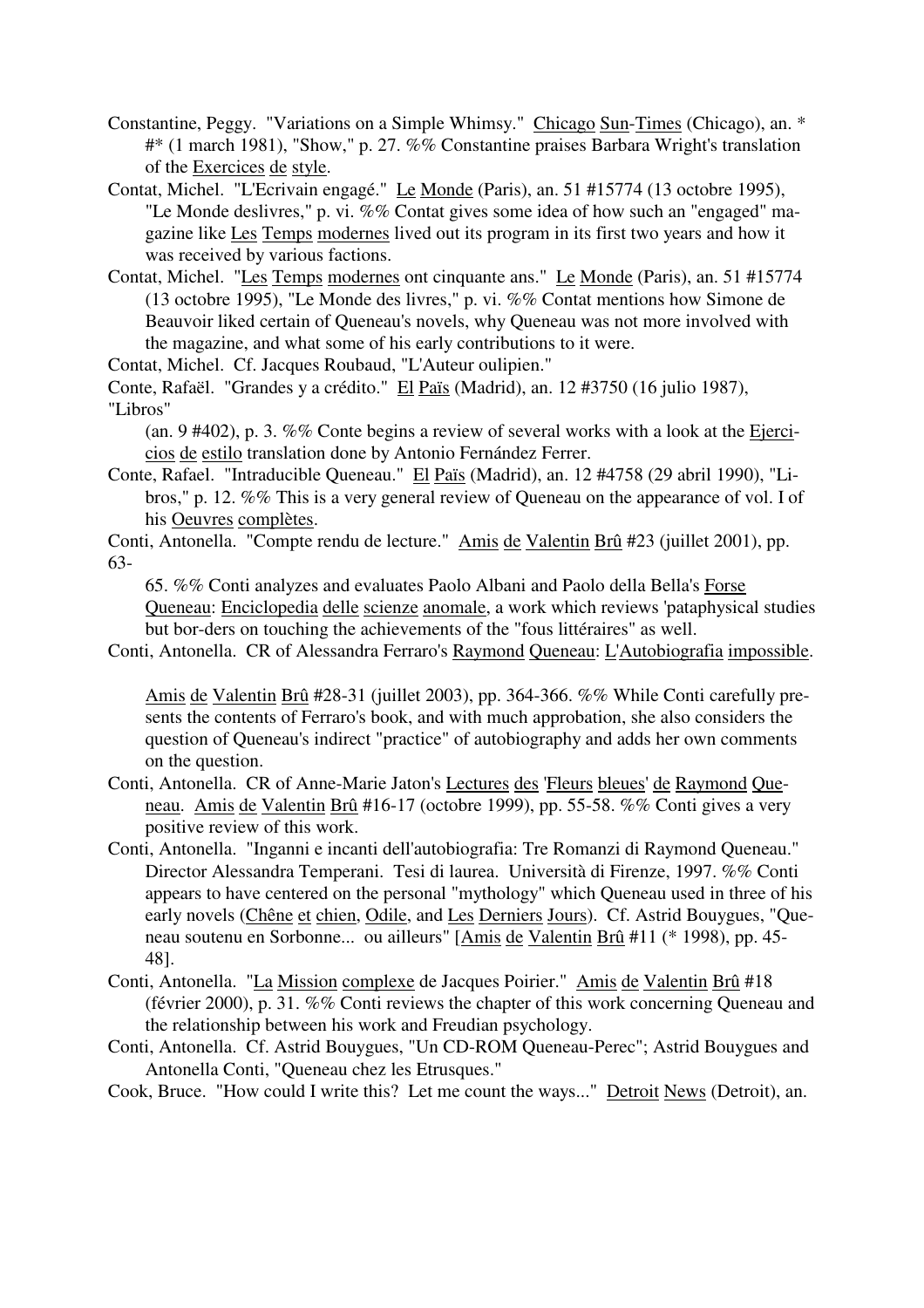109 #184 (22 february 1981), "Lively Arts (H)," p. 3. %% Cook's review of the New Directions edition of Exercises in Style is enthusiastic and a cut above the usual.

- Cooper, Barry. "Hegel and the Genesis of Merleau-Ponty's Atheism." Studies in Religion / Sciences religieuses (Waterloo, Ontario), vol. 6 #6 (\* 1976-1977), pp. 665-671. %% Cooper only has a note (p. 666) referring to the fact that Queneau edited Alexandre Kojève's notes.
- Cooper, Jeanne. "Anything Goes in 'Passing'." Washington Post (Washington, DC), an. 114 #156 (10 may 1991), "Weekend," p. 51. %% This is a review of a play based on Queneau's "En passant" by the Franco-American theater troupe "Le Neon." Cf. Cooper, "Passing By."
- Cooper, Jeanne. "Passing By." Washington Post (Washington, DC), an. 114 #149 (3 may 1991), "Book World," p. 37. %% This is a review of the American production of a play based on Queneau's "En passant." Cf. Cooper, "Anything Goes in 'Passing'."
- de Coquet, James. "Mensonges renouvellés de M. 'Bill'." Le Figaro (Paris), an. 134 #4842 (30 mars 1960), p. 4. %% This is merely the account of a trial in which a witness is described as a "Zazie."
- Corbasson, Dominique. Cf. Queneau, "Paris-ci, Paris-là" et autres poèmes.
- Corbo, Claude. Cf. Line McMurray, La 'Pataphysique d'Alfred Jarry au Collège de 'pataphysique.
- Cordié, Carlo. CR of Italo Calvino's translation of I Fiori blu. Paideia (Brescia, Italy), an. 23 #1- 2 (gennaio-aprile 1968), p. 76. %% Cordié's brief review is positive but doesn't really say anything.
- Cordié, Carlo. CR of Robert Stroobants' "Composition et langage des Fleurs bleues de Raymond Queneau." Paideia (Brescia, Italy), an. 26 #\* (\* 1971), p. 109. %% Cordié says literally almost nothing.
- Cordon-Pipelet, James. "Paris Potins." Pourquoi pas? (Bruxelles), an. 54 #2361 (28 février 1964), p. 57. %% Cordon-Pipelet says that Queneau and Paulhan appeared at a leftist poetry reading.
- Coren, Giles. "Call It a Vowel Movement." The Times (London), vol. \* #66,452 (4 march 1999), "Business Section," p. 40. %% Coren writes a rather cheeky put-down of the Oulipo in general but has words of praise for Cent Mille Milliards de poèmes and for Perec's three main novels.
- Corke, Hilary. "New Fiction." The Listener (London), vol. 77 #1977 (16 february 1967), p. 237. %% Corke's positive review of Barbara Wright's translation of Between Blue and Blue throws up its hands at the impossibility of doing the novel justice.
- Cormeau, Nelly. "Littérature 'terroriste'." Synthèses (Bruxelles), an. 3 #6 (\* 1948), pp. 344- 354. %% Cormeau reviews Saint-Glinglin (pp. 351-353) among works by other authors. She has some harsh things to say about this novel, all the more serious because her criticisms have some value.

Cormier, Ramona. "Indeterminancy (sic) and Aesthetic Theory." Journal of Aesthetics and Art

Criticism (Cleveland), vol. 33 #3 (spring 1975), pp. 285-292. %% Cormier mentions (p. 287) Queneau's Cent Mille Milliards de poèmes as one of the works which she classifies as "indeterminate."

Cormier, Ramona. "Some Implications of the Aesthetic Theory of Camus." Journal of Aes-